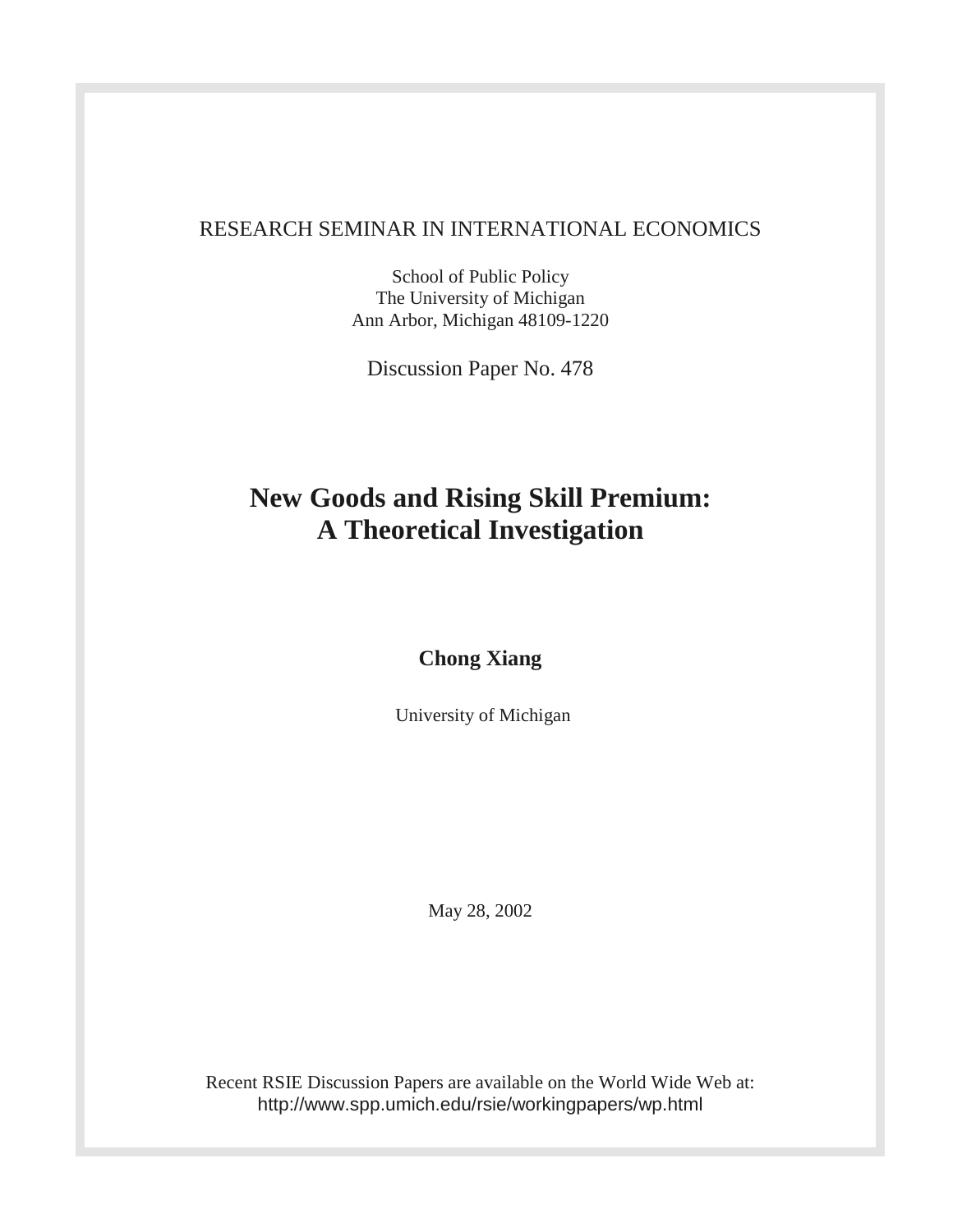# **New Goods and Rising Skill Premium:**

# **A Theoretical Investigation**

 **Chong Xian[g1](#page-1-0)**

Department of Economics Purdue University 1310 Krannert Building West Lafayette, IN 47907-1310; SSRC Program in Applied Economics Fellow

# **Abstract**

1

This paper examines the effects of new goods on the relative wages of skilled-labor and trade patterns in a two-cone Heckscher-Ohlin model and shows that: *(i)* new goods can be a valid theoretical explanation for the rising skill premium in the U.S. *(ii)* new goods have both domestic and international factor market effects, and their interplay determines the outcome and gives rise to surprising results; *(iii)* new goods that are "friendly" to the abundant (scarce) factors move the relative factor prices in the direction of convergence (divergence). The setup is general in the goods dimension so that the introduction of new goods is completely unrestricted, and the results apply to any one or any combination of the relative demand shocks for skilled labor. The results also apply when non-tradable goods are present.

**Key Words**: new goods; rising skill premium; international and domestic factor market effects; lens condition for factor price equalization; production set

**JEL Classification:** F11; J31; O30

<span id="page-1-0"></span><sup>&</sup>lt;sup>1</sup> This research was supported by a fellowship from the Social Science Research Council (SSRC) Program in Applied Economics with funds provided by the John D. and Catherine T. MacArthur Foundation. I have benefited tremendously from the advice of Alan V. Deardorff and Gordon H. Hanson. I have also benefited from the comments of John Bound, Miles Kimball, Katherine Terrell, and seminar participants at Michigan, Princeton, Rochester, Syracuse, UCLA, UCSD, Dartmouth, Indiana, Georgia, Clemson, Purdue, Wisconsin and Georgetown.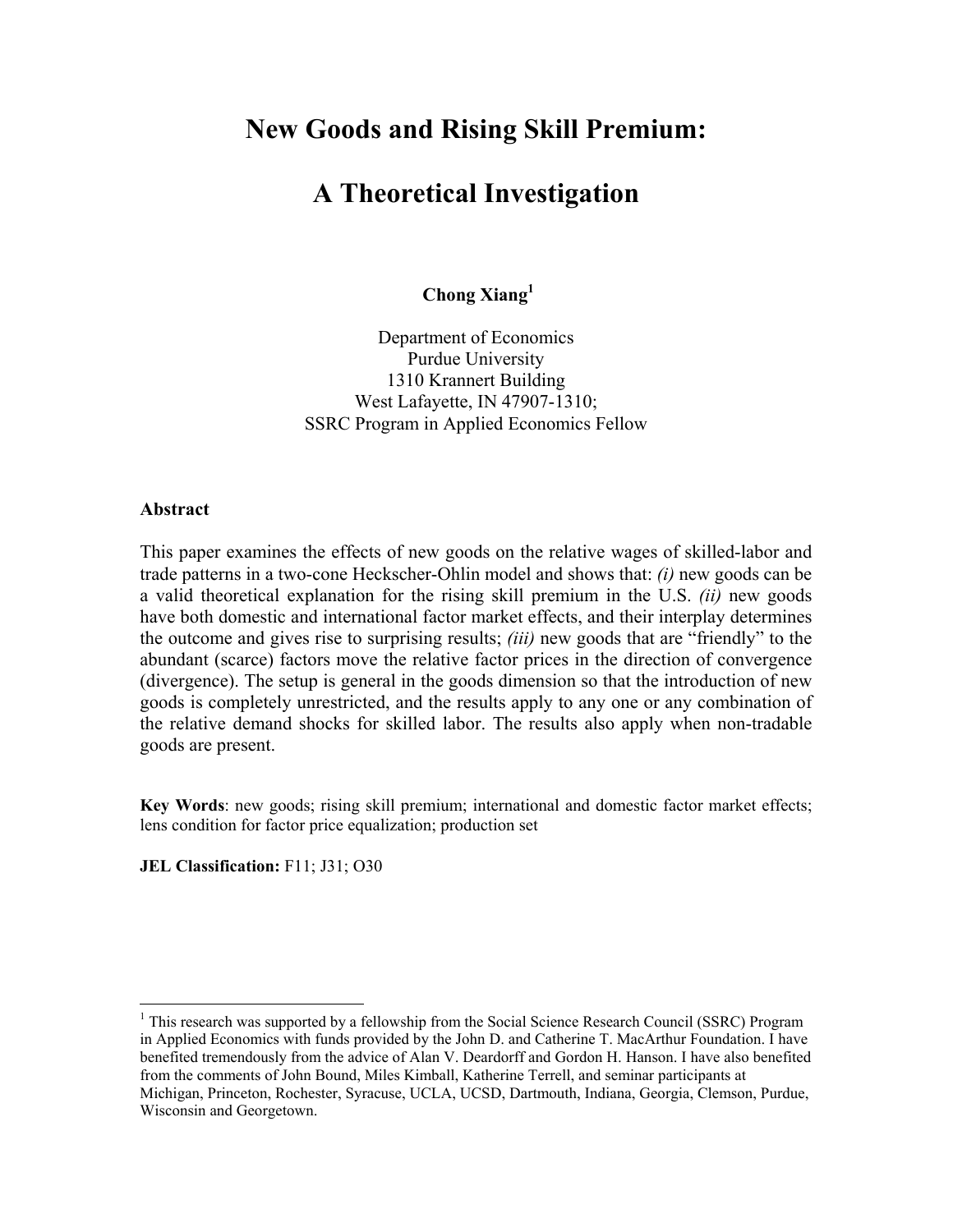## **Section 1. Introduction**

1

It is well-documented that the wages of skilled workers relative to unskilled workers increased steadily in the U.S. in the late 1970s and 1980s (e.g. Bound and Johnson 1992, Katz and Murphy 1992). Meanwhile, many new products also emerged in this period (e.g. fiber optic cables, Windows series software, VCRs and soft contact lenses... $)^2$  $)^2$  Is there a causal link? This paper examines the effects of new goods on the relative wages of skilled labor (i.e. the skill premia) and the pattern of trade in a global economy with both developed (Home) and developing (Foreign) countries (i.e. with two diversification cones<sup>[3](#page-2-1)</sup>). The Home country is relatively abundant in skilled labor, and the Foreign country is relatively abundant in unskilled labor.

New goods could be a valid theoretical explanation for the rising skill premium<sup>[4](#page-2-2)</sup> if on average, they use skilled labor more intensively than old goods. This is because following the creation of the new goods, demand shifts away from the old goods towards them so that the production of the old goods contracts, releasing both skilled and unskilled labor. Since the new goods are more skilled-labor intensive on average, they demand a higher proportion of skilled labor compared with the factors released by the old sectors, creating excess relative demand for skilled labor and pushing up its relative wage. I call this effect the "domestic factor market effect".

Investigating the empirical validity of this explanation is interesting because new goods provide a direct measure of technology,<sup>[5](#page-2-3)</sup> the leading explanation for rising skill premium in the

<span id="page-2-0"></span><sup>&</sup>lt;sup>2</sup> See Xiang (2002) for more examples. Even more anecdotes can be found in, for instance, Gray (1992),

<span id="page-2-1"></span>Zeisset and Wallace (1998), and various case studies by the now defunct Office of Technology Assessment. 3  $3$  A diversification cone is a subset of the factor space. Countries that are identical except for their factor endowments achieve factor price equalization if their endowments are in the same cone. 4

<span id="page-2-2"></span><sup>&</sup>lt;sup>4</sup> Wage inequality has two components: (1) skill premium, or the wage difference between workers with different skills and (2) residual wage inequality, or the wage difference between workers with similar skills (see Katz and Autor 1998).

<span id="page-2-3"></span> $\frac{1}{5}$  Technology has two effects on the relative demand for skilled labor: the direct effect is to create new goods, and the indirect effect is to change the production techniques of the old goods. The literature on technology and skill premia has focused on the indirect effect (e.g. Krueger 1993, Autor, Katz and Krueger 1997), and been unable to find a satisfactory measure for it (e.g. DiNardo and Pischke 1997; see also Berman, Bound and Machin 1998). See Xiang (2002) for more details.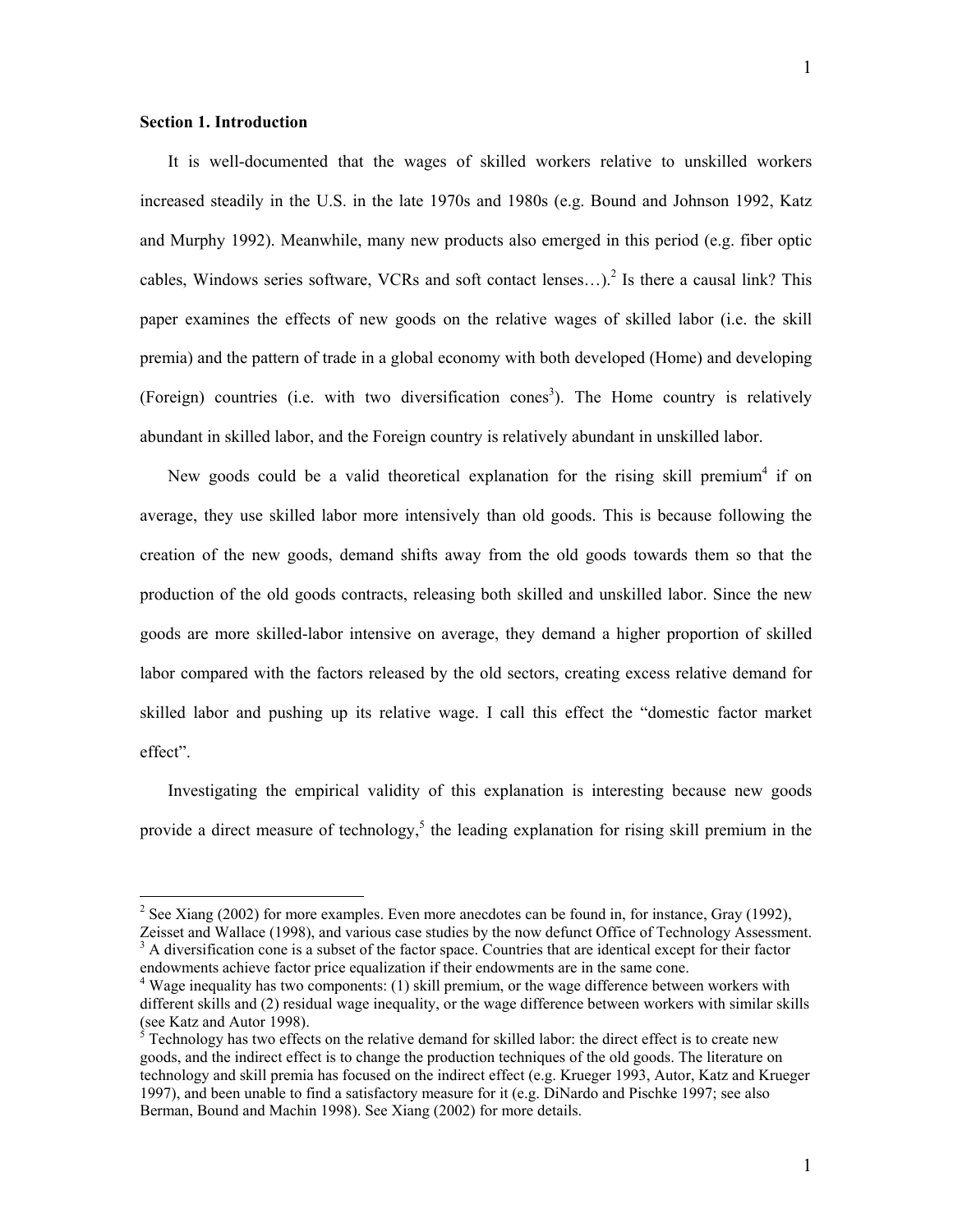literature.<sup>6</sup>In Xiang (2002), I find that in the U.S. manufacturing sector, new goods are on average over 40% more skilled-labor intensive than old goods, and could account for about 30% of the increase in the relative demand for skilled labor. Thus new goods appear to be a valid empirical explanation for the rising skill premium.

However, in an open economy with two diversification cones, new goods also exert their influence through what I call the "international factor market effect". To see how this effect works, suppose that before new goods appear, Home produces only radios, Foreign produces only shoes, and radios are more skilled-labor intensive than shoes. Now suppose that a new good, the computer, is created in Home and it is more skilled-labor intensive than both the radio and the shoes. Then the consumption shares of the radio and the shoes decline, and the aggregate consumption share of Foreign products, the shoes, falls relative to the aggregate consumption share of Home products, the radio and the computer. In other words, world demand shifts in favor of Home products. Because trade in goods can be thought of as trade in the factor services embedded in these goods, the demand for Home factor services increases so that Home factors become more expensive, other things equal. Then the radio becomes more expensive to produce in Home, and so its production switches to Foreign. Thus Home produces only computers. Because Home produces only radios before computers appear and computers are more skilledlabor intensive than radios, the average skilled-labor intensity has increased for Home, pushing up the relative wage of skilled labor in this country.

Therefore the first theme of this paper is the interplay between the domestic and international factor market effects. The domestic factor market effect is related to the change of the average factor-usage intensity, and new goods are said to be "friendly" to a factor in a country if they increase the average intensity of this factor's usage in this country. In the previous example, the new goods, computers, are skilled-labor friendly in Home because they increase the average skilled-labor intensity in this country. On the other hand, the international factor market effect is

<span id="page-3-0"></span><sup>&</sup>lt;sup>6</sup> See Bound and Johnson (1992), Berman, Bound and Griliches (1994), Feenstra and Hanson (1999).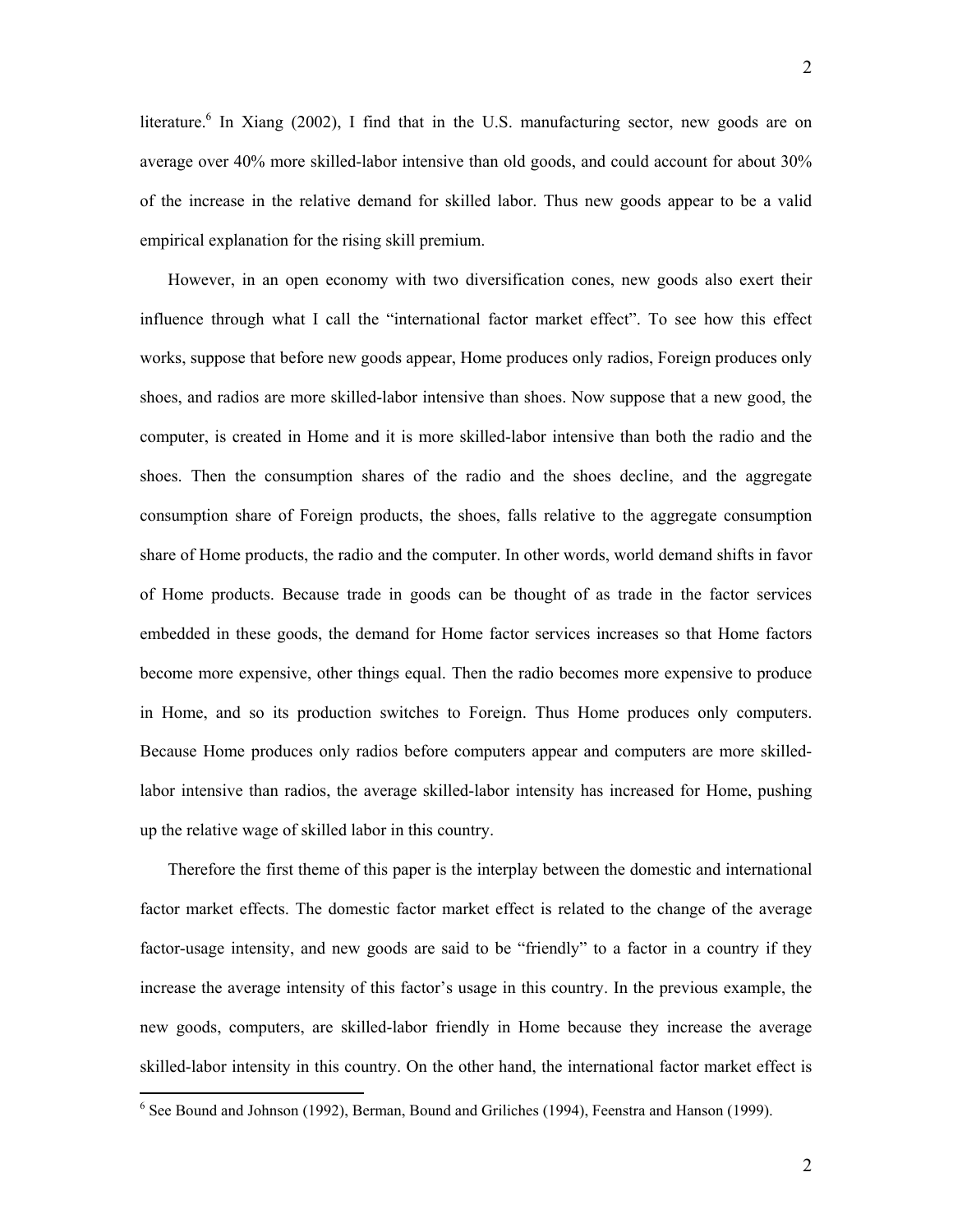related to the change of the aggregate demand for one country's products relative to the other country's products, and new goods are said to be "friendly" to a country if they increase the relative demand for this country's products. In the previous example, the computers are Home friendly because they shift world demand in favor of the Home country's products. The factorfriendliness and country-friendliness of the new goods are key parameters to the results.

The interplay between the domestic and international factor market effects also gives rise to surprising results. Suppose new goods appear only in Home and they are unskilled-labor friendly. Would the Home country's skill premium necessarily decline? The answer is "no" because of the international factor market effect. New goods are Home friendly and so they increase the relative demand for Home products and Home factor services. Then Home factors become more expensive and Home produces a narrower range of products so that its average skilled-labor intensity increases. Thus the relative wage of skilled labor could increase in Home, as shown in Section 5. Now suppose that new goods appear only in Home and they are skilled-labor friendly. Could Home expand its production into unskilled-labor intensive sectors? The answer is "yes" because of the domestic factor market effect. New goods are skilled-labor friendly and so they tend to increase the relative wage of skilled labor in Home. The other side of the coin is that unskilled labor becomes relatively cheap so that the marginal costs of the unskilled-labor intensive sectors decline. Thus Home could expand its production into these sectors, as shown in Section 5.

The second theme of this paper is that the analytical framework is general in the goods dimension. First, there is no restriction on the new goods and the old goods regarding their numbers, consumption shares, productivity parameters, or factor usage intensities. There can be either a finite number or a continuum of goods. An individual new good can be more, or less, skilled-labor intensive than every old good, or have an intermediate skilled-labor intensity. The new goods could appear in both Home and Foreign. They might account for a tiny fraction of the aggregate consumption expenditure, or the bulk of it, and their average skilled-labor intensity can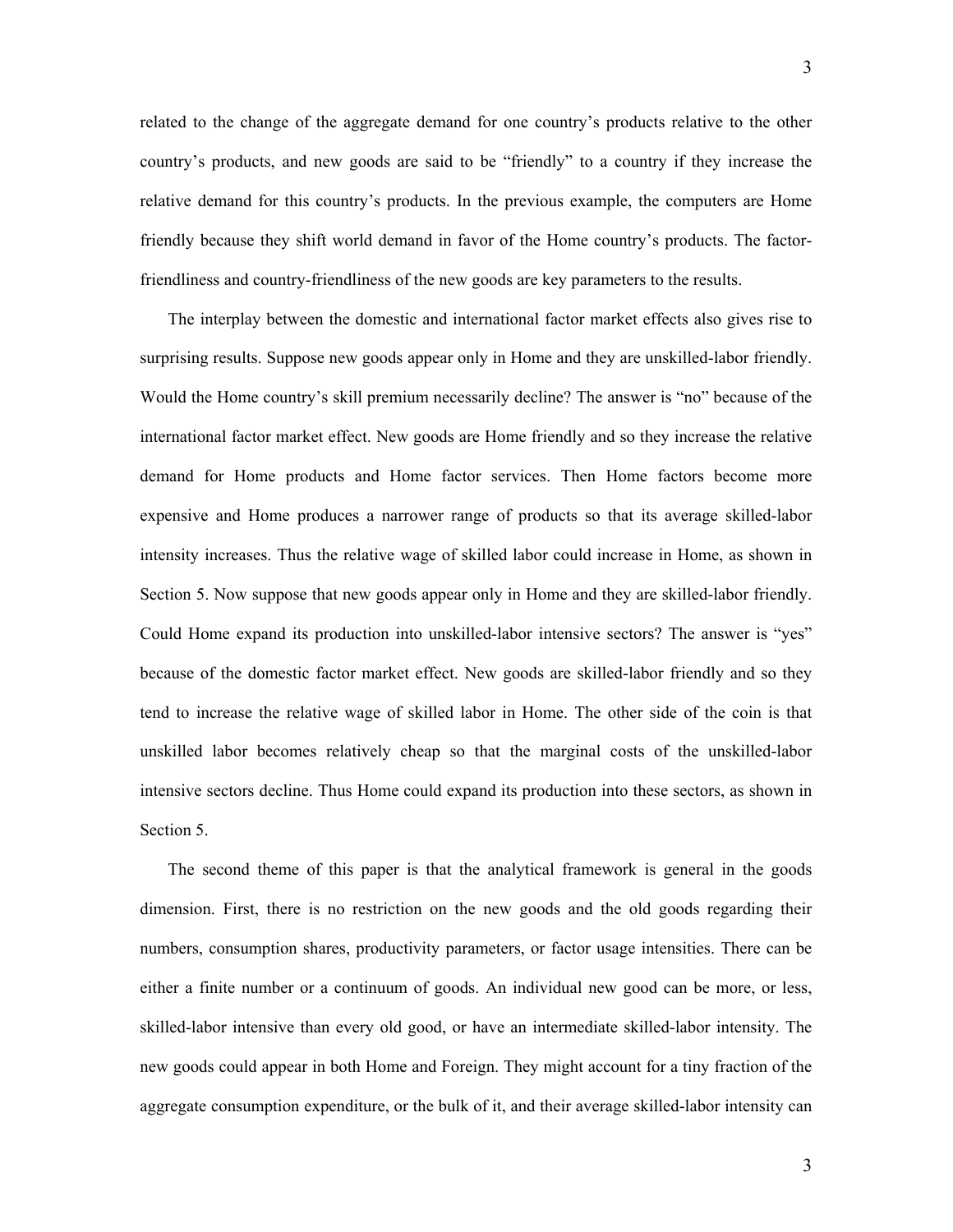be identical to or drastically different from the old goods, whose productivity parameters may vary across sectors. Second, the exogenous change of introducing new goods is modeled as a shock to the production set, the set of all the goods that are produced by the world economy. Because this shock could also result from changes in consumer tastes, production techniques, or productivity parameters of the old goods, the model treats all these relative demand shocks for skilled labor in a unified framework, and the results apply to any one, or to any combination of them, as shown in Section 4. The results also apply when non-tradable goods are present, as shown in Section 6. Finally, the results hold for large changes. This is useful for the related empirical work, because if new goods really matter for the rising skill premium, they would have to either capture a significant portion of the consumption expenditure, or employ a considerably higher skilled-unskilled mix.

This general framework also allows us to think about the effects of new goods from the perspective of the lens condition for factor price equalization  $(FPE)^7$  $(FPE)^7$ . In an open economy with two diversification cones, FPE is not achieved because the difference between sector factor usages is too small compared with the difference in national factor endowments. If new goods are friendly to the abundant (scarce) factors in both countries, they tend to increase (decrease) the difference in sector factor usages and move the economy closer to (farther away from) achieving FPE; thus factor prices move in the direction of convergence (divergence).

This paper adopts a Heckscher-Ohlin model under CES preferences with two diversification cones. A multi-cone model is not only suitable when both developed and developing countries are present (e.g. Deardorff 1998), but also consistent with a few empirical studies (e.g. Debaere and Demiroglu 1998; Schott 1997). In contrast, a small-open-economy model has factor prices pinned down by exogenous commodity prices, and so fails to fully consider the general equilibrium effects of new goods, and a Heckscher-Ohlin model with one diversification cone and FPE

<span id="page-5-0"></span><sup>&</sup>lt;sup>7</sup> See, for example, Deardorff (1994) and Xiang (2001).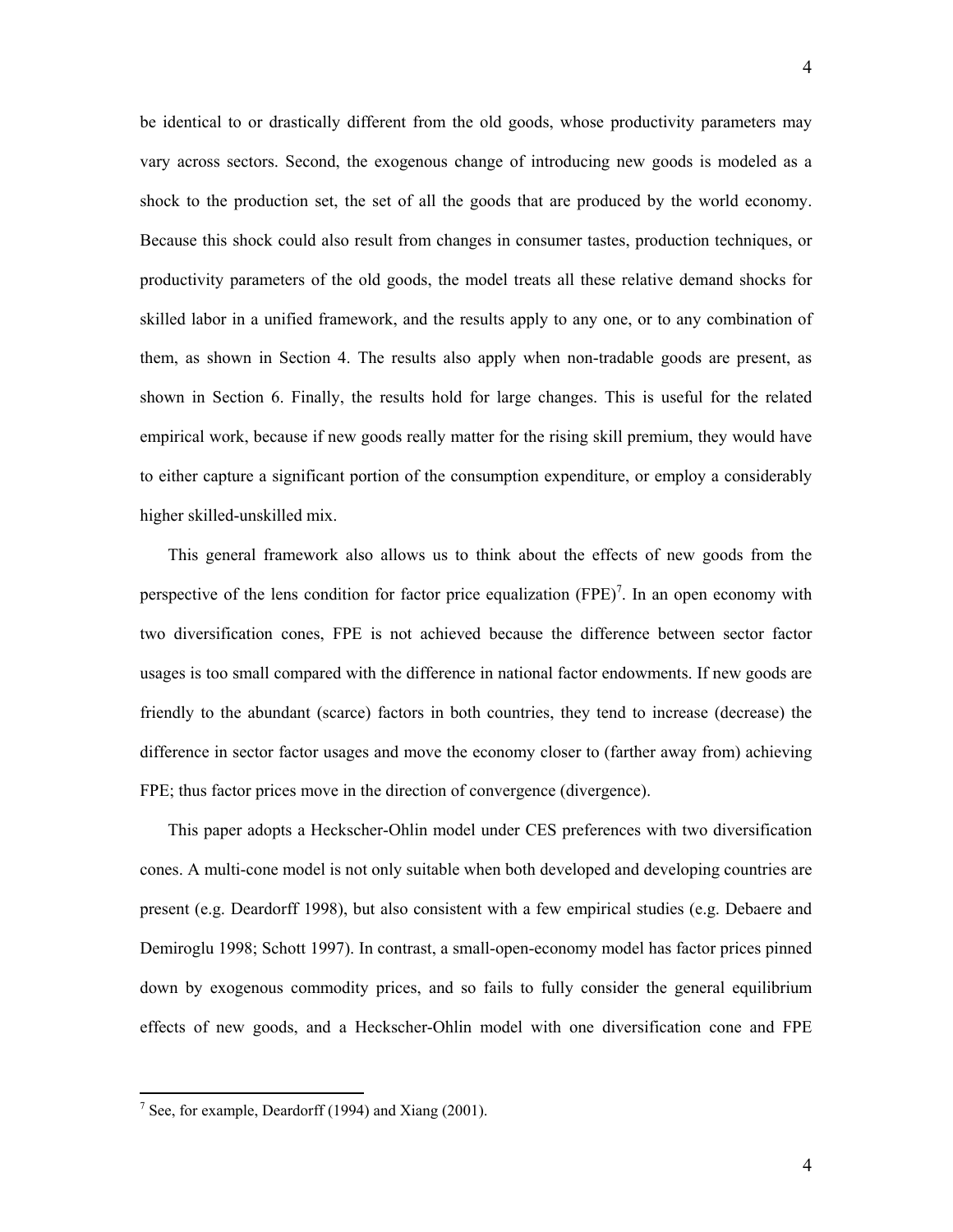behaves like a closed economy, and can be regarded as a special case of the two-cone model because the international factor market effect is absent.

A number of studies examine the effects of factor-biased and/or sector-biased technological changes on relative wages, and all of them use a one-cone model with FPE or Hicks-neutral differencesin technology.<sup>8</sup> Zhu (2001) is closest in spirit to this paper, but she mainly focuses on what happens to the relative wage of skilled labor in the developing country under Cobb-Douglas preferences when every new good appears in the developed country and is more skilled-labor intensive than every old good.

This paper is organized as follows. Section 2 sets up the model and discusses the key properties of the equilibrium. Section 3 presents the main results and the intuition behind their proof, and then illustrates the intuition based on the lens condition for FPE. Section 4 discusses the applications of these results to various relative demand shocks for skilled labor. Section 5 shows some surprising results graphically using a simple case, and Section 6 discusses the case of many countries with two diversification cones and the case of non-tradable goods. Finally, Section 7 concludes.

#### **Section 2. Setup and Equilibrium**

# **2.1. Setup**

Consider a Heckscher-Ohlin model with two diversification cones. The universe of goods that the world can produce is G, and the subset of goods that it actually produces is P. Let P  $\subseteq$  G  $\subseteq$  $\tilde{N}$ . If P has a continuum of elements (e.g.  $P = [0,1]$ ), the model becomes the continuum Heckscher-Ohlin model *a la* Dornbusch, Fischer and Samuelson (1980). If P has a finite number

<span id="page-6-0"></span><sup>&</sup>lt;sup>8</sup> See, for example, Leamer (1996), Krugman (2000) and Xu (2001). This literature is relevant because technological changes, or process innovation, are sometimes difficult to distinguish from new goods, or product innovation (e.g. is a titanium bike process innovation or product innovation?). In this paper, new goods refer to well-defined final (consumer) products.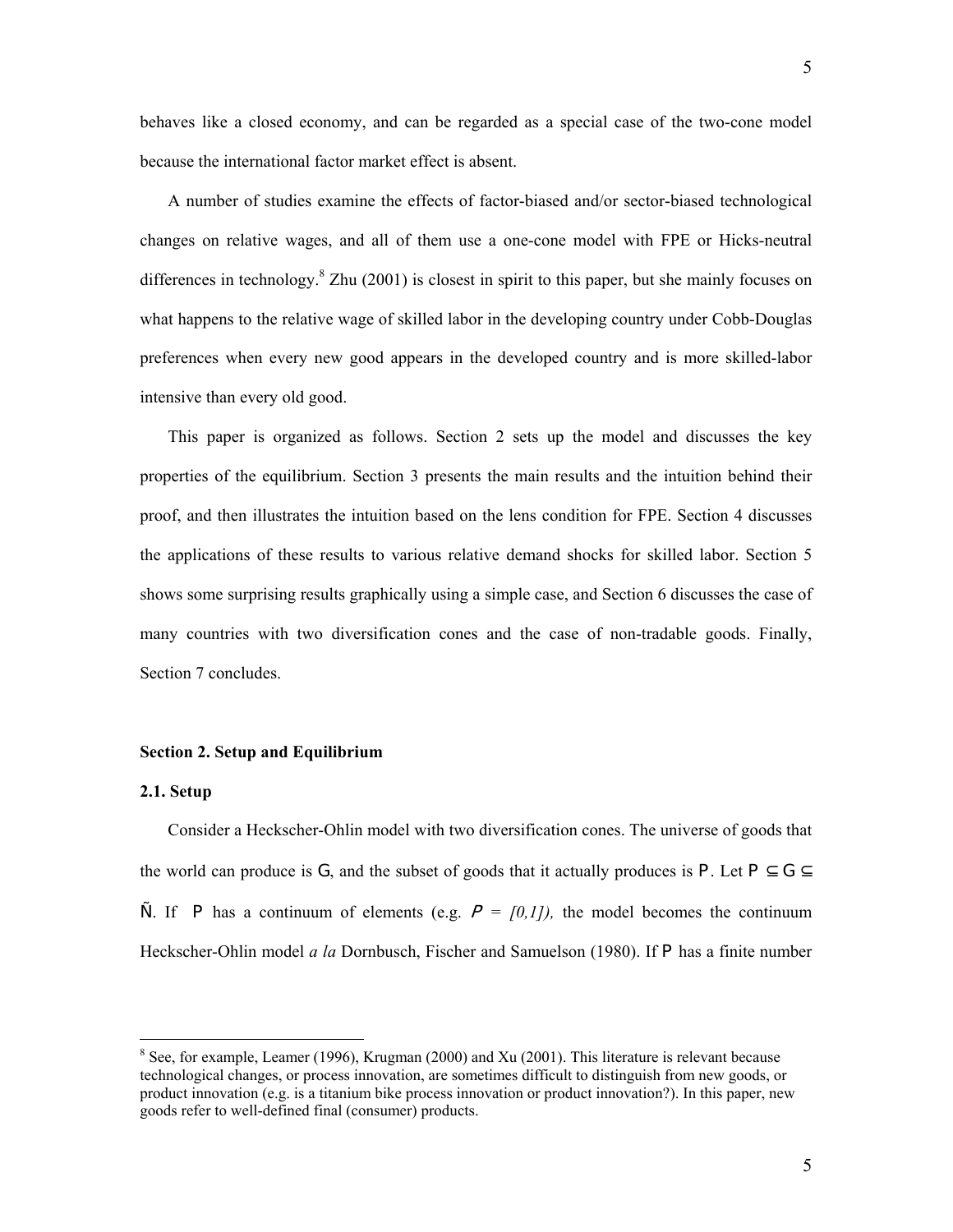of elements (e.g.  $P = \{1, 2, 3, 4, 5, 6\}$ ), the model becomes the finite-good Heckscher-Ohlin model as used in Deardorff (1979).

Index the goods in G by *z*. Production exhibits constant returns to scale and uses two factors, skilled labor and unskilled labor. The factor endowments are  $L_s$  and  $L_u$ ; let  $s = L_s/L_u$ . Factor prices are  $w_s$  and  $w_u$ , and let  $\omega \equiv w_u/w_s$  be the relative wage of *unskilled* labor. For a good *z*, its price is *P(z),* and its unit factor requirements are  $a_s(z)$  and  $a_u(z)$ . Let  $s(z) \equiv a_s(z)/a_u(z)$  be the skilled-labor intensity of sector *z.* Assume that factor intensity reversal is absent. Then the goods can be ranked in an ascending order by their skilled-labor intensities (i.e. the goods with larger index numbers are more skilled-labor intensive). Also, let the factor income shares of sector *z* be  $\theta_s(z)$  and  $\theta_u(z)$ . Notice that in general,  $s(z)$ ,  $\theta_s(z)$  and  $\theta_u(z)$  all depend on factor prices.

On the demand side, the representative consumer has the following CES preferences:

$$
U = \iint_G c(z)^{1-\gamma} x(z)^{\gamma} \jmath^{1/\gamma}; \ \ \gamma \equiv (\sigma - 1)/\sigma
$$

The elasticity of substitution is  $\sigma$  ( $\sigma \ge 1$ ), and *c(z)*'s are parameters showing how much the consumer favors good *z*, whose quantity consumed is  $x(z)$  and whose share in consumption expenditure is:

$$
b(z) = c(z)P(z)^{1-\sigma}/P; P \equiv \int_G c(z)P(z)^{1-\sigma}dz
$$

Notice that the preferences are defined over G. Before new goods appear, their costs are infinite so that their prices are infinite and their consumption shares are 0. As technological progress decreases the costs of these new goods to some finite number, their prices drop, and they are consumed.<sup>9</sup> Also notice that  $\forall z \in P$ ,  $b(z)$  can either be infinitesimal<sup>10</sup> (e.g. P = [0,1]) or a positive number between 0 and 1 (e.g.  $P = \{1, 2, 3, 4, 5, 6\}$ ), and they add up to 1 (i.e.  $\int_{P}b(z)dz =$ *1*). Let *b* denote a distribution of *b(z)* across *z*.

<span id="page-7-0"></span><sup>&</sup>lt;sup>9</sup> Notice that (1) when  $\sigma = 1$ , the preferences become Cobb-Douglas with  $b(z)$ 's as constants. Thus the preferences should be defined over P (otherwise new goods would have positive consumption shares even before they appear), and so the emergence of new goods necessarily involves a change in preferences; (2) "technological progress" is to be broadly interpreted: a clever idea (e.g. opening a fast food restaurant) is<br>"technological progress", and so is automation.

<span id="page-7-1"></span><sup>&</sup>lt;sup>10</sup> That is,  $b(z)dz$  is the consumption share of goods in *[z, z+dz]*.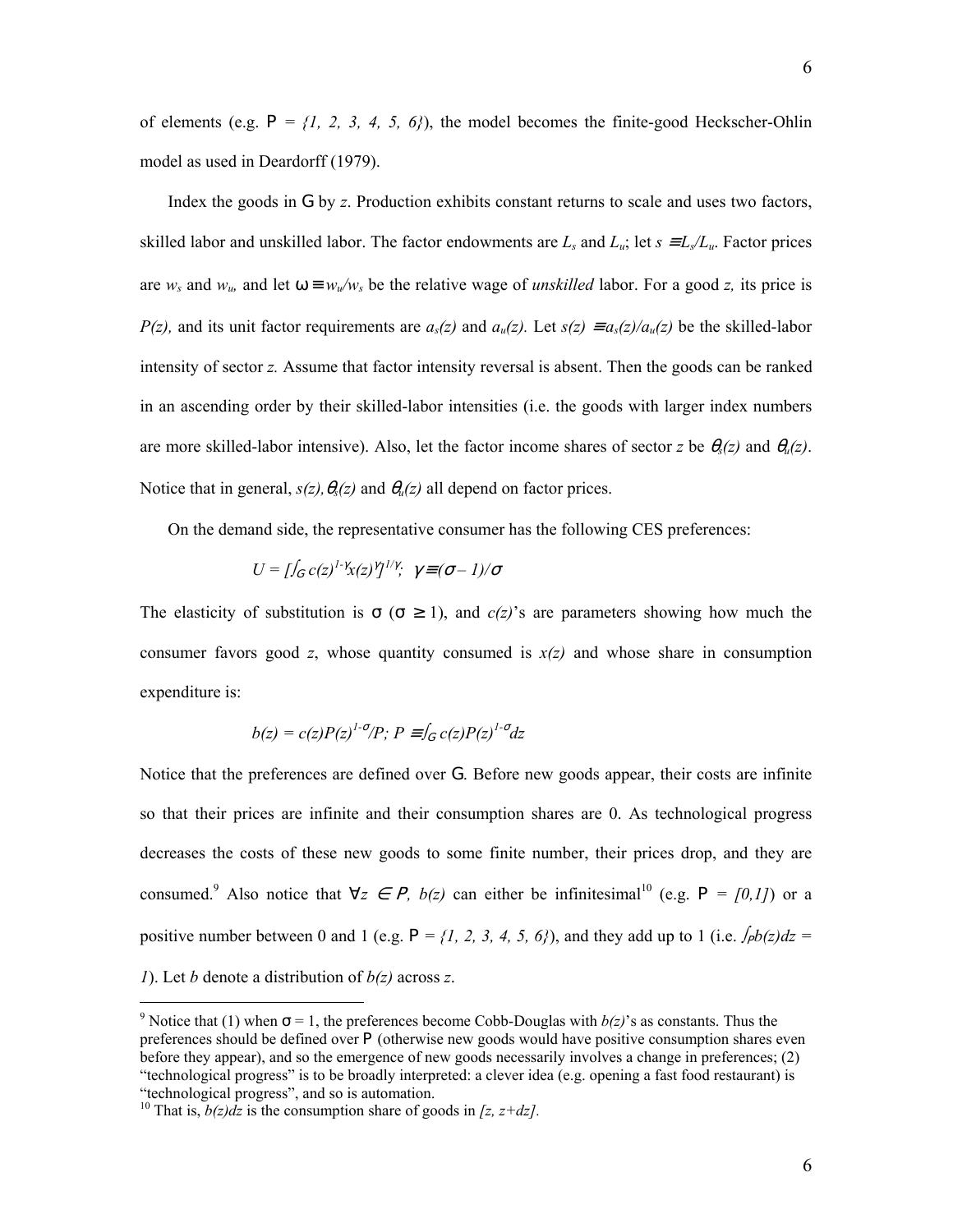There are two countries, Home and Foreign, identical except for factor endowments. Home is relatively abundant in skilled labor, and the superscript "\*" denotes Foreign variables. Without loss of generality, assume  $L_u = L_u^*$ . Furthermore, all the goods markets are perfectly competitive and there is no barrier to international trade. Factors are perfectly mobile domestically, but immobile internationally.

#### **2.2. Equilibrium**

For a good  $z \in P$ , its price equals its marginal cost,  $MC(z)$ :

(1) 
$$
P(z) = MC(z) = w_s A_s(z); A_s(z) = a_u(z)[\omega + s(z)] \quad \forall z \in P
$$

Equation (1) decomposes  $MC(z)$  into two parts: the wage of skilled labor  $(w_s)$  and the unit factor requirement for a fictional factor "equivalent skilled labor"  $(A_s(z))$ <sup>11</sup> that always has the same price as skilled labor. The importance of thinking about equivalent skilled labor will become clear soon.

Second, Home and Foreign specialize and "carve up" the production set P. Let  $P_H$  and  $P_F$ denote the Home and Foreign production sets and let both be non-empty. As skilled labor is more abundant in Home, every good in  $P_H$  is more skilled-labor intensive than every good in  $P_F$  except for the common good, when it exists, that both countries produce; i.e.,  $P_H$  and  $P_F$  may have at most one good in common. Let  $\overline{g}(X)$  ( $g(X)$ ) be the most (least) skilled-labor intensive good in a set  $X$ <sup>12</sup>. Then the pattern of trade and specialization can be summarized as:

$$
(2) \tP_H \cup P_F = P, \ g (P_F) \le g (P_H)
$$

1

<span id="page-8-1"></span><sup>12</sup> Assume that the closure of P is a subset of G and is compact. Then  $\overline{g}$  ( $P_F$ ) and *g* ( $P_H$ ) always exist, although they might not be in the set P, in which case  $\exists z \in P_F(P_H)$  arbitrarily close to  $\overline{g}(P_F)(g(P_H))$ .

<span id="page-8-0"></span><sup>&</sup>lt;sup>11</sup> To see why, skilled labor is converted into "equivalent skilled labor" one-for-one, but one unit of unskilled labor is converted into  $\omega$  units of equivalent skilled labor; thus a unit of good *z* uses  $a_s(z) + a_u(z)\omega$ <br>=  $a_u(z)[\omega + s(z)] = A_s(z)$  units of equivalent skilled labor.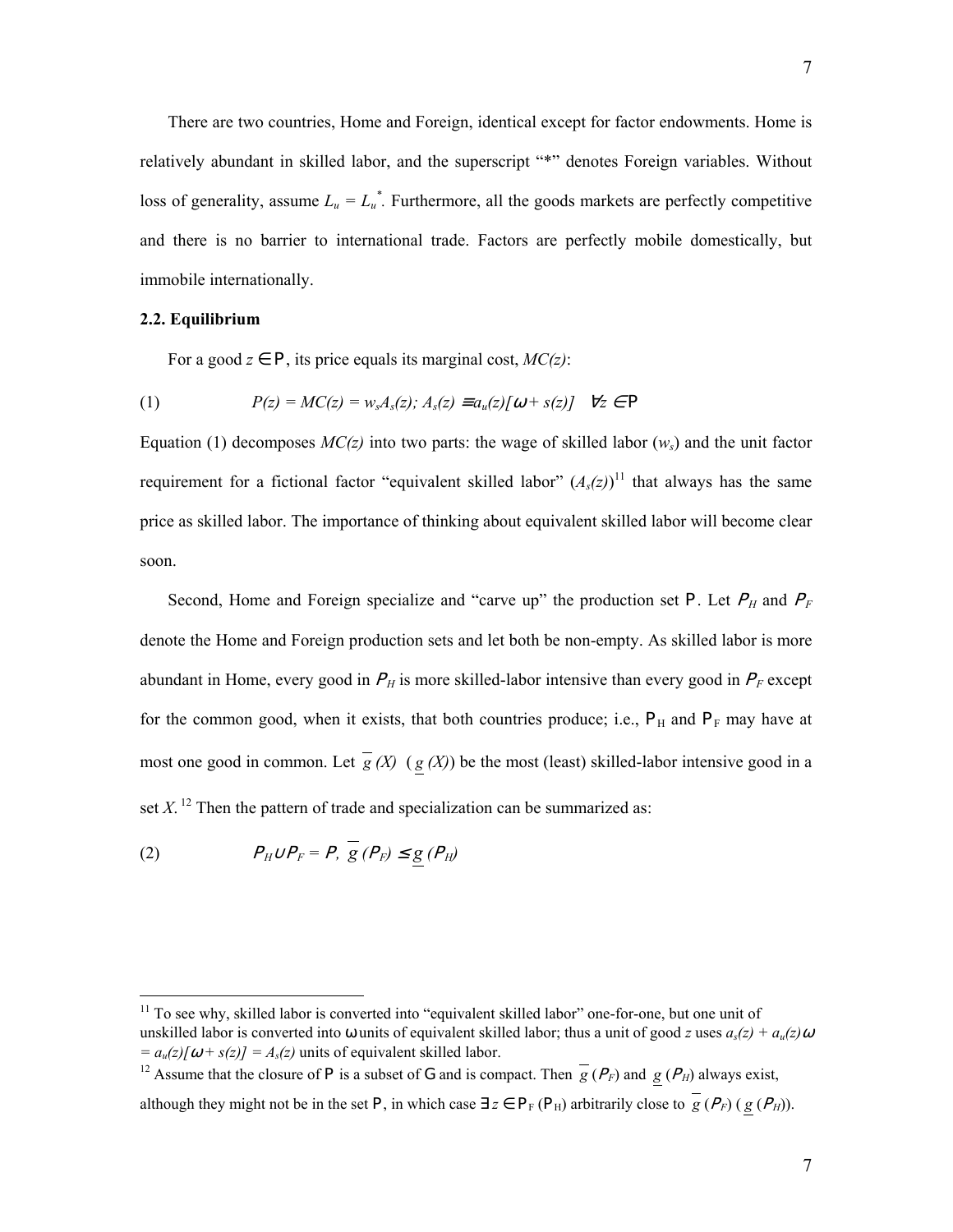For (2) to be consistent with the marginal costs determined by the Home and Foreign factor prices, a Foreign good must be no cheaper to produce in Home and a Home good no cheaper to produce in Foreign. Let *h(z)* be the relative marginal cost (of Home production) for good *z*:

(3) 
$$
h(z) \geq 0 \ \forall z \in P_F, \ h(z) \leq 0 \ \forall z \in P_H; \ h(z) \equiv \ln[MC(z) / MC^*(z)]
$$

Thirdly, when all domestic markets clear in Home:<sup>[13](#page-9-0)</sup>

(4) 
$$
1/\omega = \mu(\omega; P_H, b)/s; \mu(\omega; P_H, b) \equiv \int_{P_H} b(z) \theta_s(z) dz / \int_{P_H} b(z) \theta_u(z) dz
$$

The term  $\mu$ .)<sup>14</sup> is the ratio of the average income share of skilled labor to the average income share of unskilled labor, both weighted by sector shares in consumption. It can be thought of as the average skilled-labor intensity<sup>15</sup> across all sectors of the Home economy. Clearly, the average skilled-labor intensity is the relative demand for skilled labor. On the other hand, the relative supply of skilled labor is the ratio of skilled-labor endowment to unskilled-labor endowment (*s*). Thus by (4), the relative wage of skilled labor ( $1/\omega$ ) is determined by its relative demand ( $\mu$ (.)) and relative supply (*s*).

Similarly for Foreign:

1

(5) 
$$
1/\omega^* = \mu(\omega^*; P_F, b)/s^*; \mu(\omega^*; P_F, b) \equiv \int_{P_F} b(z) \theta_s^*(z) dz / \int_{P_F} b(z) \theta_u^*(z) dz
$$

Finally, international payments must be balanced. Since international trade in goods can be viewed as the exchange of factor services, this balance-of-payments condition can be written as the equilibrium condition of an international factor market for the service of equivalent skilled labor (see Appendix 1 for the derivation of  $(6)$ ):

(6) 
$$
\Lambda(P_H, P_F, b; \omega, \omega^*) = (\frac{w_s^*}{w_s})^{\sigma} \frac{\omega^* + s^*}{\omega + s}; \ \Lambda(P_H, P_F, b; \omega, \omega^*) = \frac{\int_{P_F} c(z) A_s^{*1-\sigma}(z) dz}{\int_{P_H} c(z) A_s^{1-\sigma}(z) dz}
$$

<span id="page-9-0"></span><sup>&</sup>lt;sup>13</sup> See Appendix 1 for the derivation of (4). Notice that it holds under any preference specification consistent with the existence of a representative consumer and/or when there are more than two factors.

<span id="page-9-1"></span><sup>&</sup>lt;sup>14</sup> At equilibrium,  $\mu$ (.) depends on ω only because: 1,  $\theta_1(z)$ ,  $\theta_1(z)$  depend on ω only; 2, the prices of Home goods depend on  $\omega$  only by (1); 3. the price index *P*, in the definition of *b*, appears in both the numerator and the denominator of  $\mu$ (.) and cancels out.

<span id="page-9-2"></span><sup>&</sup>lt;sup>15</sup> The "intensity" here is based on factor shares, not unit factor requirements as in Section 2.1; these two measures yield the same ranking under the same factor prices, and will be used interchangeably henceforth.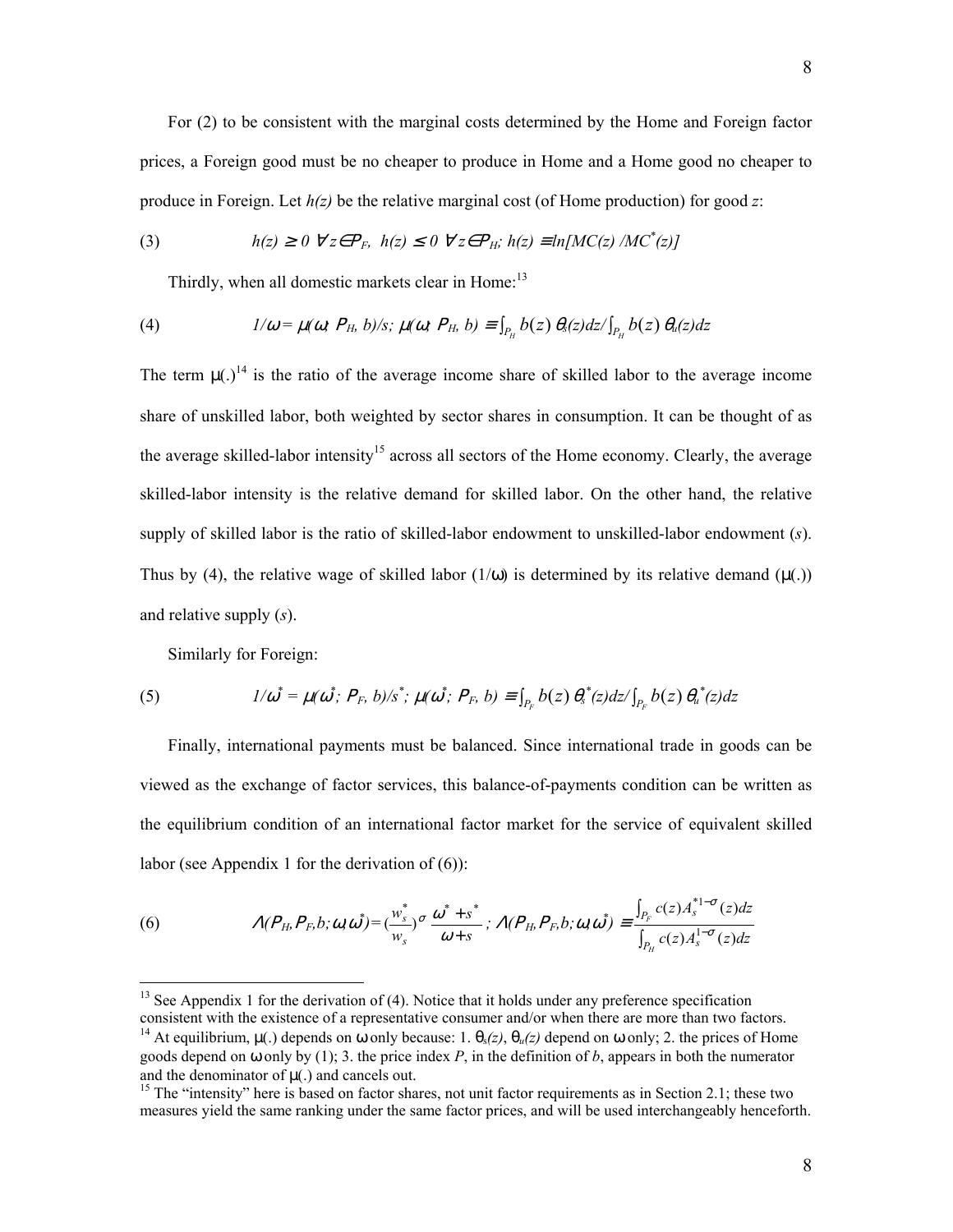The term <sup>Λ</sup>*(.)* is proportional to the relative demand for Foreign goods and can be interpreted as the relative demand for the service of Foreign equivalent skilled labor. Its relative supply is  $(\omega^* + s^*)/(\omega + s)$  because for every unit of Foreign (Home) unskilled labor there are  $\omega^* + s^* (\omega + s)$ units of Foreign (Home) equivalent skilled labor.<sup>16</sup> Finally, the relative price of Foreign equivalent skilled labor is simply *ws \* /ws*. Therefore, other things equal, an increase in Λ*(.)* tends to increase  $w_s^* / w_s$ , and an increase in  $(\omega^* + s^*) / (\omega + s)$  tends to decrease it.

The equilibrium  $(2)$   $\sim$  (6) is built on two important properties:

**Property 1 (downward-sloping relative demand curve):**  $\omega\mu(\omega; P_H, b)$  strictly increases in ω, and  $ω^*μ(ω^*; P_F, b)$  strictly increases in  $ω^*$ .

# **Property 2 (comparative advantage):** *h(z)* decreases in *z*.

### **Proof:** See Appendix 2.

1

Since the relative wages of skilled labor are  $1/\omega$  and  $1/\omega^*$ , Property 1 says that the relative demand curves for skilled labor are strictly decreasing. This property ensures that the domestic factor market effect functions properly. Suppose new goods are skilled-labor friendly; then the relative demand for skilled labor increases. Property 1 guarantees that when this happens, the relative wage of skilled labor tends to increase. On the other hand, Property 2 says that the relative marginal cost (of Home production) decreases (not necessarily strictly) with the goods index; i.e. Home has a comparative advantage in producing skilled-labor intensive goods. This property ensures that the international factor market effect functions properly. Suppose new goods are Home friendly; then the relative demand increases for Home factor services. As a result, Home factors become more expensive, and Home's production set contracts. Property 2 guarantees that when this happens, the production of the most unskilled-labor intensive Home goods switches to Foreign so that the average skilled-labor intensity increases in Home.

<span id="page-10-0"></span><sup>&</sup>lt;sup>16</sup> Recall that one unit of skilled (unskilled) labor is converted to one ( $\omega$ ) unit(s) of equivalent skilled labor.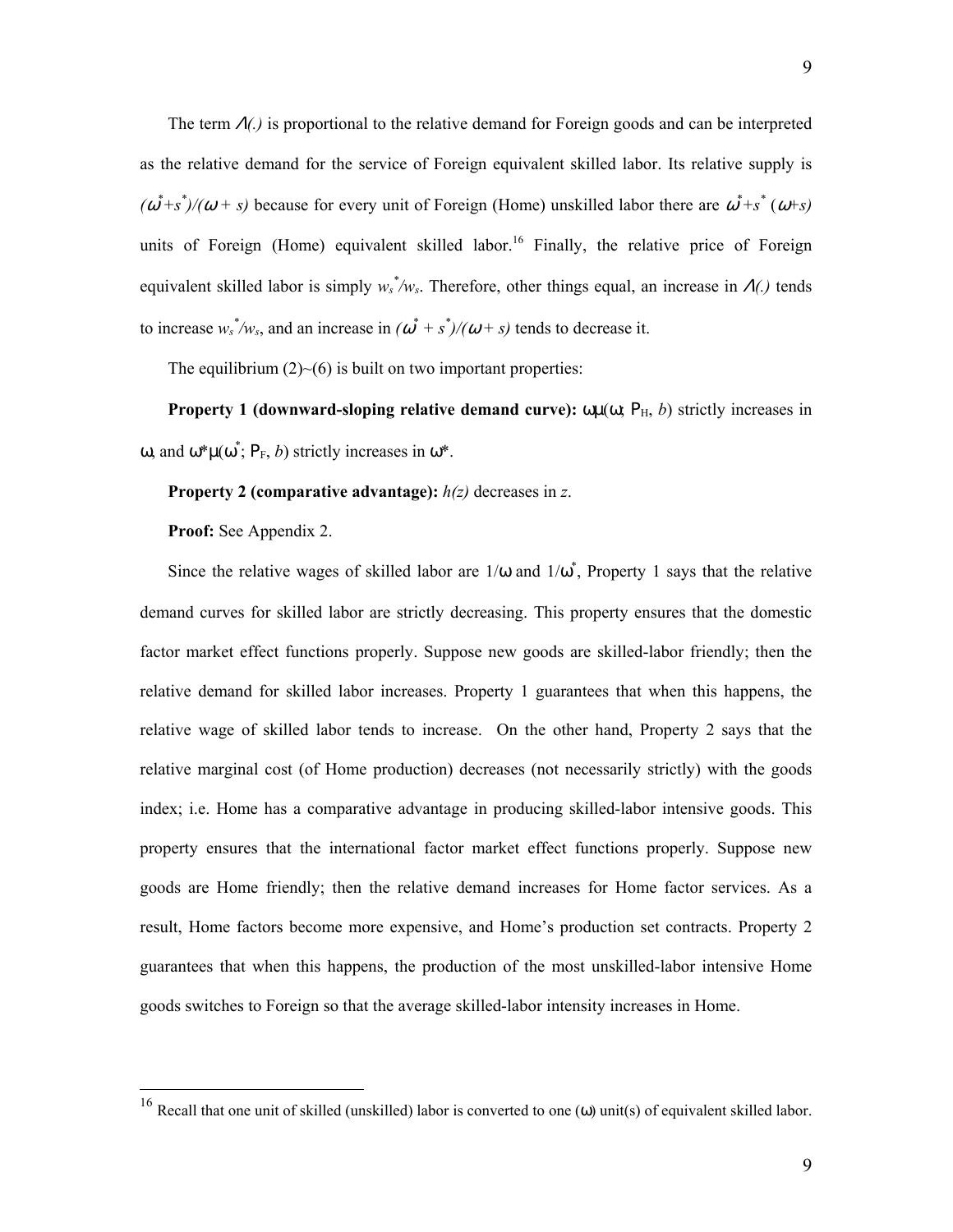#### **Section 3. Main Results**

#### **3.1. Definitions and Propositions**

Model new goods as an exogenous shock to the production set that takes 3 steps to complete. First, a new production set  $P_l$  replaces the original one  $P_0$  and a new allocation of consumption shares *b*' replaces the original allocation  $b$ <sup>17</sup>. Second, all the goods in  $P<sub>I</sub>$  are ranked by their skilled-labor intensities at the original factor prices in an ascending order. Finally, factor prices change and the economy adjusts to a new equilibrium. Let the subscript "0" denote the variables at the original equilibrium, "1" those associated with the new production set and the new consumption-share allocation but the original factor prices, and "*n*" those at the new equilibrium. For example, the Home production set is  $P_{H,\theta}$  at the original equilibrium ( $P_{\theta}$ , *b* and  $\omega_{\theta}$ ), becomes  $P_{H,I}$  under  $P_I$ , *b'* and  $\omega_0$ , and changes to  $P_{H,n}$  at the new equilibrium ( $P_I$ , *b'* and  $\omega_n$ ). The factorfriendliness and country-friendliness of the shock then determine the outcome.

**Definition 1. Factor Friendliness (Home):** Let  $\psi_H = \mu(\omega_0; P_{H,L}b') - \mu(\omega_0; P_{H,0},b)$ ; i.e.  $\psi_H$  is the change in the Home average skilled-labor intensity at the pre-shock factor prices. Then a shock is friendly to skilled (unskilled) labor if  $\psi_H > 0$  (< 0), and factor-neutral if  $\psi_H = 0$ .

**Definition 2. Factor Friendliness (Foreign):** Let  $\psi_F \equiv \mu(\omega_0^*; P_{F,L}b') - \mu(\omega_0^*; P_{F,0}b)$ ; i.e.  $\psi_F$ is the change in the Foreign average skilled-labor intensity at the pre-shock factor prices. Then a shock is friendly to skilled (unskilled) labor if  $\psi_F > 0$  (< 0), and factor-neutral if  $\psi_F = 0$ .

**Definition 3. Country Friendliness:** Let  $\Gamma = \int_{P_{H,1}} b'(z) dz / \int_{P_{F,1}} b'(z) dz - \int_{P_{H,0}} b(z) dz / \int_{P_{F,0}} b(z) dz$ ; i.e. Γ is the change in the relative demand for Home goods (at the pre-shock factor prices). A shock is friendly to Home (Foreign) if  $\Gamma > 0$  (< 0), and country-neutral if  $\Gamma = 0$ .

**Definition 4. Neutral Shock:** A neutral shock is factor-neutral in both countries and countryneutral (i.e.  $\psi_H = \psi_F = \Gamma = 0$ ).

<span id="page-11-0"></span><sup>&</sup>lt;sup>17</sup> Notice that the preference parameters  $c(z)$ 's might change as part of the shock.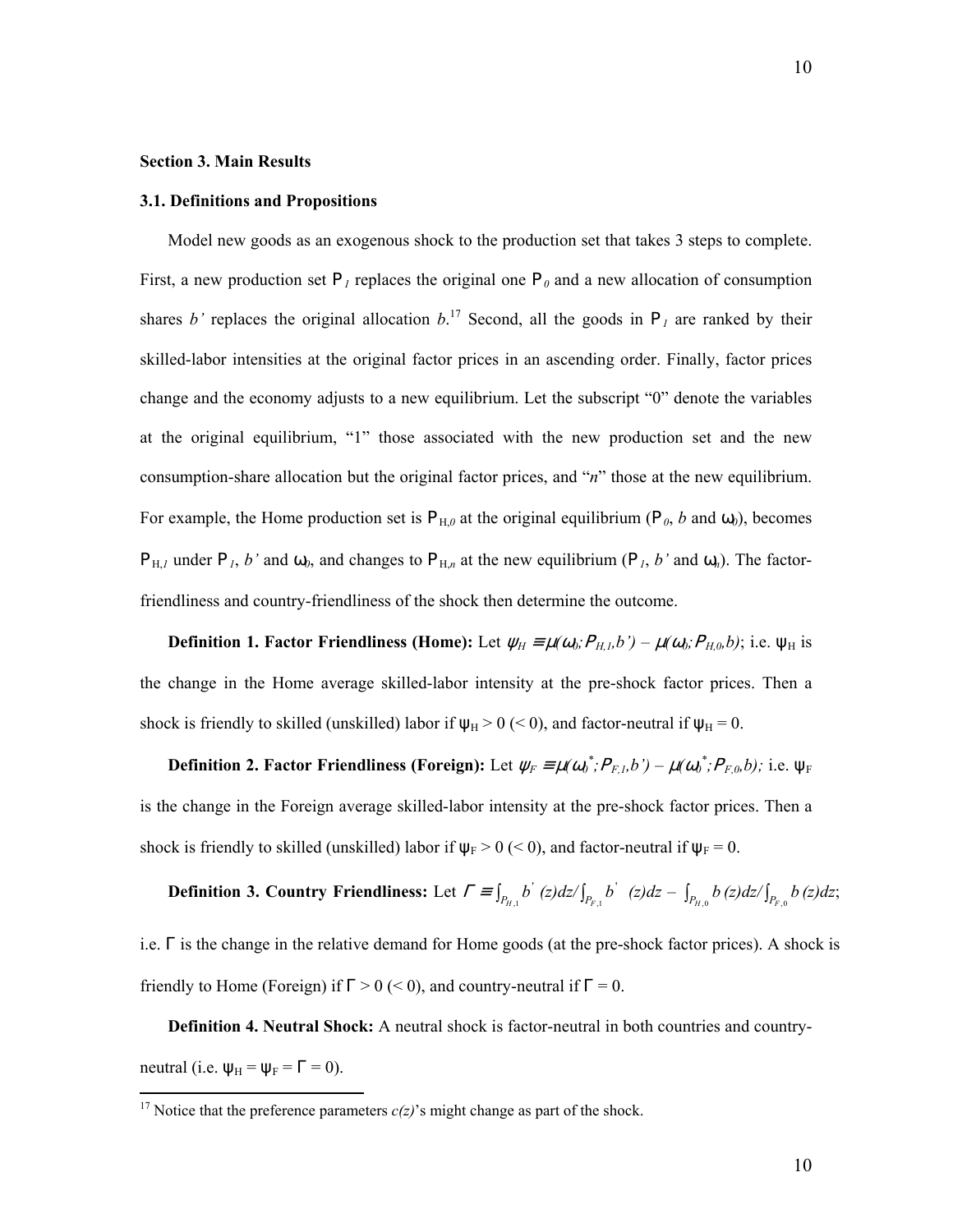The main results are:

**Proposition 1. (**ω**)** The relative wage of skilled labor strictly rises (falls) in Home if the shock is friendly to Home (Foreign) or country-neutral and friendly also to the abundant (scarce) factors or factor-neutral in both countries; i.e.,  $\omega_n < \omega_0$  ( $\omega_n > \omega_0$ ) if  $\Gamma \ge 0$  ( $\le 0$ ),  $\psi_H \ge 0$  ( $\le 0$ ),  $\psi_F \le$  $0$  ( $\geq$  0), and at least one inequality is strict.

**Proposition 2. (** $\omega^*$ **) The relative wage of skilled labor strictly rises (falls) in Foreign if the** shock is friendly to Home (Foreign) or country-neutral and friendly also to the scarce (abundant) factors or factor-neutral in both countries; i.e.,  $\omega_n^* < \omega_0^*$  ( $\omega_n^* > \omega_0^*$ ) if  $\Gamma \ge 0$  ( $\le 0$ ),  $\psi_H \le 0$  ( $\ge 0$ ),  $\psi_F \ge 0$  ( $\le 0$ ), and at least one inequality is strict.

**Proposition 3. (Production sets)** The Foreign (Home) production set contracts if the shock is friendly to Foreign (Home) or country-neutral, and friendly also to skilled (unskilled) labor or factor-neutral in both countries; i.e.,  $P_{F,n} \subseteq P_{F,I}$  ( $P_{H,n} \subseteq P_{H,I}$ ) if  $\Gamma \leq 0 \geq 0$ ,  $\psi_H \geq 0 \leq 0$ ,  $\psi_F \geq 0$  $(\leq 0)$ , and at least one inequality is strict<sup>18</sup>.

**Proposition 4. (Neutral shock)** A neutral shock has no effect on  $\omega_0$ ,  $\omega_0^*$ ,  $P_{H,I}$  and  $P_{F,I}$ .

**Proof**: See Appendix 3.

1

Because moving from one equilibrium to another with identical exogenous variables is a neutral shock and  $\omega$ ,  $\omega^*$ ,  $P_H$  and  $P_F$  determine all the other endogenous variables, Proposition 4 implies that:

**Corollary 1. (Uniqueness)** The equilibrium is unique when it exists.

Propositions 1~4 are general because they hold for large changes and apply to any one or any combination of the following relative demand shocks for skilled labor: new goods, preference

<span id="page-12-0"></span><sup>&</sup>lt;sup>18</sup> Notice that (1)  $P_H$  contracts (expands) if and only if  $P_F$  expands (contracts); (2) a contraction in  $P_H$  ( $P_F$ ) might not involve a change in  $g(P_H)$  ( $g(P_F)$ ) because when the common good exists and has a large consumption share, the contraction could show up as a change in Home's (Foreign's) share in the production of this common good; (3) The contraction is not strict because when  $g(P_F) < g(P_H)$ , the gap could be so large that Home is completely insulated from what happens in Foreign.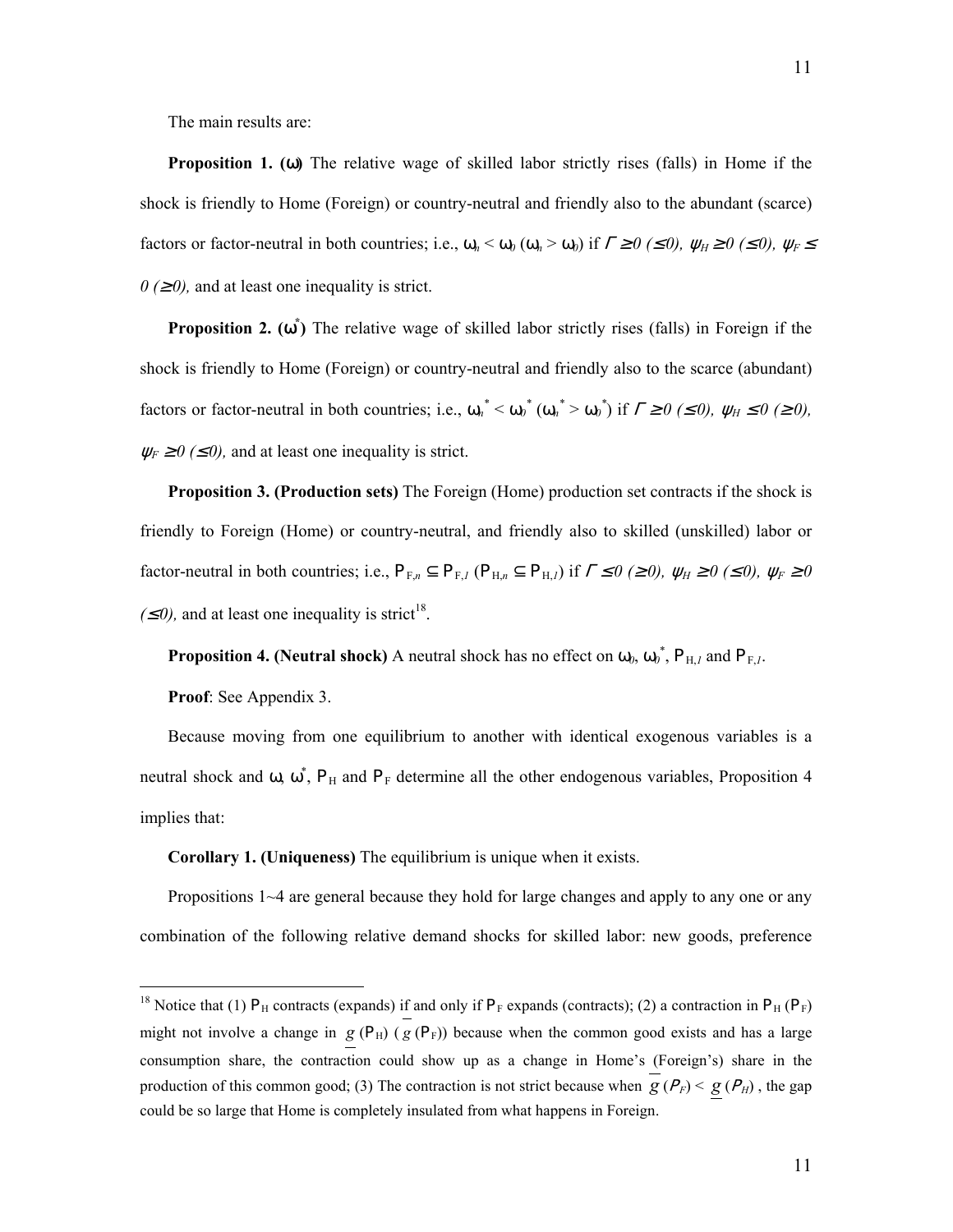changes for the old goods, and changes in production techniques and sector-specific and countryspecific productivity parameters, as shown in Section 4. On the other hand, Propositions 1~4 also accommodate surprising results (some of which are mentioned in the Introduction), as shown in Section 5.

#### **3.2. Proof: Intuition**

Proving Propositions  $1~4$  is not trivial. First, a shock to the production set is difficult to parameterize because it can result from different relative demand shocks that require different parameterizations (e.g. a change in preferences versus a change in production techniques). Second, even if a parameterization is feasible, differentiation is difficult because the production sets might be discrete and there might not exist a common good that both countries produce. To get around these problems, I prove Propositions 1~4 by contradiction.

Take Proposition 1 as an example, and consider a shock that is friendly to Home and friendly also to the abundant factors in both countries (i.e.  $\psi_H > 0$ ,  $\psi_F < 0$  and  $\Gamma > 0$ ). We want to show that the relative wage of skilled labor strictly increases in Home (i.e.  $\omega_n < \omega_0$ ). Suppose at the new equilibrium, this relative wage decreases (i.e.  $\omega_n \ge \omega_0$ ). First, the relative demand for skilled labor is higher in Home at the pre-shock factor prices (i.e.  $\omega_0$ ) because the shock is skilled-labor friendly, and an increase in ω raises this relative demand still further. The only way to absorb the excess relative demand is for Home to expand its production into unskilled-labor intensive sectors. Then the Foreign production set must contract, lowering the relative demand for skilled labor in this country, *ceteris paribus*; since the shock is unskilled-labor friendly in Foreign, the relative wage of skilled labor must decline in this country (i.e.  $\omega_n^* > \omega_0^*$ ). Thirdly, the relative demand for Foreign equivalent skilled labor (Λ*(.))* decreases because the shock is Home friendly and on top of this, Home has expanded its production set. Now consider the good  $g_n \equiv g(P_{H,n})$ , and let  $h_n = h(g_n)$  denote its relative marginal cost (of Home production). As shown in Appendix 3, the changes in  $\omega$ ,  $\omega^*$  and  $\Lambda$ (.) imply that  $h_n > 0$  at the new equilibrium. In other words, the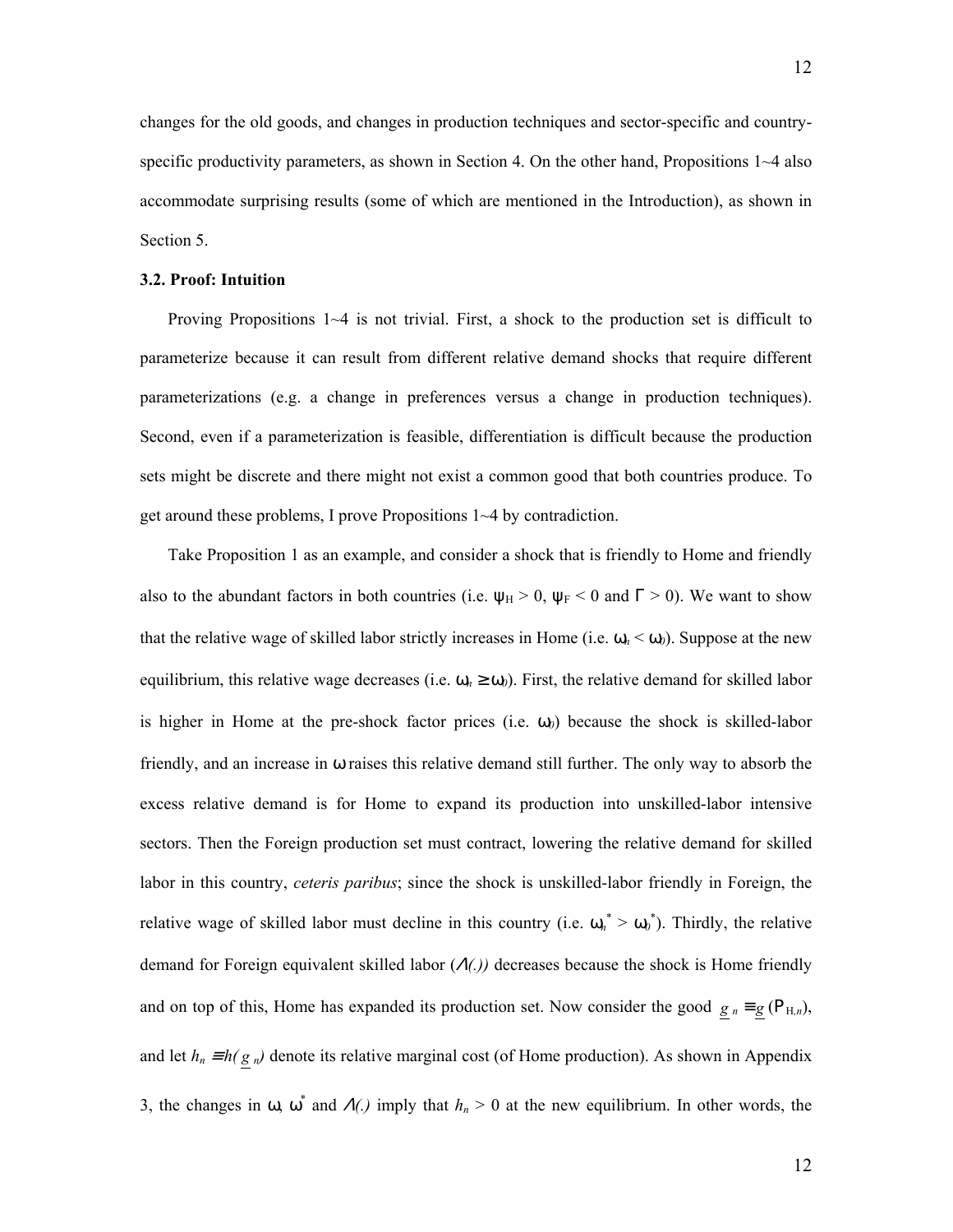hypothetical increase in ω necessarily implies that it is cheaper to produce a Home good, *g <sup>n</sup>*, in the Foreign country. This contradicts  $(3)$ , and so  $\omega$  must strictly decrease.

# **3.3. Illustration**

Figures  $3.1 \sim 3.3$  summarize the effects of Home-friendly, Foreign-friendly and countryneutral shocks respectively. In each graph,  $\psi_H$  is on the vertical axis and  $\psi_F$  on the horizontal axis so that each point identifies the factor friendliness and country friendliness of the shock (e.g. a point in the 4<sup>th</sup> quadrant of Figure 3.3 has  $\psi_H < 0$ ,  $\psi_F > 0$  and  $\Gamma = 0$ ). Thus Propositions 1~4 can be applied to the quadrants, axes and origin of each graph. First, the results in the quadrants are explicitly shown. For example, in the  $2<sup>nd</sup>$  quadrant of Figure 3.3, the shock is skilled-labor friendly in Home, unskilled-labor friendly in Foreign, and country-neutral, and so the relative wage of skilled labor increases in Home by Proposition 1 (i.e.  $\omega \downarrow$ ) and decreases in Foreign by Proposition 2 (i.e.  $\omega^*$  <sup> $\uparrow$ </sup>). Second, the results on the axes and origins contain those of all the quadrants they border except for the origin of Figure 3.3. For instance, at the origin of Figure 3.2, both  $\omega^*$  and  $\omega$  increase and  $P_F$  contracts since the origin borders all the four quadrants so that Propositions  $1~3$  all apply. Thirdly, a small circle represents the origin of Figure 3.3, which corresponds to a neutral shock that has no effect, by Proposition 4. Finally, when the label of an endogenous variable does not appear in a quadrant, this variable may either increase or decrease as illustrated in Section 5.<sup>19</sup> For example, Section 5.1 shows that  $\omega$  could either rise or fall if the shock is unskilled-labor friendly in Home, factor-neutral in Foreign, and Home friendly. Thus the label of  $\omega$  does not appear in the 3<sup>rd</sup> and 4<sup>th</sup> quadrants of Figure 3.1.

#### **3.4. More Intuition: the Lens Condition for FPE**

<span id="page-14-0"></span><sup>&</sup>lt;sup>19</sup> In other words, more information than the signs of  $\psi_F$ ,  $\psi_H$  and  $\Gamma$  is needed to determine how the variable changes. However, to gather such information, a simpler setup with more structure (e.g. Section 5) is more suitable.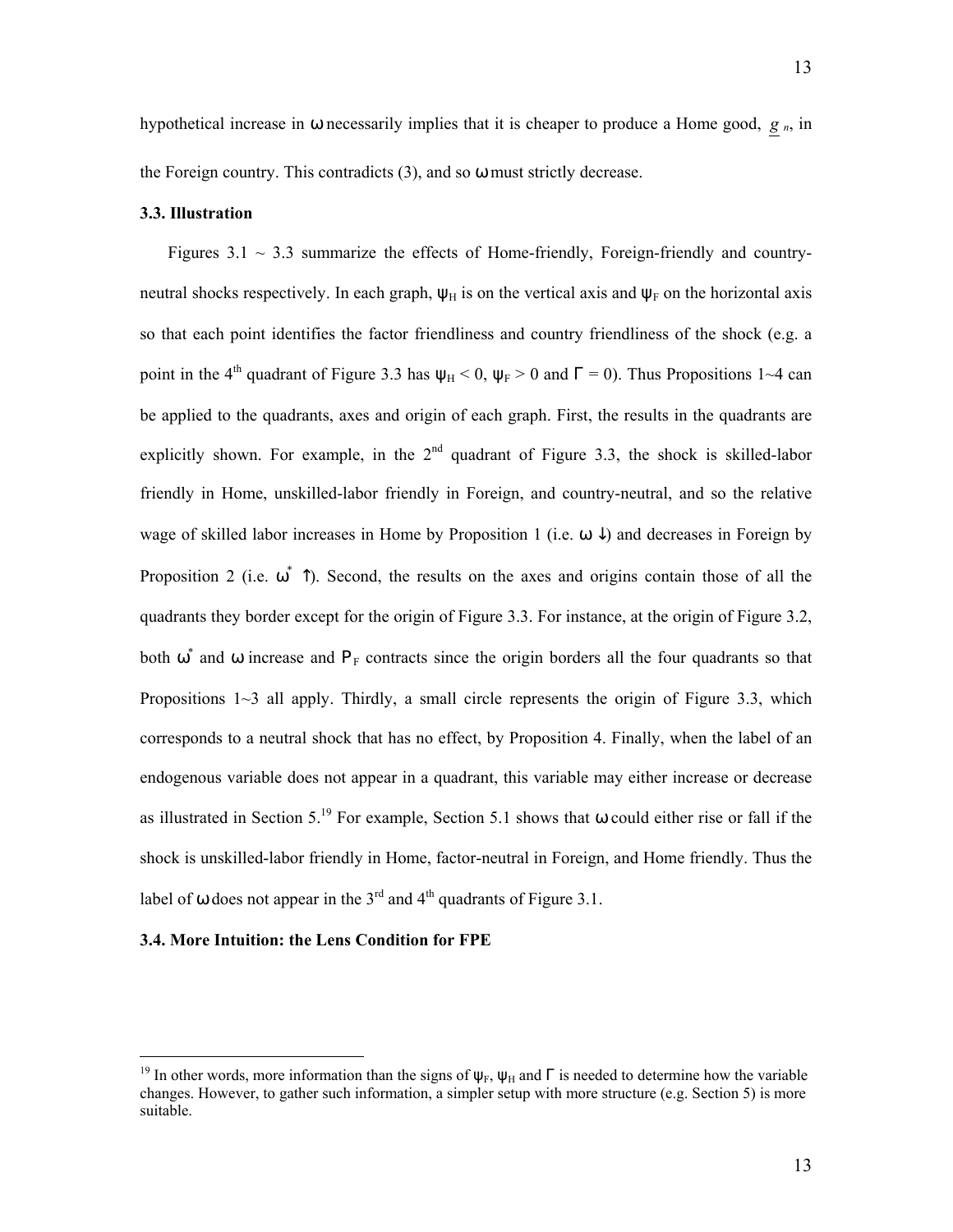The intuition based on the domestic and international factor market effects provides a "micro" view of the results: it helps the most when the results are examined case by case. A "macro" view of Propositions  $1 \sim 2$  can be obtained by thinking about the lens condition for FPE.

Stated in the context of the integrated world economy  $(WE)$ ,<sup>20</sup> a hypothetical world in which factors are perfectly mobile across national borders, the lens condition formalizes the intuition that to achieve FPE, the differences in factor endowments across countries have to be less, in some sense, than the differences in factor-usage intensities across goods. As the vectors of factor endowments form the "endowment lens" and those of sector factor usages at the IWE factor prices form the "goods lens", the lens condition states that if FPE is achieved, then the endowment lens must lie inside the goods lens, and the converse is also true with 2 countries or 2 factors.<sup>21</sup> Since countries specialize in this paper and FPE is not achieved, the lens condition fails; i.e. the difference in sector factor usages is not large enough. If this difference is increased (decreased) by the shock, the economy moves closer to (farther away from) achieving FPE, and it is intuitive for factor prices to converge (diverge) in some sense.

As Home is relatively abundant in skilled labor, its relative wage is lower in this country than in Foreign at the original equilibrium (i.e.  $\omega_0 > \omega_0^*$ ). Thus an increase (decrease) in the relative wage of skilled labor in Home and/or a decrease (increase) in it in Foreign is a movement in the direction of convergence (divergence). On the other hand, a shock that is friendly to the abundant (scarce) factors in both countries increases (decreases) the difference in sector factor usages. Reorganizing Propositions 1 and 2:

**Corollary 2. Abundant-factor friendly shocks lead to convergence:** If a shock is skilledlabor friendly or factor-neutral in Home but unskilled-labor friendly or factor-neutral in Foreign, the relative wage of skilled labor strictly increases (decreases) in Home (Foreign) if the shock is

<span id="page-15-0"></span> $20$  See, for example, Dixit and Norman (1980).

<span id="page-15-1"></span><sup>&</sup>lt;sup>21</sup> The converse might not be true with more than 2 factors. See Demiroglu and Yun (1999).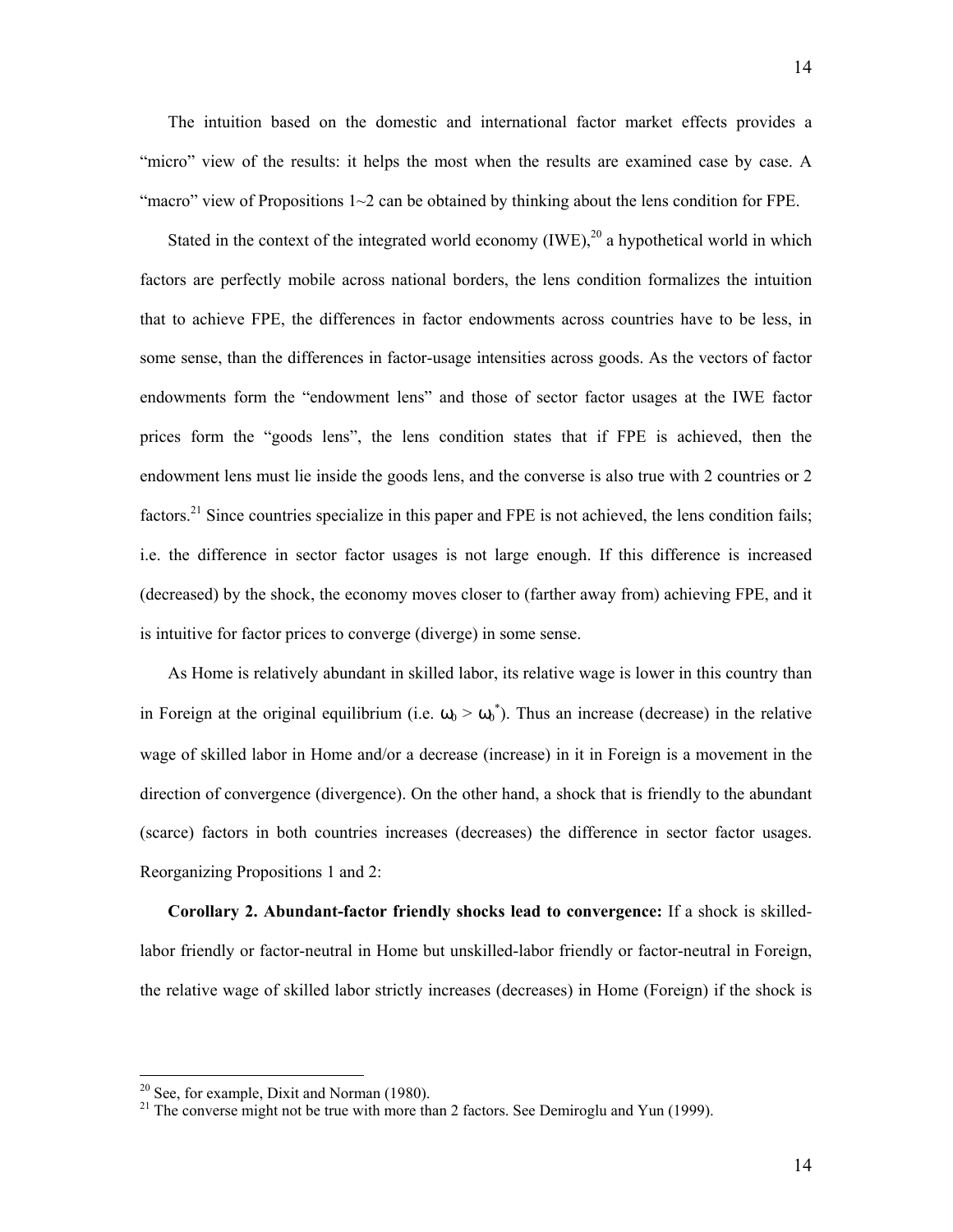friendly to Home (Foreign) or country-neutral; i.e.  $\omega_n < \omega_0$  ( $\omega_n^* > \omega_0^*$ ) if  $\psi_H \ge 0$ ,  $\psi_F \le 0$ ,  $\Gamma \ge 0$  ( $\le$ *0)*, and at least one inequality is strict.

**Corollary 3. Scarce-factor friendly shocks lead to divergence:** If a shock is unskilled-labor friendly or factor-neutral in Home but skilled-labor friendly or factor-neutral in Foreign, the relative wage of skilled labor strictly decreases (increases) in Home (Foreign) if the shock is friendly to Foreign (Home) or country-neutral; i.e.  $\omega_n > \omega_0 \left( \omega_n^* < \omega_0^* \right)$  if  $\psi_H \leq 0$ ,  $\psi_F \geq 0$ ,  $\Gamma \leq 0$  ( $\geq$ *0)*, and at least one inequality is strict.

Figures 3.4  $\sim$  3.6 illustrate Corollaries 2 and 3 using new goods as an example<sup>22</sup>. Figure 3.4 shows the factor endowment box of an IWE producing 3 goods,  $1~3$ , whose factor usage vectors are labeled as such. The goods lens is the polygon with these vectors as its sides. Since it is symmetric about the diagonal, Figure 3.4 shows only its upper half. Point E represents the distribution of factor endowments between Home and Foreign; since it is outside the goods lens, the lens condition does not hold, and FPE is not achieved.

Look at Corollary 2 first. As the Home new goods are skilled-labor friendly, they congregate at the lower corner of the goods lens. They tend to use skilled labor more intensively, and so tend to make the lower portion of the goods lens bigger. Similarly, the Foreign new goods are unskilled-labor friendly and so they congregate at the upper corner of the goods lens and tend to make its upper portion bigger. When both conditions hold, the goods lens becomes bigger, in some sense, and the IWE is pushed in the direction of FPE. Then it is intuitive for factor prices to move in the direction of convergence. In Figure 3.5, a Home new good appears in the economy described by Figure 3.4, its skilled-labor intensity is higher than good 3, and its factor usage vector is labeled " $n$ ". The average skilled-labor intensity of the IWE increases and  $\omega_{\text{IWE}}$  decreases (notice that the slopes of the factor usage vectors of the old goods,  $1\sim 3$ , are flatter), and the new

<span id="page-16-0"></span> $^{22}$  Notice that this intuition is loose. The lens condition has not been defined for a continuum of goods, and Corollaries 2 and 3 do not say how  $\omega/\omega^*$  will change unless the shock is country-neutral ( $\Gamma = 0$ ). In that case, ω↓ and ω\* ↑ if the shock is friendly to the abundant factors in both countries (by Corollary 2), and ω↑ and  $\omega^*$  if the shock is friendly to the scarce factors (by Corollary 3).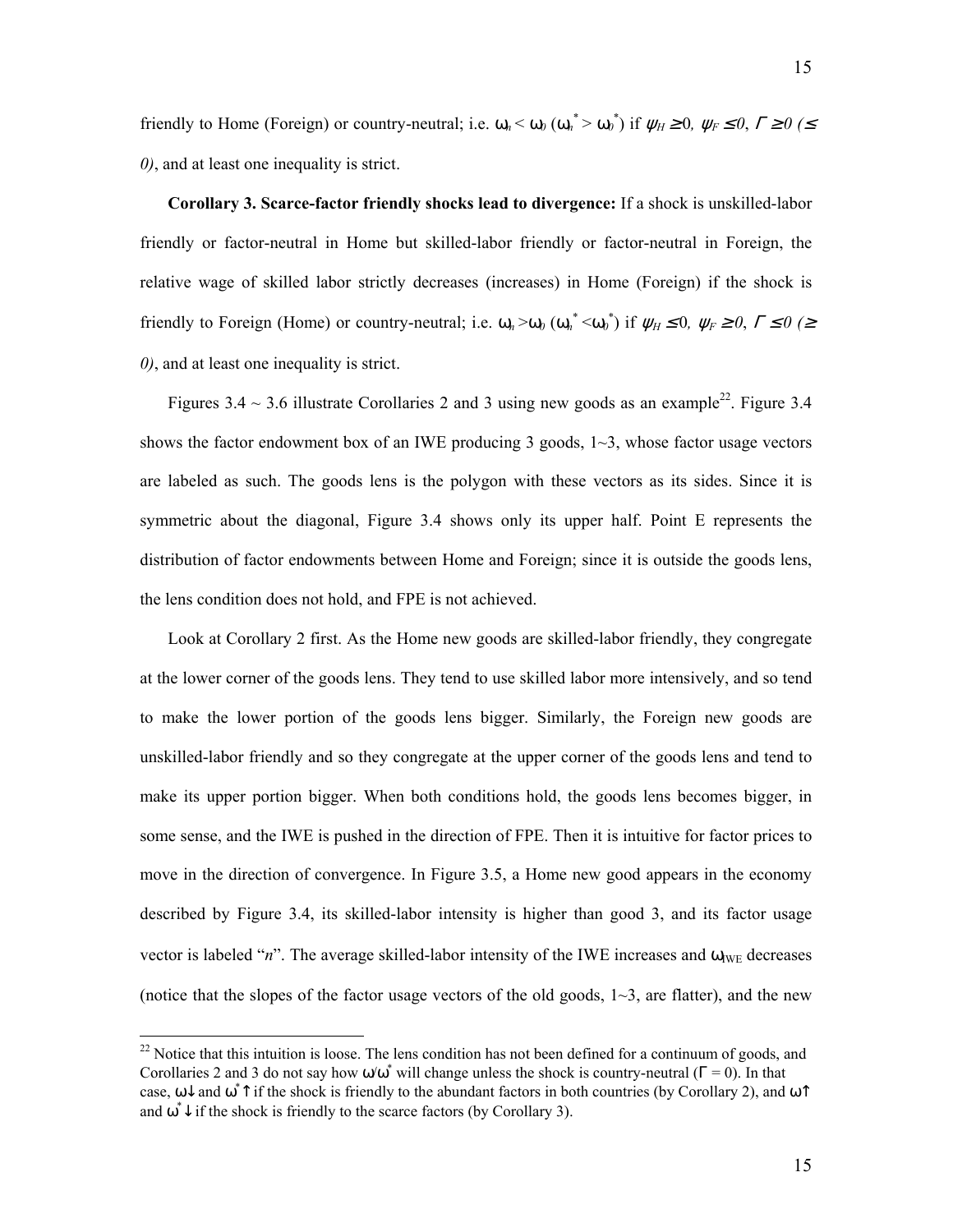goods lens has the old one inside it, and gets "closer" to covering point E. Convergence occurs in that the relative wage of skilled-labor increases in Home (i.e. ω falls).

Similarly, in the case of Corollary 3, the new goods congregate in the middle portion of the goods lens, and tend to make the lens smaller. As the IWE is pushed away from achieving FPE, it is intuitive for factor prices to move in the direction of divergence. In Figure 3.6, a Foreign new good, *n*, appears in the economy of Figure 3.4, and its skilled-labor intensity is lower than good 2 but higher than good 1. At unchanged IWE factor prices the new goods lens lies inside the old one and gets "farther away" from covering point E. Divergence occurs in that the relative wage of skilled labor decreases in Home (i.e. ω rises).

# **Section 4. Applications**

1

Since there is no restriction on the relation between  $P_0$  and  $P_1$  or between *b* and *b'* in Propositions 1~4, these propositions are powerful results applicable to different relative demand shocks for skilled labor, each of which corresponds to a restriction on P*1*, P*0*, *b'* and *b*. First, let the sets of new goods and old goods be *N* and *O*, and  $N \cap O = \emptyset$ . Propositions 1~4 can then be applied to new goods by having  $P_0 = O_0$ ,  $P_1 = O_1 \cup N$ , and  $O_1 \subseteq O_0$ .<sup>[23](#page-17-0)</sup> Second, the shift of consumer tastes among the old goods (a pure taste change) corresponds to  $P_1 = O_1 \subseteq P_0 = O_0$ . Finally, because a change in the production techniques<sup>24</sup> of an old good  $z$  can be thought of as the creation of a new good with the new production techniques and consumption share  $b(z)$  plus the demise of good *z*, it is a special case of new goods with the additional requirements that  $\forall z_0 \in P_0$ ,  $\exists z_1 \in P_1$  such that  $b'(z_1) = b(z_0)$ , and  $z_1 \neq z_1'$  if  $z_0 \neq z_0'$ .

Propositions 1~4 also apply to changes in Hicks-neutral productivity parameters. First, let  $A(z) \geq 1$  be the productivity parameter of sector *z* so that an increase in  $A(z)$  reflects an increase in

<span id="page-17-0"></span><sup>&</sup>lt;sup>23</sup> The distinction between  $O_0$  and  $O_1$  is necessary because following the arrival of the new goods some old goods may cease to be consumed.<br><sup>24</sup> This refers to an exogenous change in  $\theta_s$  and  $\theta_u$  with no change in productivity (thus the word

<span id="page-17-1"></span><sup>&</sup>quot;techniques" rather than "technologies").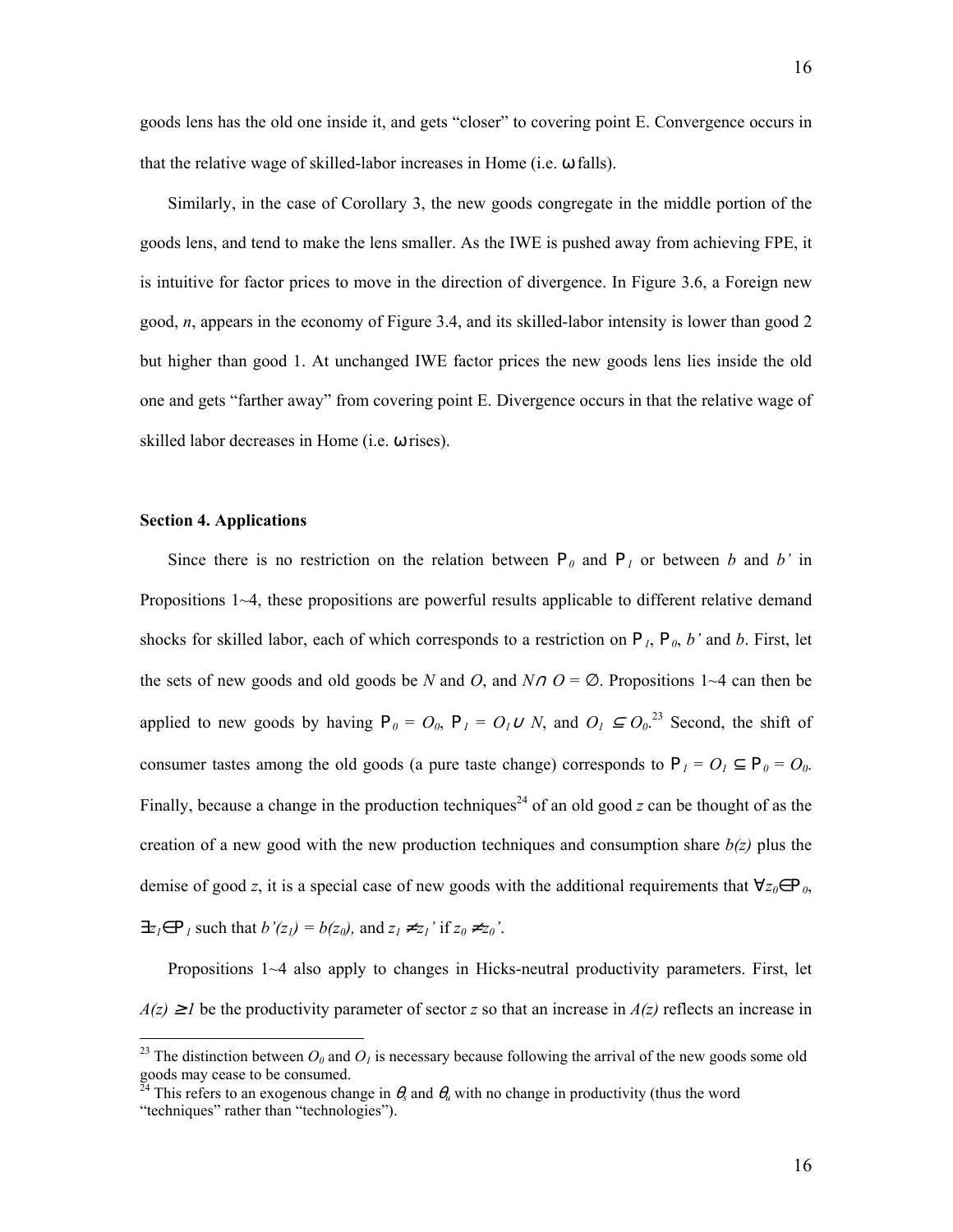the productivity of sector *z*. Let  $b_0(z)$  denote the consumption share of good *z* when  $A(z) = 1 \forall z$ . Then (see Appendix 4 for their derivations):

$$
\mu(\omega; X, b) = \int_X b_0(z) A^{\sigma}{}(z) \theta_s(z) dz \int_X b_0(z) A^{\sigma}{}(z) \theta_u(z) dz \int^{-1} ; X = P_H, P_F,
$$
  

$$
\Lambda(.) = (w_s^* / w_s)^{1-\sigma} \int_{P_F} b_0(z) A^{\sigma}{}(z) dz \int_X \int_{P_H} b_0(z) A^{\sigma}{}(z) dz \int^{-1}
$$

Thus when  $\sigma = 1$ , the change in the  $A(z)$ 's has no effect, and when  $\sigma > 1$ , it has the same effect as a pure taste change. Next, let  $A_H \geq 1$  be the Home-specific productivity parameter and suppose  $A_H$ increases; i.e. the productivity of both factors increases by the same proportion in every sector in Home. Then  $\mu(.)$ ,  $P_H$ ) and  $\mu(.)$ ,  $P_F$ ) are unchanged and the prices of Home goods tend to fall; i.e. the increase in  $A_H$  has no domestic factor market effect, and its international factor market effect is to expand the Home production set. Therefore the increase in  $A_H$  can be modeled as a Foreignfriendly shock that is factor-neutral in both countries (this is shown rigorously in Appendix 4).

Furthermore, Propositions 1~4 apply to any combination of the above-mentioned shocks, and these shocks can be large changes. In other words, there can be any number of new goods with any allocation of consumption shares, and the new goods can have their own sector-specific productivity parameters, their arrival accompanied by changes in taste and production techniques of the old goods in a completely unrestricted way.

The case of new goods merits more discussion because their creation might change the preferences of the old goods (i.e. *c(z)*'s might change for the old goods) so that the consumption shares of some old goods might decline by (proportionately) more than the others. I call the preference changes of old goods caused by the creation of new goods "induced preference changes". For example, following the creation of personal computers, the (proportional) decline in the typewriter's consumption share is likely to exceed the (proportional) decline in the consumption share of, say, the beef. This is not a problem for theory because of the generality of Propositions  $1 \sim 4$ , but could be a problem for the empirical work that tries to identify the effects of new goods because in the real world, new goods and pure taste changes might occur side by side, and the induced preference changes are hard to distinguish from the pure taste changes.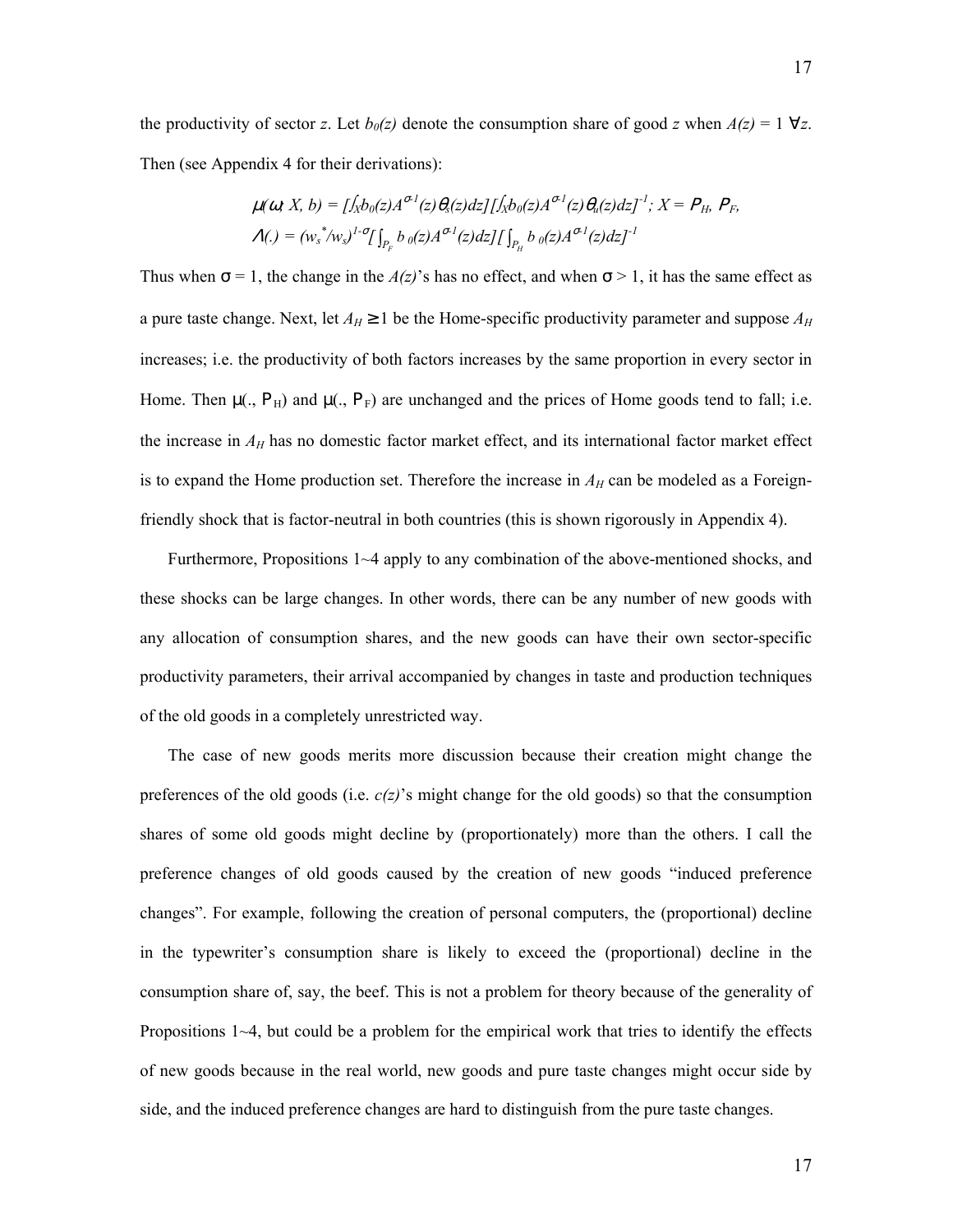Intuitively, the induced preference changes will not affect the outcome if the "complementarities" between the old goods and the new goods are "evenly" distributed among the old goods; then the above-mentioned problem is solved. To formalize this intuition, suppose new goods are the only exogenous change; then at pre-shock factor prices, the aggregate consumption share of the old goods declines from 1 to  $\rho \equiv 1 - f_N b'(z) dz \in (0,1)$ . Let  $\varepsilon(z) \equiv b'(z)$  - $\rho b(z)$ ; then for an old good *z*,  $\varepsilon(z)$  is the deviation of its consumption share from the benchmark  $\rho b(z)$  and represents its complementarity with the new goods. In other words, the old good, *z*, is a "complement" ("substitute") of the new goods if  $\varepsilon(z) > 0$  (< 0) so that its consumption share falls by less (more) than the average (of all the old goods). Then for  $\varepsilon(z)$ 's to be "evenly" distributed among the old goods:

(7.1) 
$$
\int_X \varepsilon(z) \theta_s(z) dz = 0 \text{ and } \int_X \varepsilon(z) \theta_u(z) dz = 0; X = O_{H,L}, O_{F,L}
$$

(7.2) 
$$
\int_X \mathcal{E}(z) dz = 0, X = O_{F,L}, O_{H,L}
$$

1

In other words, the complementarities between the old goods and the new goods are uncorrelated with the factor income shares of the old goods  $((7.1))$  and unrelated to where the old goods are produced  $((7.2))$ . Thus the induced preference changes can be neutralized by imposing  $(7.1)$   $\sim$   $(7.2)$ <sup>25</sup>.

Under (7.1) and (7.2), we can also highlight the role of new goods by having the following alternative definitions of their factor-friendliness and country-friendliness:

(8.1) <sup>ψ</sup>*<sup>H</sup> n* ≡ <sup>µ</sup>*(*ω*0; NH, b') -* µ*(*ω*0; OH,0, b);* <sup>ψ</sup>*<sup>F</sup> n* ≡ <sup>µ</sup>*(*<sup>ω</sup>*<sup>0</sup> \* ; NF, b') -* µ*(*<sup>ω</sup>*<sup>0</sup> \* ; OF,0, b)* 

(8.2) 
$$
I^* = \int_{N_H} b'(z) dz / \int_{O_{H,0}} b(z) dz - \int_{N_F} b'(z) dz / \int_{O_{F,0}} b(z) dz
$$

<span id="page-19-0"></span><sup>&</sup>lt;sup>25</sup> When the induced preference changes are absent (i.e.  $\sigma > 1$  and *c(z)*'s do not change), (7.1) ~ (7.2) also hold because *b'(z)/b(z)* =  $P/P'$  ( $P = \int_{O}c(z)P(z)^{1-\sigma}dz$ ;  $P' = \int_{N\setminus O}c(z)P(z)^{1-\sigma}dz$ ) so that  $\rho = P/P'$  and  $\varepsilon(z) = 0$ ∀*z.* Thus imposing (7.1) and (7.2) amounts to saying that either the induced preference changes are absent or they are present but do not affect the outcome.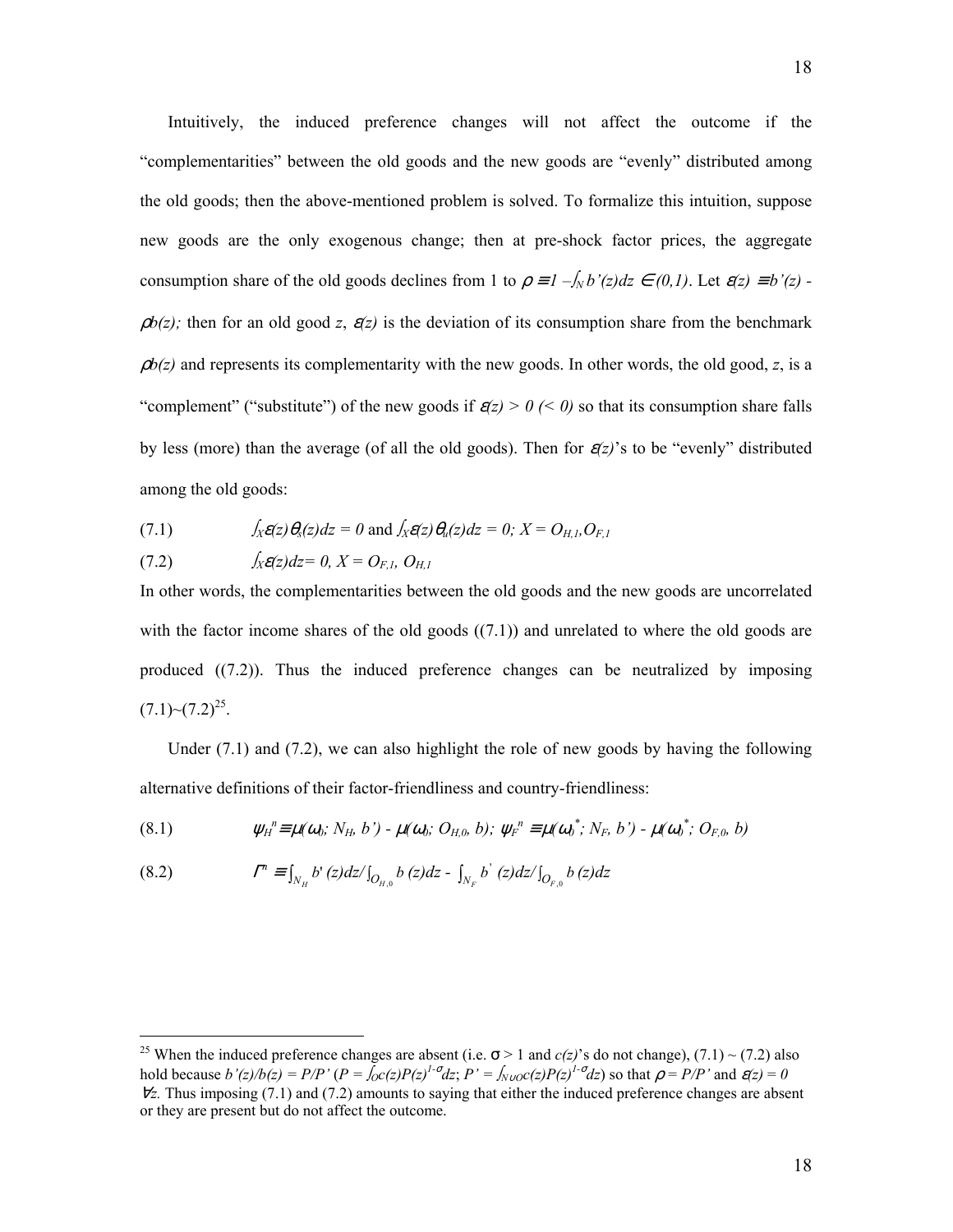because  $\psi_H^n$ ,  $\psi_F^n$  and  $\Gamma^n$  have the same signs as  $\psi_F$ ,  $\psi_H$  and  $\Gamma$  in Definitions 1~4.<sup>26</sup> In other words, new goods are skilled-labor friendly in Home (Foreign) ( $\psi_H > 0$  or  $\psi_F > 0$ ) if and only if their average skilled-labor intensity exceeds the old goods ( $\psi_H^n > 0$  or  $\psi_F^n > 0$ ), and new goods are friendly to Home (Foreign) ( $\Gamma > 0$  or  $\Gamma < 0$ ) if and only if in this country, their consumption share is higher relative to the old goods and so, in some sense, more of them have appeared ( $\Gamma$ <sup>*n*</sup> >  $\theta$  or  $\Gamma^n \leq \theta$ ).

Finally, in a closed economy or an open economy with one diversification cone and FPE, the international factor market effect is absent and the outcome depends solely on the domestic factor market effect. Apply Proposition 1 with  $\psi_F = \Gamma = 0$ :

**Corollary 4.** The relative wage of skilled labor strictly increases (decreases) if and only if the shock is skilled (unskilled)-labor friendly.

# **Section 5. Surprising Results**

1

To illustrate some of the surprising results contained in Propositions 1~4, consider the simple case in which there is a continuum of goods and the preferences are Cobb-Douglas (i.e.  $P = [0,1]$ and  $\sigma = 1$ ). Then there exists a common good, *g*, that both countries produce. To accommodate new goods, dig holes in the continuum *[0, 1];* as new goods appear, these holes are filled up. The Home new good is  $z_n$ , and it fills the hole  $[z_n, z_n + dz_n]$ , and in this example there is no Foreign new good.<sup>27</sup> Finally, assume that all the goods have identical consumption shares (i.e.  $b(z) = b(z')$ ) *∀z, z'*), and the consumption shares of the old goods all decrease by the same proportion (i.e.  $b'(z) = \rho b(z) \quad \forall z; \quad 0 \leq \rho \leq 1$  following the creation of  $z_n$ .

# **5.1. The Effect on the (Home) Relative Wage of Skilled Labor**

<span id="page-20-0"></span><sup>&</sup>lt;sup>26</sup> See Appendix 4 for the rigorous proof. To see the distinction between  $\psi_H^n$ ,  $\psi_F^n$ , Γ<sup>n</sup> and  $\psi_F$ ,  $\psi_H$ , Γ, notice that, for example,  $\psi_H = \mu(\omega_0; N_H \cup O_{H,l}, b') - \mu(\omega_0; O_{H,0}, b)$  in the case of new goods.<br><sup>27</sup> The effects of Foreign new goods have a similar intuition to Home new goods. See Appendix 5 for the

<span id="page-20-1"></span>treatment of Foreign new goods in this setup.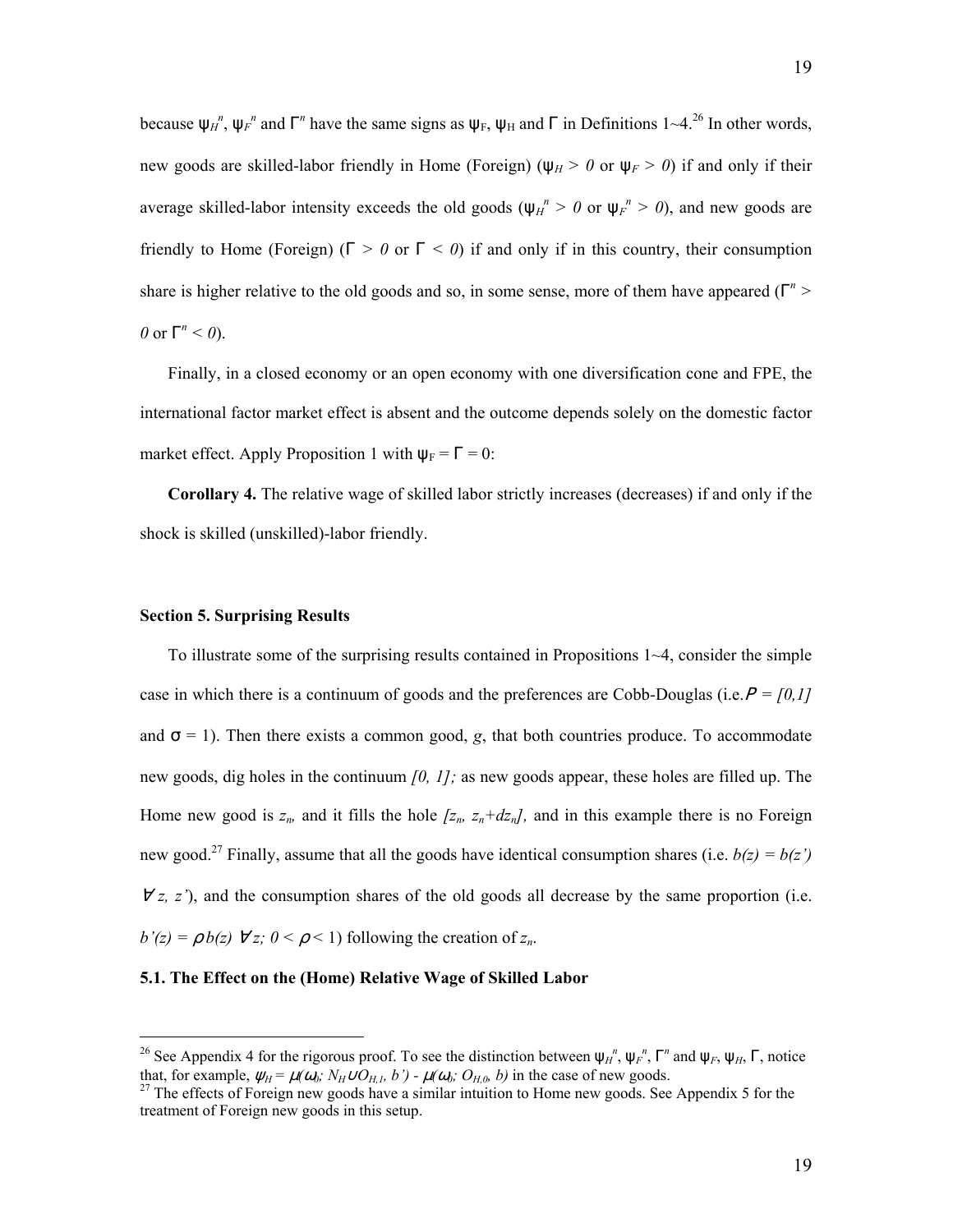In this example, the relative wage of skilled labor could increase even if the new good is unskilled-labor friendly, according to Proposition 1. As shown in Appendix 5:

(9.1) 
$$
sgn(d(w_s/w_u)) = -sgn(d\omega) = sgn(b_w + c_1b_T);
$$

$$
c_1 > 0, b_T = dz_n/(1-g), b_w = [\theta_s(z_n)/\int_g^1 \theta_s(z)dz - \theta_u(z_n)/\int_g^1 \theta_u(z)dz]dz_n
$$

In other words, the change in the relative wage of skilled labor is determined by two terms,  $b_w$ and  $c_1b_F$ . First,  $b_\psi$  is the marginal increase in the Home average skilled-labor intensity following the creation of the new good,  $z_n$ , and so  $b_\psi > 0$  (< 0) if  $z_n$  is friendly to skilled (unskilled) labor. Thus *b*<sub> $\psi$ </sub> measures the domestic factor market effect. Notice that *b*<sub> $\psi$ </sub> > 0 (< 0) if and only if *s*(*z<sub>n</sub>*) >  $s$  (< s)<sup>28</sup>, and that  $b_\psi$  increases with  $s(z_n)$ ; i.e. the magnitude of the domestic factor market effect is larger the more *z<sub>n</sub>*'s skilled-labor intensity differs from the Home average. On the other hand, *b*<sub>Γ</sub> measures the marginal increase in the relative demand for Home equivalent skilled labor following the introduction of  $z_n$ , and so  $b_r > 0$  as  $z_n$  is Home friendly in this example. Thus  $c_l b_r$ measures the international factor market effect. Notice that  $c_1b_\Gamma$  does not depend on  $s(z_n)$ ; i.e. the magnitude of the international factor market effect does not depend on the skilled-labor intensity of the new good, *zn*.

Figure 5.1 graphs the two components of  $d(w_s/w_u)$ ,  $b_w$  and  $c_1b$ <sub>*Γ*</sub>, against the skilled-labor intensity of the new good,  $s(z_n)$ . The first component,  $b_{\psi}$  shows up as the dashed upward-sloping line DD that intersects the horizontal axis at  $s(z_n) = s$ , and this line represents the domestic factor market effect. The other component,  $c_1b_1$  shows up as the dashed horizontal line II above the horizontal axis, and this line represents the international factor market effect. To obtain the total effect, add up the domestic and international factor market effects by shifting DD up to the solid line TT by the distance between II and the horizontal axis in Figure 5.1. If TT is above (below) the horizontal axis, the creation of  $z_n$  leads to an increase (decrease) in  $w_s/w_u$ .

<span id="page-21-0"></span> $^{28}$  s(z<sub>n</sub>) > (<) s  $\Leftrightarrow$  s(z<sub>n</sub>)/ω > (<) s/ω =  $\mu(\omega, g) \Leftrightarrow \theta_s(z_n)/\theta_u(z_n)$  > (<)  $\mu(\omega, g) \Leftrightarrow b_{\psi}$  > (<) 0.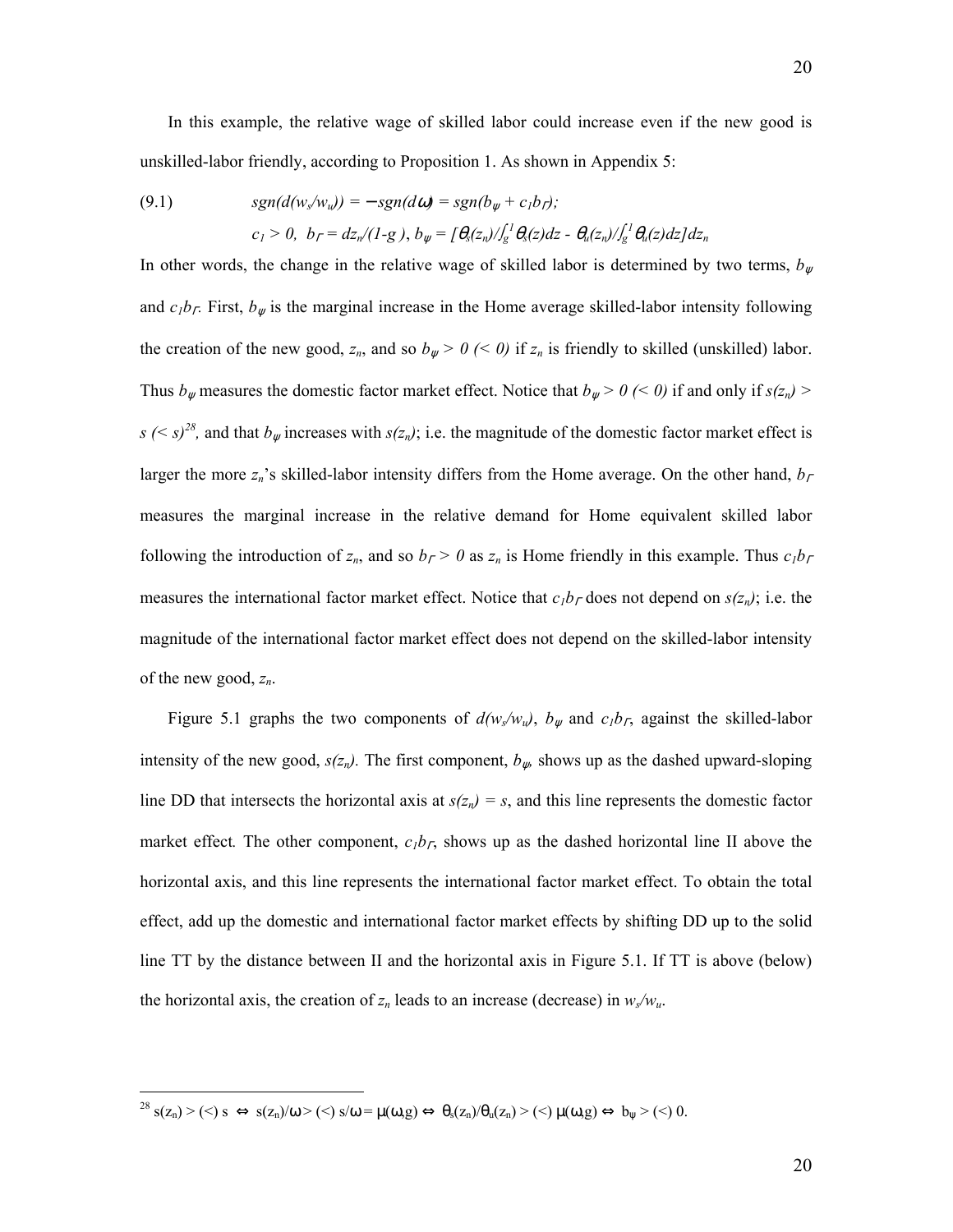Suppose  $z_n$  is slightly unskilled-labor friendly (i.e.  $s(z_n)$ ) is slightly to the left of *s* on the horizontal axis). Then its domestic factor market effect is but slightly different from 0 (the DD line is slightly below the horizontal axis), but its international factor market effect is sizeable (the II line is considerably above the horizontal axis) because this effect does not depend on  $z_n$ 's skilled-labor intensity. Thus the international factor market effect dominates and  $d(w_s/w_u) > 0$  (the TT line is above the horizontal axis). In other words, the relative wage of skilled labor has *increased* in Home even though *ceteris paribus*, the new good *reduces* the relative demand for skilled labor. To drive home the point that this surprising result is due to the international factor market effect, consider a closed economy producing the goods *[g, 1].* The international factor market effect is then shut off, and in Figure 5.1, the sign of  $d(w_s/w_u)$  is determined by the DD line alone. Clearly, the relative wage of skilled labor rises (falls) if and only if  $z_n$  is friendly to skilled (unskilled) labor.

Finally, notice that when  $z_n$  is skilled-labor friendly ( $s(z_n)$  is to the right of *s* on the horizontal axis*),* the relative wage of skilled labor increases because both the domestic and international factor market effects work in the same direction (both the II and DD lines are above the horizontal axis). Also notice that the international factor market effect depends on not only  $b<sub>Γ</sub>$  but also other coefficients of the model (these coefficients are grouped into  $c_1$ ). For example, let  $a_{21}$ denote the marginal increase of the average skilled-labor intensity in Home following a marginal increase of the common-good index, g. An increase in the value of  $a_{21}$  implies a larger  $c_1$  and so a stronger international factor market effect. In Figure 5.2, this increase shows up as an upward shift of the TT line to T'T'. In other words, when the new good is unskilled-labor friendly, the relative wage of skilled labor is more likely to increase the larger is the value of  $a_{21}$ .

# **5.2 The Effect on the Pattern of Trade**

Another surprising result in this example is that Home could expand its production into unskilled-labor intensive sectors (i.e. the index of the common good, *g*, decreases) even if the new good is skilled-labor friendly, according to Proposition 3. As shown in Appendix 5: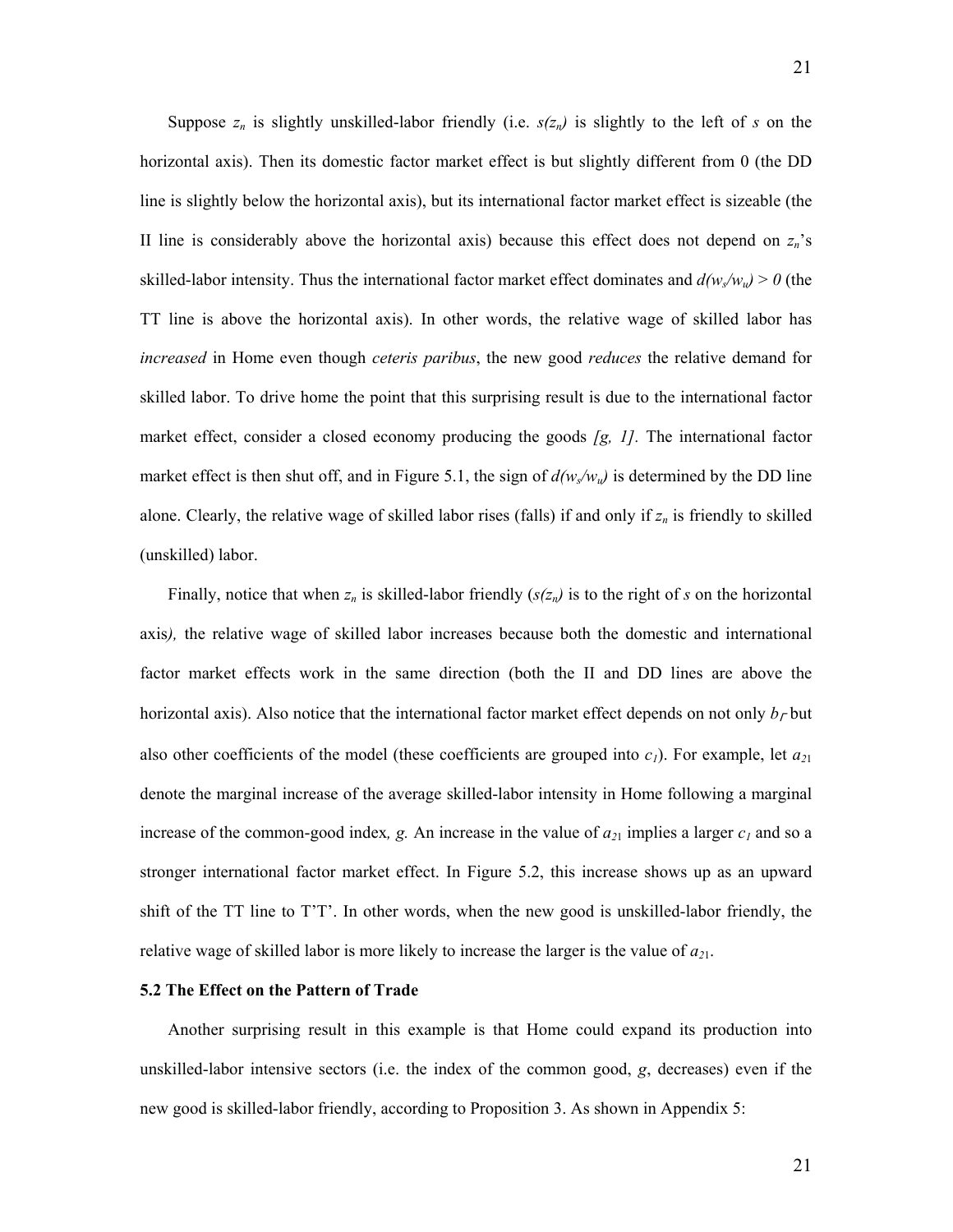(9.2) 
$$
sgn(dg) = sgn(b_{\Gamma} + a_{12}b_{\psi}/a_{22})
$$

$$
a_{12} = 1/(\omega+s) - 1/(\omega+s(g)) < 0, a_{22} = \partial [ln(\omega\mu(.))] / \partial \omega > 0
$$

As in Section 5.1,  $b_F$  measures the international factor market effect, and  $b_F > 0$  because the new good, *zn*, is Home friendly. Figures 5.3 and 5.4 graph the logs of Home and Foreign marginal costs against the goods index. The (solid) Home marginal cost line HH is flatter than the (solid) Foreign marginal cost line  $FF<sup>29</sup>$  $FF<sup>29</sup>$  $FF<sup>29</sup>$  due to Property 2. The intersection of HH and FF determines the common-good index, *g*, and Home (Foreign) produces the goods to the right (left) of *g* for which HH lies below (above) FF. Because the creation of  $z_n$  makes Home factors more expensive and so increases the Home marginal costs of all the goods, the international factor market effect shows up in Figures 5.3 and 5.4 as an upward shift of HH to the dashed line II*.* The intersection of II and FF is to the right of *g*, showing that the international factor market effect tends to contract Home's production set*.* 

On the other hand, the domestic factor market effect is  $a_{12}b_{\psi}/a_{22}$ . Suppose  $z_n$  is skilled-labor friendly ( $b_y > 0$ ); then the relative wage of skilled labor tends to increase (by  $b_y/a_{22}$ ). The other side of the coin is that unskilled labor becomes relatively cheap, and so the Home marginal cost of good *g*, which has a lower-than-average skilled-labor intensity  $(s/g) < s$ , declines (by  $|a_{12}b_{\psi}a_{22}|$ ). However, for a good *z* with a higher-than-average skilled-labor intensity ( $s(z) > s$ ), exactly the opposite happens: its Home marginal cost goes up (by  $|a_{12}(z)b_{\psi}/a_{22}|$ ;  $a_{12}(z) = 1/(\omega + s)$  $-1/(\omega+s(z)) > 0$ ). In other words, the skilled-labor friendly new good,  $z_n$ , reduces (increases) the Home marginal costs of unskilled (skilled)-labor intensive goods through the domestic factor market effect. Therefore this effect shows up in Figure 5.3 as a counter clockwise tilting of HH to the dashed line DD at  $z_0$  such that  $s(z_0) = s$ . Notice that the intersection of DD and FF (not explicitly shown) is to the left of *g*, showing that the domestic factor market effect tends to expand Home's production set*.*

<span id="page-23-0"></span> $^{29}$ For illustration, both HH and FF are drawn as linear and upward sloping.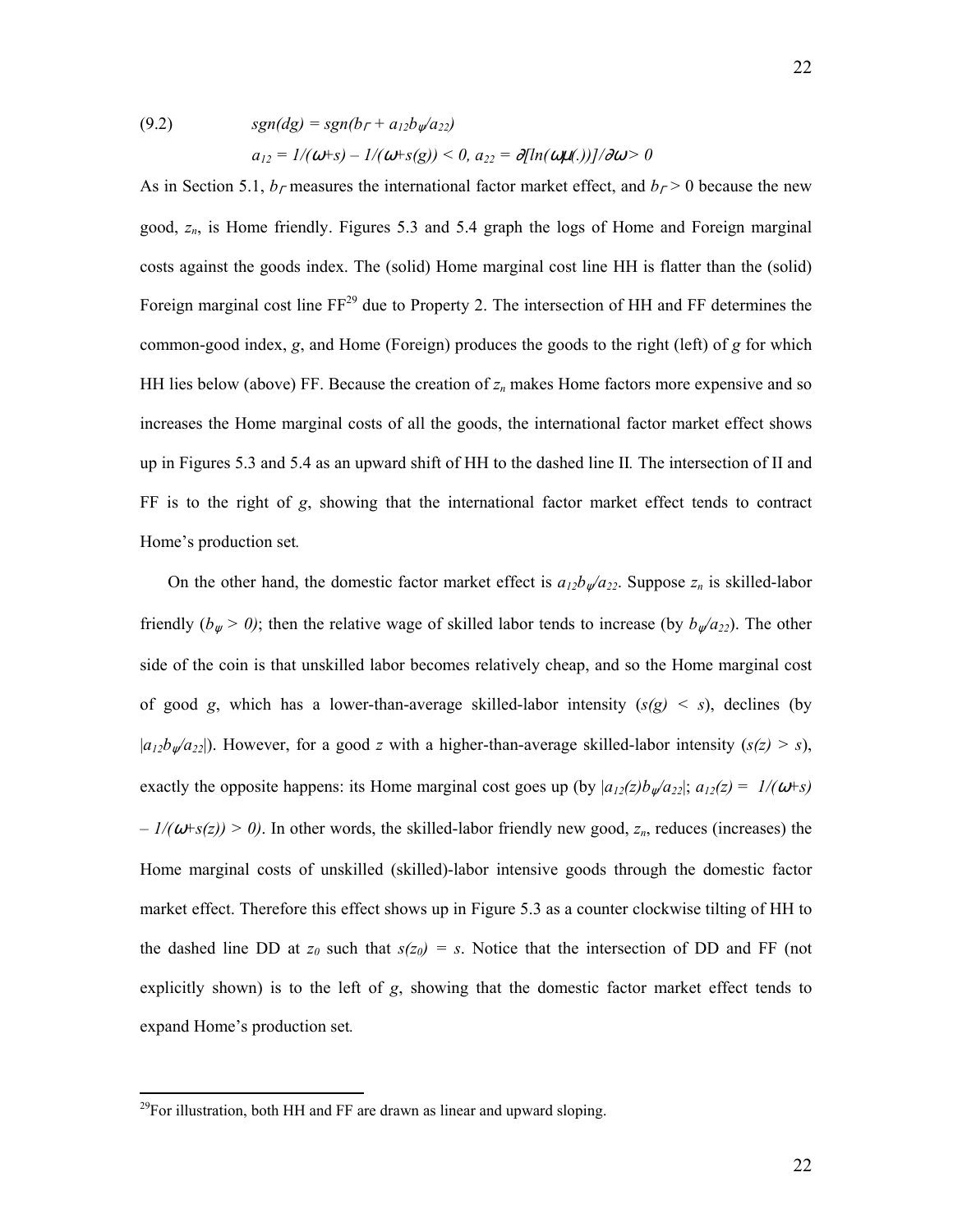To obtain the total effect, add up the domestic and international factor market effects by shifting DD up by the distance between II and HH in Figure 5.3 to get the thick solid line TT. If TT intersects FF to the right (left) of  $g$ , the creation of  $z_n$  leads to a contraction (expansion) of Home's production set. If  $z_n$  is very skilled-labor friendly, the domestic factor market effect is strong and so HH tilts a lot, as in Figure 5.3. Then TT intersects FF to the left of *g*. In other words, even though the new good appears in Home and is more skilled-labor intensive than average, Home could expand its production into unskilled-labor intensive sectors, and the more skilled-labor intensive is the new good, the more is this scenario likely to happen. To drive home the point that this surprising result is due to the domestic factor market effect, consider a continuum Ricardian model (*a la* Dornbusch, Fischer and Samuelson (1977)) with only one factor of production, skilled labor. Then the domestic factor market effect is shut off, and in Figure 5.3, the sign of *dg* is determined by the II line alone. Clearly, Home's production set contracts because the new good, *zn*, is Home friendly (see Appendix 6 for the rigorous proof).

Notice that when  $z_n$  is unskilled-labor friendly ( $b_w < 0$ ), the HH line tilts clockwise as in Figure 5.4 so that the TT line intersects FF to the right of *g*: Home's production set has contracted because the international and domestic factor market effects work in the same direction. Notice also that the domestic factor market effect depends on the coefficient  $a_{22}$ , which is negatively related to the slope of the relative demand curve for Home skilled labor. A decrease in the value of *a22* makes this relative demand curve steeper so that a larger change in the relative wage of skilled labor is needed to restore equilibrium in the Home factor markets following an exogenous shock; i.e. the domestic factor market effect is stronger. This is illustrated in Figure 5.5, where the flatter  $T_1T_1$  (steeper  $T_0T_0$ ) line corresponds to a high (low) value of  $a_{22}$  and the new good,  $z_n$ , is skilled-labor friendly ( $b_{\psi} > 0$ ). The T<sub>1</sub>T<sub>1</sub> (T<sub>0</sub>T<sub>0</sub>) line intersects FF to the right (left) of *g*, showing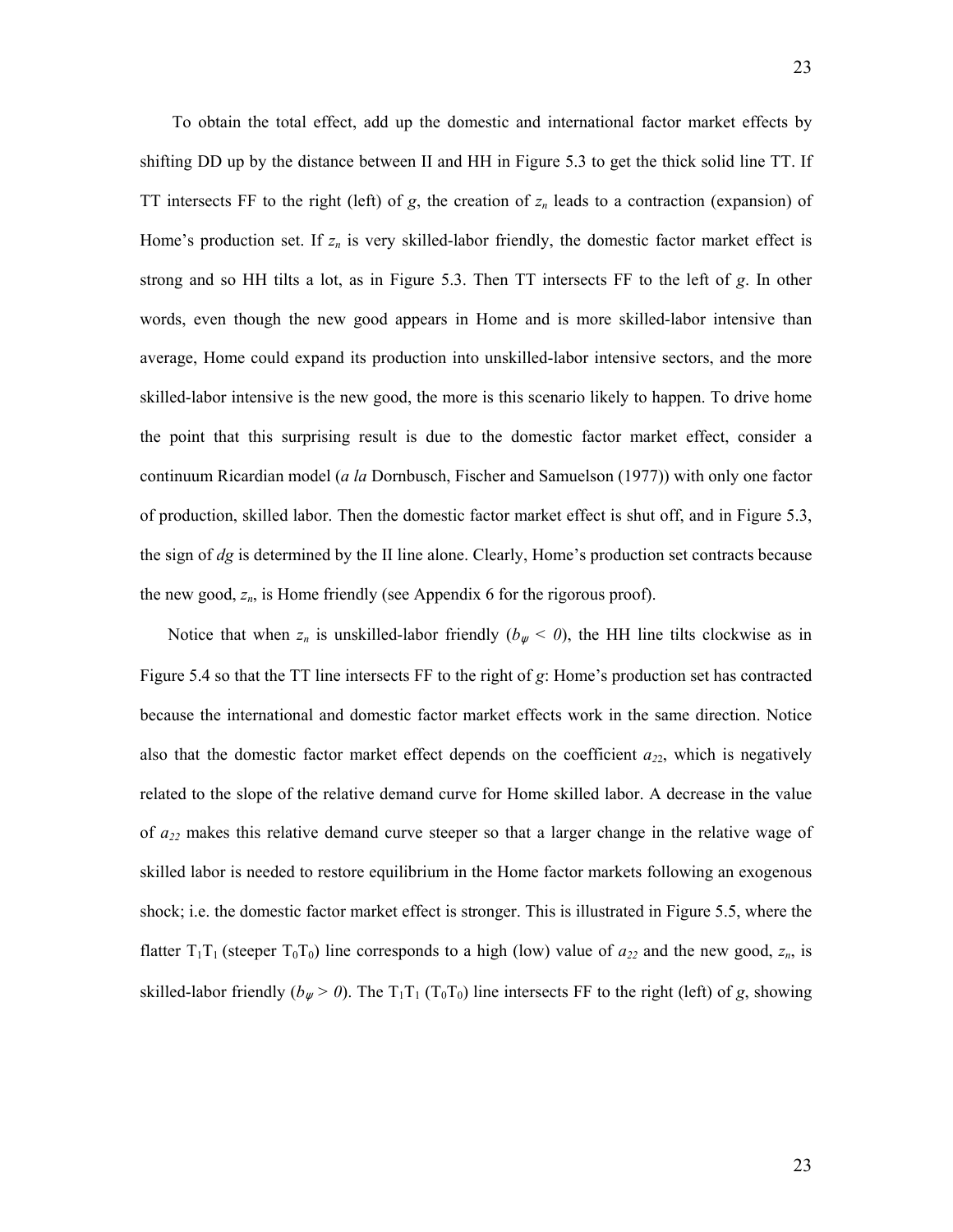that Home's production set contracts (expands)<sup>30</sup>. In other words, when the new good is skilledlabor friendly, Home's production set is more likely to expand the steeper is the relative demand curve for Home skilled labor (i.e. the lower is  $a_{22}$ ).

#### **Section 6. More Applications**

1

First, Propositions 1~4 readily apply to many countries with two diversification cones because countries in the same cone have identical factor prices and marginal costs and can be aggregated into a single country bloc.

Second, to apply Propositions 1~4 when non-tradable goods are present, one more assumption is needed. Let the superscript "T" denote sets of tradable goods:

(10) 
$$
s(\omega; g(P_H^{T})) \leq \mu(\omega; P_H, b); s(\omega^{*}; g(P_H^{T})) \geq \mu(\omega^{*}; P_H, b)
$$

In other words, the least (most) skilled-labor intensive Home (Foreign) tradable good is less (more) skilled-labor intensive than the national average (including both tradable and non-tradable goods). To see why (10) is necessary, suppose Home new goods are unskilled-labor friendly and all non-tradable, and  $s(\omega; g(P_H^T)) > \mu(\omega; P_H, b)$ . Then the relative wage of skilled labor tends to decrease in Home and the (Home) marginal cost of the good  $g(P_H^T)$  tends to decrease because this good has a higher-than-average skilled-labor intensity. Since  $g(P_H^T)$  is also the least skilledlabor intensive tradable good in Home, this country's production set tends to *expand*. In other words, the domestic factor market effect on  $P_H$  is exactly opposite to Sections 2~5, in which nontradable goods are absent (see, in particular, Section 5.2). However, once (10) is imposed, such problems do not arise, and so Propositions  $1 - 4$  apply with one minor modification: the countryfriendliness of the shock is determined by the tradable goods alone.

<span id="page-25-0"></span><sup>&</sup>lt;sup>30</sup> Appendix 6 shows two concrete examples, in both of which  $z_n = I$ : (1) the production technology is Leontief (i.e.  $\forall z$ , the elasticity of substitution in production,  $\eta(z)$ , is 0) with  $a_u(z)$  being a step function with 3 discrete values, and *g* decreases; (2) the production technology has  $\eta(z) \geq 1 \,\forall z$ , and *g* increases. The first (second) example corresponds to a low (high) value of  $a_{22}$ .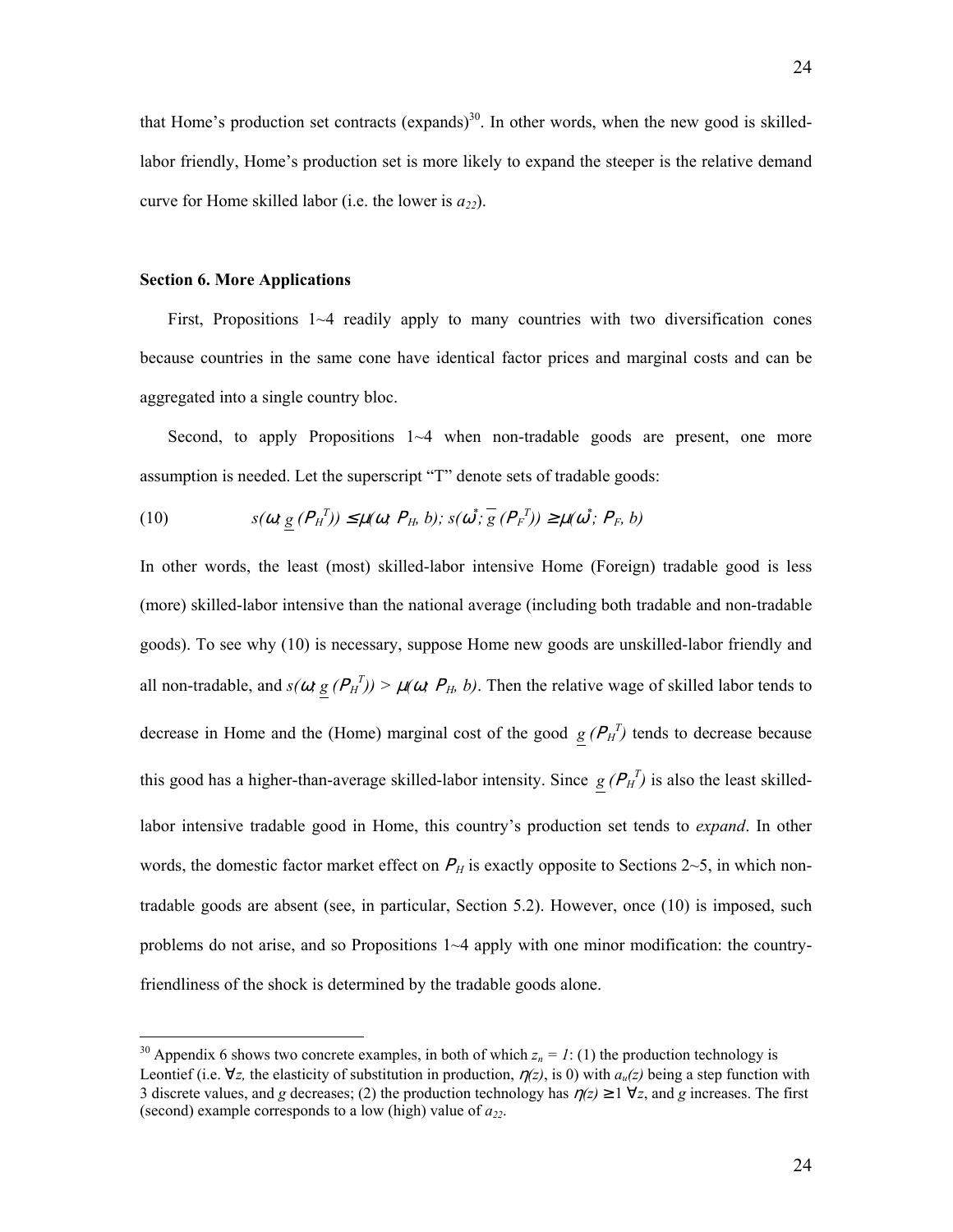Thirdly, factor-biased technological changes can also be analyzed, although doing so in a general way is beyond the scope of this paper. For example, for a closed economy (or an open economy with FPE) producing goods 1 and 2 with  $\sigma > 1$ , let  $A_{s,2} \ge 1$  be the productivity parameter of skilled labor in sector 2, and  $\eta$ . the elasticity of substitution in production. Then an increase in  $A_{s,2}$  can be treated as a decrease in  $w_s$  for sector 2 by the same proportion and: (1) the income share of skilled labor in sector 2  $(\theta_s(2))$  increases (decreases) if  $\eta(2) > 1 \leq 1$  and does not change if  $\eta(2) = 1$ ; (2) the marginal cost of sector 2 decreases, and so the price of good 2 drops and its consumption share  $(b(2))$  increases since  $\sigma > 1$ .<sup>31</sup> Because sector 1 is unaffected by the increase in  $A_{s,2}$ , how  $\mu$ (.) changes depends on sector 2's elasticity of substitution ( $\eta$ (2)): if  $\eta$ (2) ≥ *I*,  $\mu$ (.) increases so that  $\omega$  decreases; but if  $\eta(2) < I$ , the changes of  $\mu$ (.) (and so  $\omega$ ) are ambiguous. Therefore, an increase in skilled labor's productivity might not be skilled-labor friendly.

Finally, the intuition based on the domestic and international factor market effects also works when other exogenous variables change. For example, suppose *Ls* increases (i.e. *s* increases). The domestic factor market effect tends to increase ω because the relative supply of skilled labor has increased. This effect also increases the Home marginal costs of unskilled-labor intensive goods and so tends to contract Home's production set. On the other hand, the international factor market effect tends to expand Home's production set because the relative supply of Home's equivalent skilled labor has increased and so Home factors have become cheaper. This effect also decreases the average skilled-labor intensity in Home, and so tends to increase ω. Thus ω increases but Home's production set could either expand or contract.

#### **Section 7. Conclusion and Discussion**

1

This paper analyzes the effects of new goods on factor prices and the pattern of trade in a Heckscher-Ohlin setup with CES preferences and two diversification cones, and both the setup

<span id="page-26-0"></span><sup>&</sup>lt;sup>31</sup> The former corresponds to the "direct impact effect" and the latter corresponds to the "indirect price effect" in the literature (see, for example, Xu 2001).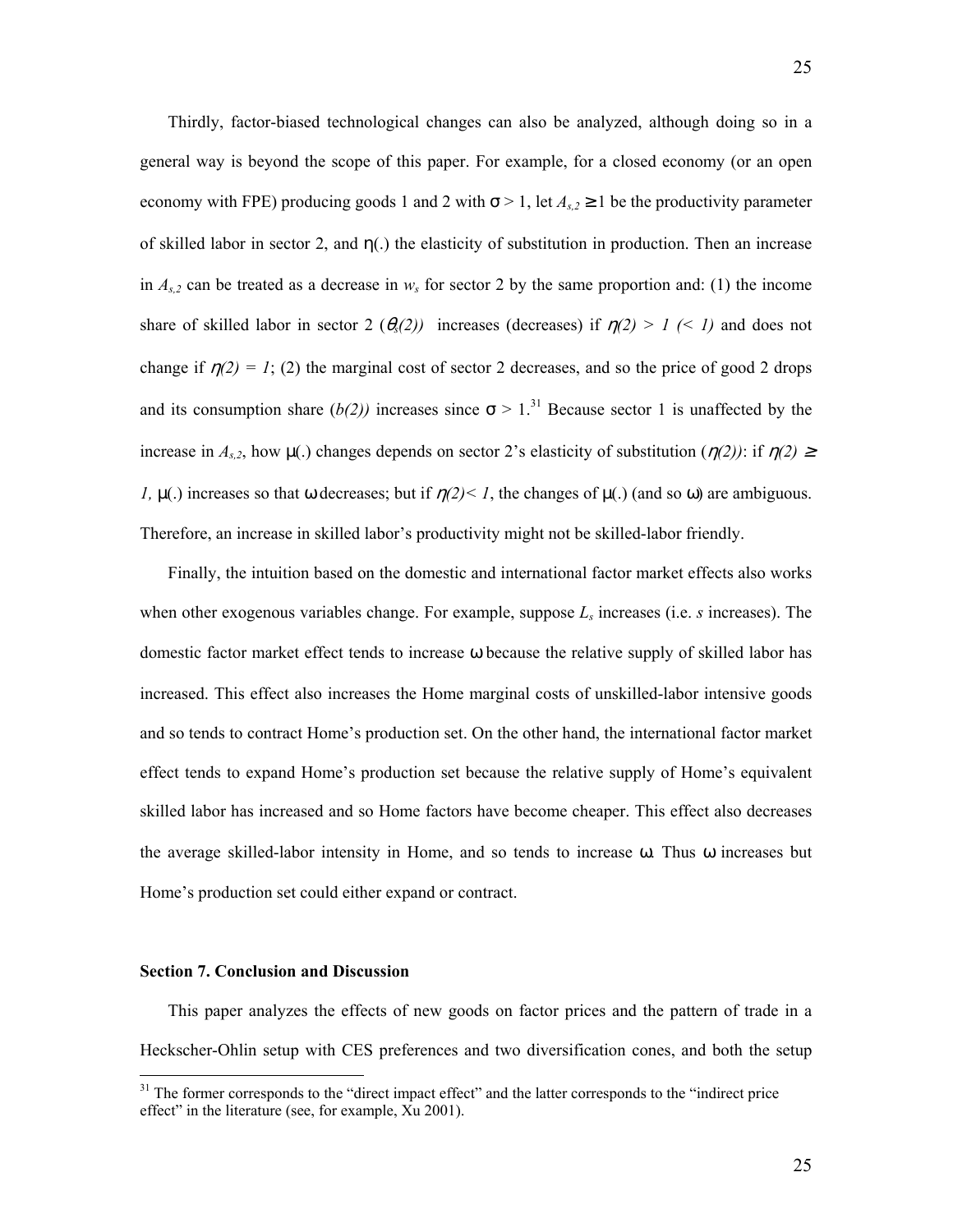and the results are general in the goods dimension. New goods (as well as other exogenous changes of the relative demand for skilled labor) are modeled as a shock to the production set so that new goods could appear in a completely unrestricted way and the results apply to any one or any combination of the relative demand shocks for skilled labor. The results also apply when nontradable goods are present. Finally, the results are proved by contradiction and they hold for large changes.

In this setup, new goods exert their influence through the domestic and international factor market effects. The former (latter) depends on the factor (country) friendliness of the new goods, and works by changing the relative demand for skilled labor (factor services) in the domestic (international) factor markets. The interplay between these two effects gives rise to surprising results. For example, Home new goods that are unskilled-labor friendly could increase the relative wage of skilled labor in this country due to the international factor market effect, and Home new goods that are skilled-labor friendly could expand this country's production into unskilled-labor intensive sectors due to the domestic factor market effect. However, skilled-labor friendly new goods tend to increase the relative wage of skilled labor via the domestic factor market effect, and so new goods are a valid theoretical explanation for the rising skill premium in the U.S.

While the domestic and international factor market effects provide a "micro" intuition for the results, the lens condition for FPE provides a "macro" one. A shock that is friendly to the abundant (scarce) factors in both countries tends to increase (decrease) the difference in sector factor usages and make the goods lens bigger (smaller); thus it pushes the IWE in the direction of (away from) FPE and moves the factor prices in the direction of converge (divergence) in the sense that the relative wage of skilled labor either rises (falls) in Home, or falls (rises) in Foreign, or both, depending on the country friendliness of the shock.

Finally, the theoretical framework can be implemented empirically. In particular, (1) the finding that the relative demand for skilled labor is the average skilled-labor intensity holds in a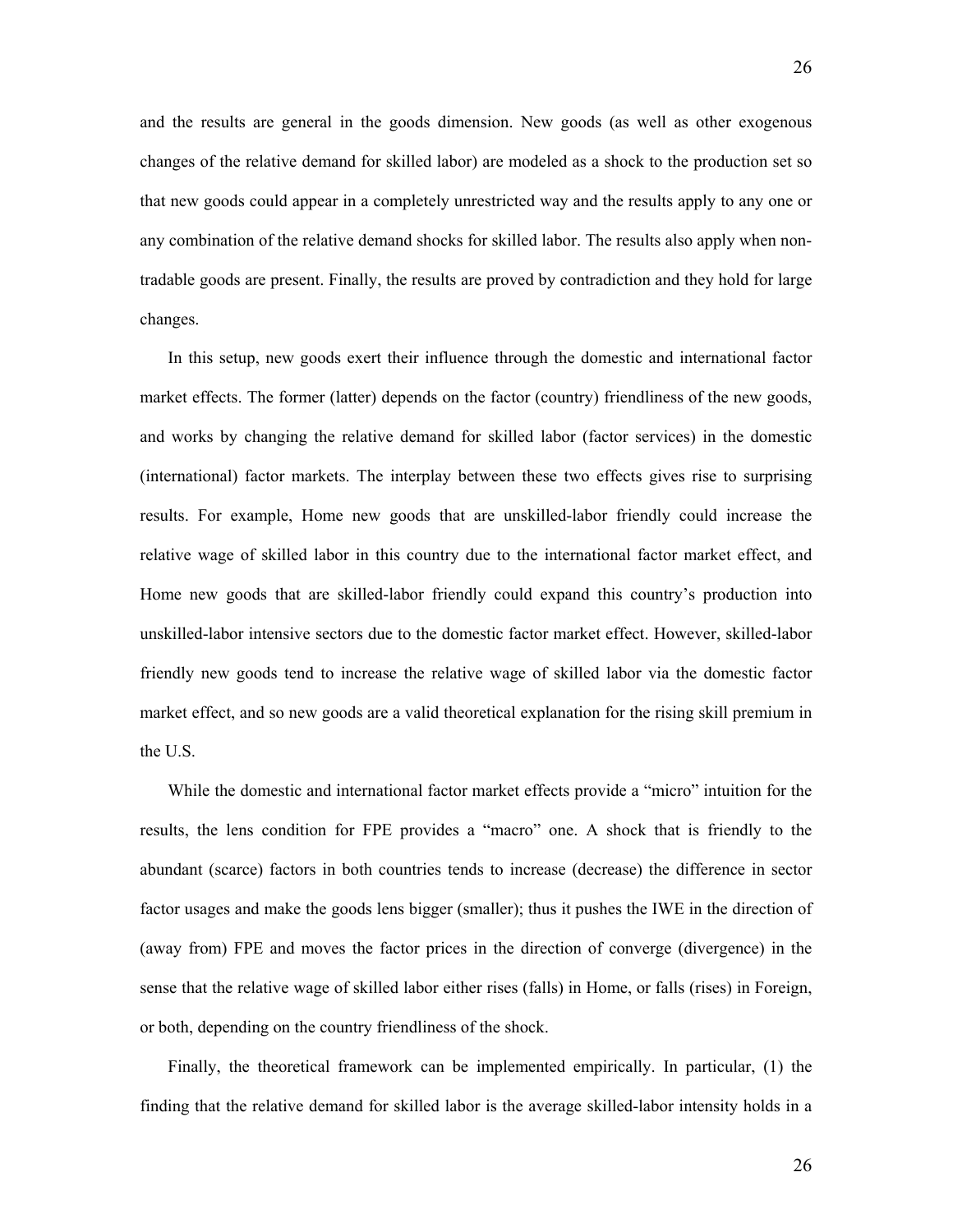multi-good and multi-factor setting, and is robust to the specifications of preferences and production technologies; (2) the results are robust to different relative demand shocks for skilled labor and hold for large changes; (3) the average skilled-labor intensity is straightforward to compute. Therefore, once we have identified the new goods, we can implement the theoretical framework to measure their contribution to the rising skill premium in the U.S., as in Xiang (2002).

## **Appendix 1: The Derivations of (4) and (6)**

#### **A1.1 The derivation of (4) with two factors**

**Proof:** Let *A* be a set of goods that are produced in Home, *y* the income of all the consumers who are buying from this country,  $Q(z)$  the output of good *z*, and  $l_s(z)$ ,  $l_u(z)$  the demand for skilled and unskilled labor by sector *z*. Since  $b(z) = P(z)Q(z)/y$ ,  $\theta_x(z) = [l_x(z)w_x][P(z)Q(z)]^{-1}$  (x=s, u),  $\mu(\omega; A, b) =$  $[f_Ab(z)\theta_s(z)dz][f_Ab(z)\theta_u(z)dz]$ <sup>-1</sup> =  $(w_s/w_u)[f_Ad_s(z)dz]$   $[f_Ad_u(z)dz]$ <sup>-1</sup>. When the factor markets clear,  $f_Ad_s(z)dz$  =  $L_s$ ,  $\int_A l_u(z) dz = L_u$ . Since  $s = L_s/L_u$ ,  $\omega \mu(\omega; A, b) = s$ . à

### **A1.2 The derivation of (4) with multiple factors**

Suppose there are a finite number of factors indexed by  $i = 1, 2, \ldots, J$ . The factor endowments are  $E_i$ ,  $E_2...E_J$ , and let  $s_i = E_i/E_I \forall i$ . Denote the unit factor requirements of the *J* factors in sector *z* by  $a_i(z)$ , and let  $s_i(z) \equiv a_i(z)/a_1(z)$   $\forall i$  (for factor 1,  $s_1(z) = 1$ ). The factor prices are  $w_i$ ,  $i = 1, 2...$  and let  $\omega_i \equiv w_1/w_i$ ,  $\forall i > 1$ . Define the income share of factor *i* in sector *z* as  $\theta_i(z) \equiv w_i a_i(z)/P(z)$ . Then  $\sum_{i=1}^{J} \theta_i(z) = I \ \forall z, w_i = P(z)$  $∂Q<sup>s</sup>(z)/∂l<sub>i</sub> ∀i, z$  and  $L<sub>i</sub><sup>d</sup>(z) = [y/w<sub>i</sub>]b(z)θ<sub>i</sub>(z) ∀i, z$ . Call factor 1 "unskilled labor" and factor 2 "skilled labor", and a similar manipulation as that in Appendix 1.1 yields  $1/\omega_2 = \mu(\frac{1}{s_2})$ , which is similar to (4) with  $\omega_2$  and *s2* replacing ω and *s*. This exercise can be done for any pair of factors.

#### **A1.3 The derivation of (6)**

To balance international payments,  $(w_s L_s + w_u L_w) \int_{P_F} b(z) dz = (w_s^* L_s^* + w_u^* L_u^*) \int_{P_H} b(z) dz$ ; i.e. Home imports equal its exports. Thus  $\int_{P_F} b(z)dz / \int_{P_H} b(z)dz = [w_s^*(\omega^* + s^*)] / [w_s(\omega + s)]$ . Plugging the definition of  $b(z)$  and (1) into this condition yields (6).

### **Appendix 2: Properties 1 and 2**

**A2.1 Property 1** 

**Lemma 1.** ∂*lnAs(z)/*∂*ln*ω *=* ω*/(*ω*+s(z)) =* θ*u(z).*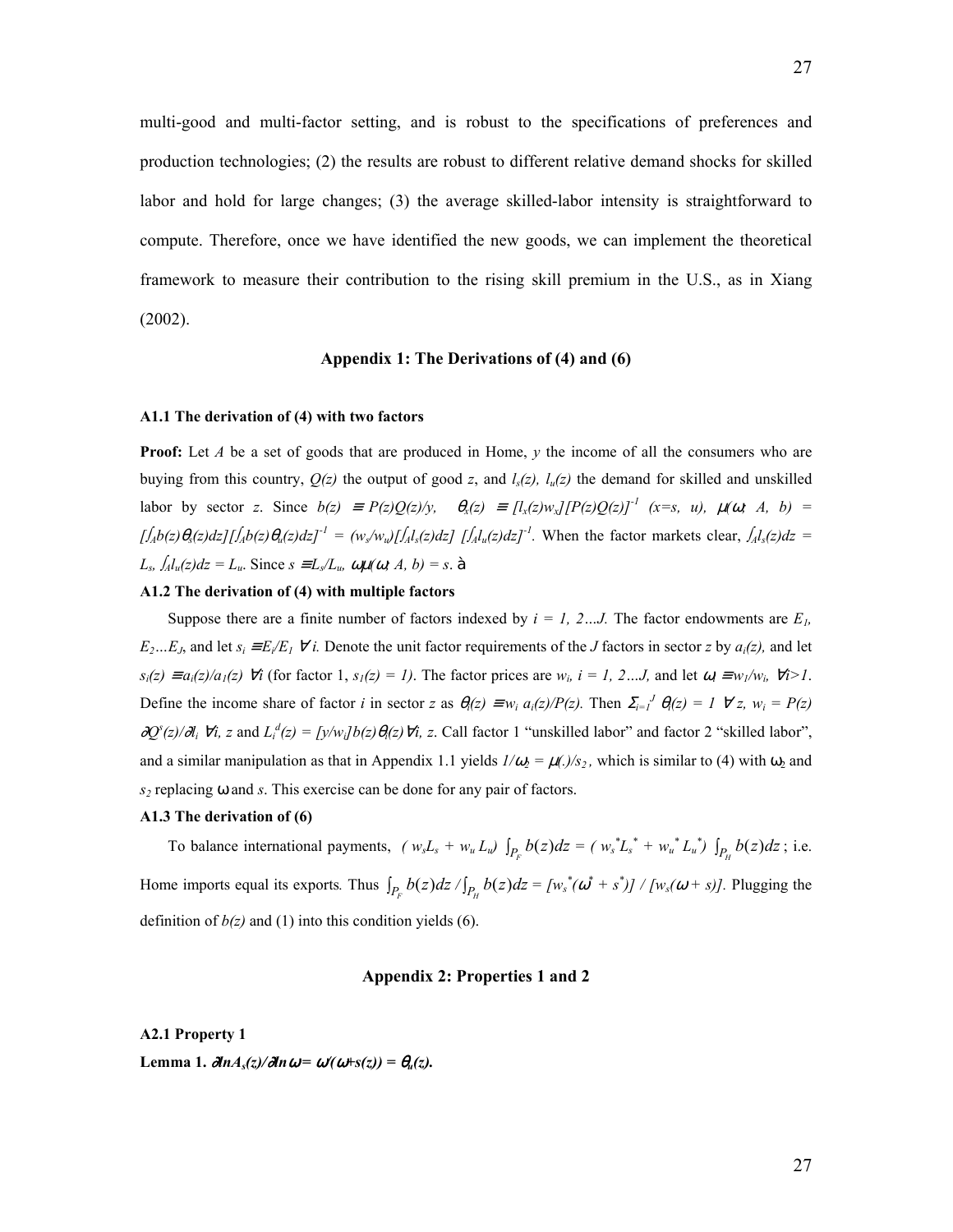**Proof:** By definition,  $MC(z) = w_s A_s(z)$ , and so  $\partial MC(z)/\partial w_u = \partial A_s(z)/\partial \omega$ . Since  $MC(z)$  is the cost function of sector *z* when the output is 1 physical unit,  $\partial M C(z)/\partial w_u = a_u(z)$ . ∴ $\partial A_s(z)/\partial \omega = a_u(z)$ , and  $\partial ln A_s(z)/\partial ln \omega$  $a_u(z) \omega A_s(z) = \omega/(\omega + s(z)) = \theta_u(z).$  à

#### **Property 1.** ωµ**(.) strictly increases in** ω**.**

**Proof:** Let *A* be a set of goods. Then:

$$
\omega \mu(\omega; A, b) = \frac{w_u}{w_s} \frac{\int_A b(z) \theta_s(z) dz}{\int_A b(z) \theta_u(z) dz} = \frac{\frac{1}{P} \int_A c(z) P(z)^{1-\sigma} \frac{w_s a_s(z)}{P(z)} \frac{1}{w_s} dz}{\frac{1}{P} \int_A c(z) P(z)^{1-\sigma} \frac{w_u a_u(z)}{P(z)} \frac{1}{w_u} dz} = \frac{\int_A c(z) P(z)^{-\sigma} a_s(z) dz}{\int_A c(z) P(z)^{-\sigma} a_u(z) dz}
$$

At equilibrium,  $a_s(z)$ ,  $a_u(z)$  and  $P(z)$  all depend on  $\omega$  only, and so  $\mu(.)$  and  $\omega\mu(.)$  both depend on  $\omega$  only. Let  $D_s \equiv \int_{A} c(z) a_s(z) P(z)^{-\sigma} dz$  and  $D_u \equiv \int_{A} c(z) a_u(z) P(z)^{-\sigma} dz$ . Then  $ln[\omega \mu(A)] = lnD_s - lnD_u$  and:

$$
\partial \ln[\omega \mu(.)]/\partial \omega = \left[ \frac{1}{D_s} \int_A c(z) \frac{\partial a_s(z)}{\partial \omega} P(z)^{-\sigma} dz - \int_A c(z) \frac{\partial a_u(z)}{\partial \omega} P(z)^{-\sigma} dz \frac{1}{D_u} \right]
$$

$$
- \sigma \left[ \frac{1}{D_s} \int_A c(z) \frac{\partial \ln P(z)}{\partial \omega} a_s(z) P(z)^{-\sigma} dz - \int_A c(z) \frac{\partial \ln P(z)}{\partial \omega} a_u(z) P(z)^{-\sigma} dz \frac{1}{D_u} \right]
$$

The first square-bracketed term is non-negative since  $\partial a_s(z)/\partial \omega \ge 0$  and  $\partial a_u(z)/\partial \omega \le 0$ . The second squarebracketed term is negative, as explained below. Thus ∂*ln[*ωµ*(.)]/*∂ω *> 0.* 

Define  $x_k(z) \equiv c(z)a_k(z)P(z)^{-\sigma}$  ( $k = s, u$ ), and  $B = \frac{\iint_A \delta \ln P(z)}{\partial \omega} x_s(z)dz \frac{\iint_A \delta \ln P(z)}{\partial \omega} x_u(z)dz \frac{\iint_A \delta \ln P(z)}{\partial \omega} x_u(z)dz$ . Then  $x_s(z) > 0$ ,  $x_u(z) > 0$   $\forall z$ , and  $x_s(z)/x_u(z) = s(z)$ . Furthermore,  $D_s/D_u = (f_A x_s(z)dz)/(f_A x_u(z)dz)^{-1}$ .

The sign of the second square-bracketed term depends on the sign of *[B – Ds/Du]* and ∂*lnP(z)/*∂ω*..* Let  $w_s = 1$ . Then  $A_s(z) = P(z)$  and by **Lemma 1**,  $\frac{\partial nP(z)}{\partial \omega} > 0$  and decreases with *z*. Thus compared with  $D_{\gamma}/D_{\mu}$  *B* has more weight put on low-indexed goods whose skilled-labor intensities are low so that *B* <  $D_{\nu}/D_{\nu}$  (a rigorous proof is available from the author upon request). Therefore the second bracketed term is negative. à

# **A2.2** Property 2:  $h(z_i; \omega, \omega^*) \geq h(z_h; \omega, \omega^*)$  if  $z_l \leq z_h \; \forall \omega, \omega^*$  s.t.  $\omega > \omega^*$ .

**Proof:** Plug (1) and (6) into the definition of *h(.)*:

 $h(z; \omega, \omega^*) = ln A_s(z) - ln(\omega + s)/\sigma + ln(\omega^* + s^*)/\sigma - ln A_s^*(z) - ln A(P_H, P_F, b; \omega, \omega^*)/\sigma$ Thus  $h(z_i; \omega_i \omega^*) - h(z_h; \omega_i \omega^*) = [lnA_s(\omega, z_l) - lnA_s(\omega, z_h)] - [lnA_s(\omega^*, z_l) - lnA_s(\omega^*, z_h)]$ . By Lemma 1,  $\partial [lnA_s(\omega, z_l) - lnA_s(\omega, z_h)]/\partial ln\omega = [\theta_u(z_l) - \theta_u(z_h)] \ge 0 \quad \forall \omega \text{ as } z_l \le z_h.$  Since  $\omega > \omega^*$ ,  $h(z_l; \omega, \omega^*) - h(z_h; \omega, \omega^*)$  $=(\omega - \omega^*)\{\partial [lnA_s(\omega_j, z_l) - lnA_s(\omega_j, z_h)]/\partial \omega\} \ge 0$  by the mean value thoerem, where  $\omega_j \in [\omega^*, \omega]$ . à

#### **Appendix 3: Propositions 1~4**

This appendix proves that when  $\psi_H \ge 0$ ,  $\psi_F \le 0$ ,  $\Gamma \ge 0$ , and at least one inequality is strict,  $\omega$  strictly falls. The proofs of the other cases in Propositions 1~4 are similar.

#### **A3.1. Preparation**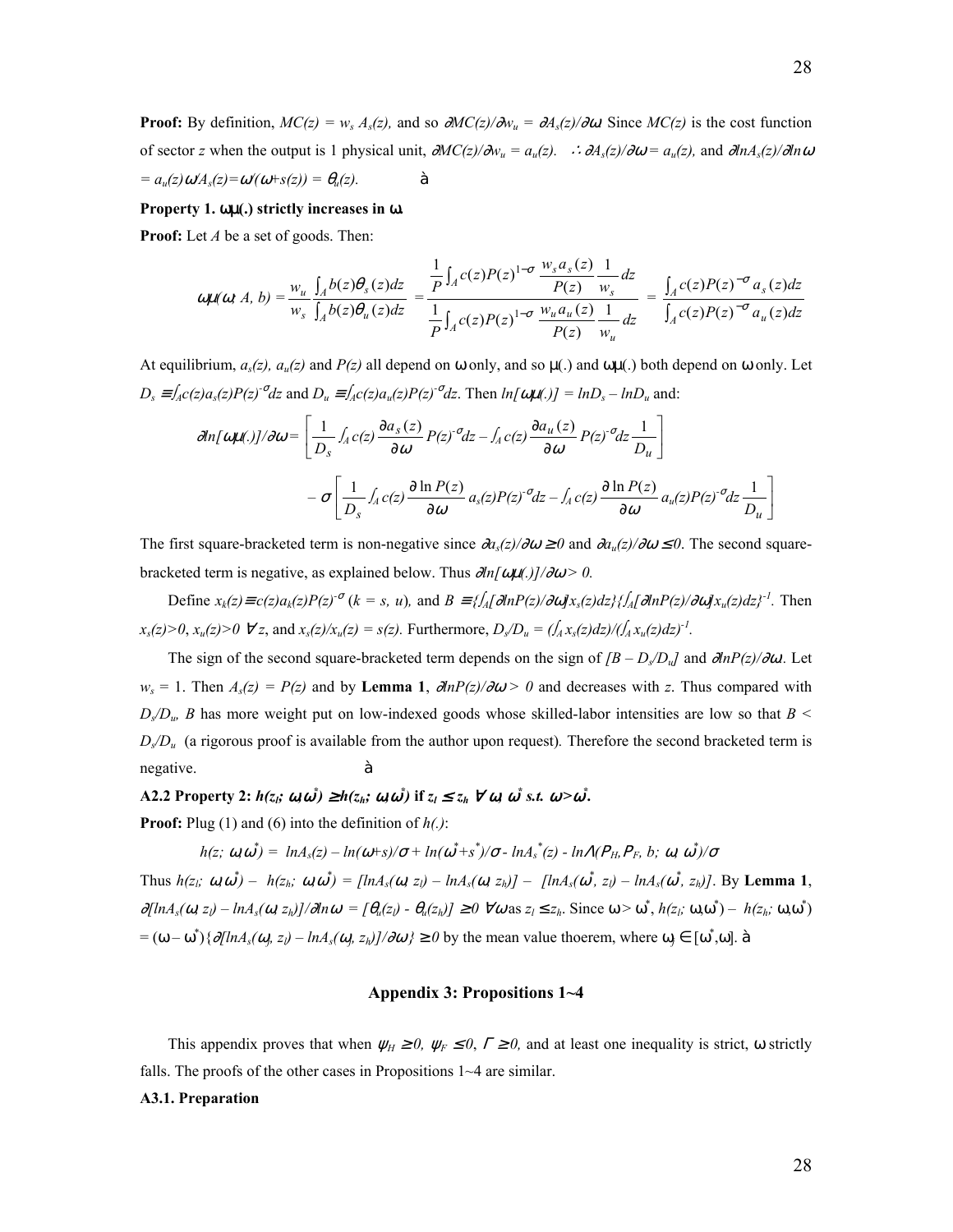Define:

$$
f(z; P_H, P_F, b; \omega, \omega^*) \equiv \ln A_s(z) - \ln(\omega + s)/\sigma + \ln(\omega^* + s^*)/\sigma - \ln A_s^*(z) - \ln A(P_H, P_F, b; \omega, \omega^*)/\sigma
$$
  
The difference between  $f(.)$  and  $h(.)$  is that  $h(.)$  is the value of  $f(.)$  at the equilibrium factor prices and  
production sets, and that  $f(.)$  could take any factor prices and production sets as its arguments.  
**Lemma 2.**  $\partial f(z; P_H, P_F, b; \omega, \omega^*)/\partial \omega = (\omega + s(z))^{-1} - [\sigma(\omega + s)]^{-1} - [(\sigma - 1)/\sigma] [\omega + \omega \mu(\omega; P_H, b)]^{-1}$   
 $\partial f(z; P_H, P_F, b; \omega, \omega^*)/\partial \omega^* = [(\sigma - 1)/\sigma] [\omega^* + \omega^* \mu(\omega^*; P_F, b)]^{-1} + [\sigma(\omega^* + s^*)]^{-1} - (\omega^* + s^* (z))^{-1}$ 

**Proof:** Define  $D_H \equiv \int_{P_H} c(z) A_s^{1-\sigma}(z) dz$ . Then  $\frac{\partial ln \Lambda(\lambda)}{\partial \omega} = (\sigma - 1) \frac{1}{D_H} \int_{P_H} c(z) A_s^{-\sigma}(z) \frac{\partial A_s(\lambda)}{\partial \omega}$ ω ∂  $\frac{\partial A_s(\omega)}{\partial z} dz = (\sigma - 1)$ 

 $\frac{1}{D_H} \int_{P_H} c (z) A_s^{1-\sigma}(z) \frac{1}{\omega + s(z)}$ 1  $\frac{1}{\omega + s(z)}$  dz (by **Lemma 1**). Now  $\omega\mu(\omega; P_H, b)$  = ∫ ∫ − − *H H*  $P_{\mu}$   $C(2)F(2)$   $u_{\mu}$  $P_{\mu}$   $c(2)F(2)$   $u_{s}$  $c(z)P(z)^{-\sigma}a_{\mu}(z)dz$  $c(z)P(z)^{-\sigma}a_s(z)dz$  $(z)P(z)^{-\sigma} a_{\nu}(z)$  $(z)P(z)^{-\sigma}a_{s}(z)$ σ σ *=* 

$$
\frac{\int_{P_H} c(z)A_s(z)^{1-\sigma} s(z)[\omega+s(z)]^{-1}dz}{\int_{P_H} c(z)A_s(z)^{1-\sigma}[\omega+s(z)]^{-1}dz}
$$
 (by Appendix 2 and (1)). Thus  $\omega+\omega\mu(\omega; P_H, b) =$ 

$$
\frac{\int_{P_H} c(z) A_s(z)^{1-\sigma} dz}{\int_{P_H} c(z) A_s(z)^{1-\sigma} [\omega + s(z)]^{-1} dz} = \frac{D_H}{\int_{P_H} c(z) A_s(z)^{1-\sigma} [\omega + s(z)]^{-1} dz} \text{ and so } \frac{\partial \ln A(\lambda)}{\partial \omega} = (\sigma - 1) [\omega + \omega \mu(\omega)]^{-1}.
$$

 $P_{H}$ , b)]<sup>-1</sup>. Thus  $\partial f(z; P_{H} P_{F}$ , b;  $\omega, \omega^{*}/\partial \omega = \partial ln A_{s}(z)/\partial \omega - [\partial ln(\omega+s)/\partial \omega]/\sigma$  -[ $\partial ln A(.)/\partial \omega]/\sigma = (\omega+s(z))^{-1}$  $[\sigma(\omega+s)]^{-1} - [(\sigma-1)/\sigma][\omega+\omega\mu(\omega;P_H,b)]^{-1}$ . The proof for  $\partial f(z; P_H, P_F, b; \omega, \omega^*)/\partial \omega^*$  is analogous. à

# **A3.2 The Proof**

Let 
$$
\underline{g}_n \equiv \underline{g}(P_{H,n})
$$
,  $\underline{g}_0 \equiv \underline{g}(P_{H,0})$ ,  $\underline{g}_1 \equiv \underline{g}(P_{H,1})$ ,  $\overline{g}_n \equiv \overline{g}(P_{F,n})$ ,  $\overline{g}_0 \equiv \overline{g}(P_{F,0})$  and  $\overline{g}_1 \equiv \overline{g}(P_{F,1})$ .

(See Section 3 for the exact meanings of the subscripts "0", "1" and "n".)

**(i).** Suppose  $\omega$  rises; i.e.  $\omega_n \ge \omega_0$ . Then  $g_n \le g_1$ 

Suppose 
$$
\underline{g}_n > \underline{g}_1
$$
.  
\nThen:  $\omega_n \mu(\omega_n; P_{H,n}, b') - \omega_0 \mu(\omega_0; P_{H,0}, b)$   
\n
$$
= [\omega_n \mu(\omega_n; P_{H,n}, b') - \omega_0 \mu(\omega_0; P_{H,n}, b')]
$$
\n
$$
+ [\omega_0 \mu(\omega_0; P_{H,n}, b') - \omega_0 \mu(\omega_0; P_{H,n}, b')]
$$
\n
$$
+ [\omega_0 \mu(\omega_0; P_{H,n}, b') - \omega_0 \mu(\omega_0; P_{H,0}, b)]
$$
\n
$$
\therefore \omega_n \mu(\omega_n; P_{H,n}, b') - \omega_0 \mu(\omega_0; P_{H,0}, b) > 0.
$$
\n
$$
\therefore \omega_n \mu(\omega_n; P_{H,n}, b') - \omega_0 \mu(\omega_0; P_{H,0}, b) > 0.
$$
\n(20 since  $\Psi_H \ge 0$ )

This contradicts (4), which implies that  $\omega_n \mu(\omega_n; P_{H,n}, b') - \omega_0 \mu(\omega_0; P_{H,0}, b) = s - s = 0$ . ∴  $g_n \leq g_1$ 

(ii). Since 
$$
P_{H,I} \cup P_{F,I} = P_{H,n} \cup P_{F,n} = P_I
$$
,  $\underline{g}_n \leq \underline{g}_1 \Rightarrow \overline{g}_n \leq \overline{g}_1$  and  $\underline{g}_n \leq \overline{g}_1$  (A3.2)

(iii). 
$$
g_n \leq g_1
$$
 implies that  $\omega_n^* \geq \omega_0^*$ 

Suppose 
$$
\omega_n^* < \omega_0^*
$$
; then:  
\n
$$
\omega_n^* \mu(\omega_n^*; P_{F,n}, b') - \omega_0^* \mu(\omega_0^*; P_{F,0}, b) \n= [\omega_n^* \mu(\omega_n^*; P_{F,n}, b') - \omega_0^* \mu(\omega_0^*; P_{F,n}, b')] \n+ [\omega_0^* \mu(\omega_0^*; P_{F,n}, b') - \omega_0^* \mu(\omega_0^*; P_{F,1}, b')] \n+ [\omega_0^* \mu(\omega_0^*; P_{F,n}, b') - \omega_0^* \mu(\omega_0^*; P_{F,0}, b)] \n\therefore \omega_n^* \mu(\omega_n^*; P_{F,n}, b') - \omega_0^* \mu(\omega_0^*; P_{F,0}, b) < 0.
$$
\n
$$
\tag{20 since  $\psi_F \le 0$ )   
\n\therefore \omega_n^* \mu(\omega_n^*; P_{F,n}, b') - \omega_0^* \mu(\omega_0^*; P_{F,0}, b) < 0.
$$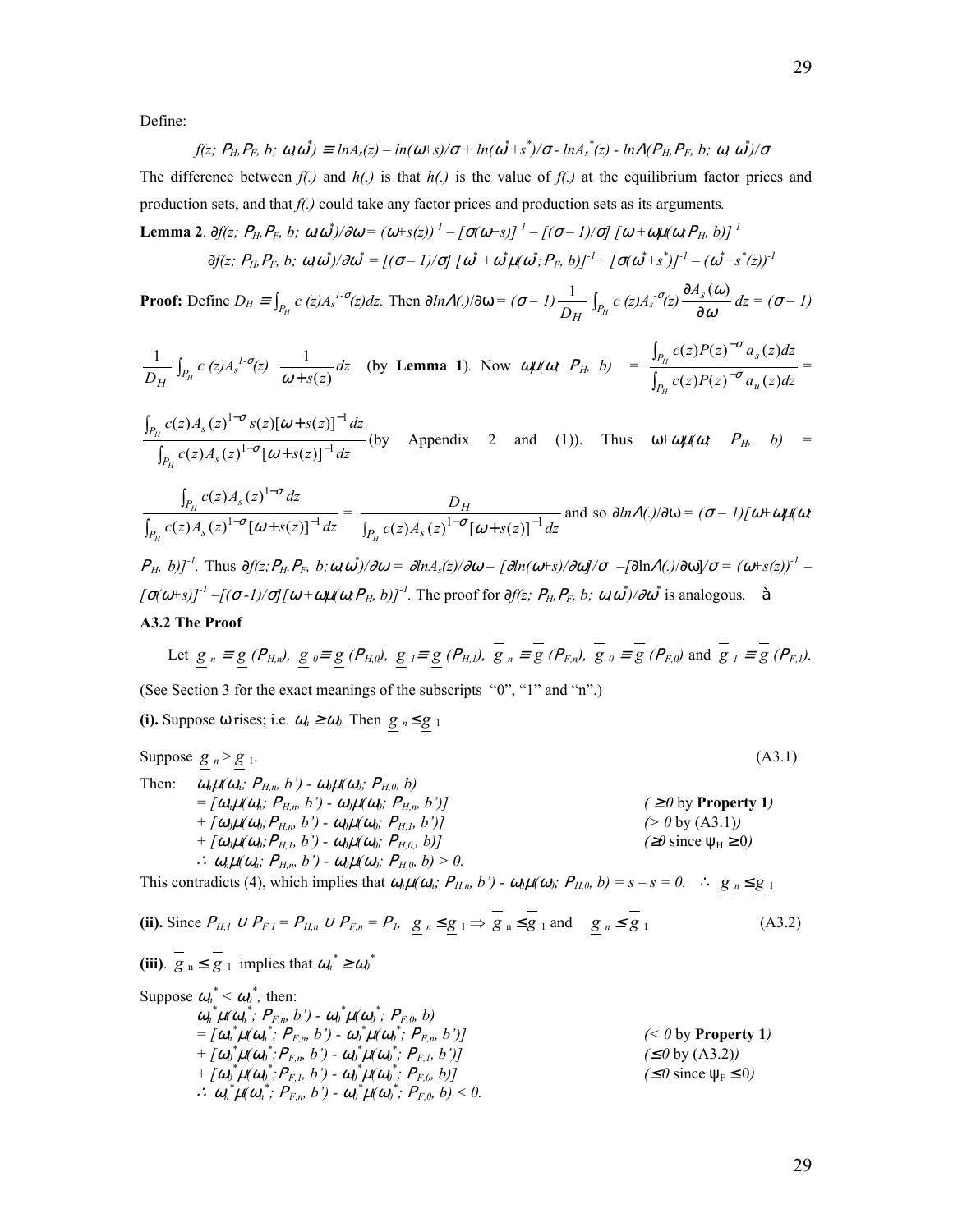This contradicts (5), which implies that  $\omega_n^* \mu(\omega_n^*; P_{F,n}, b') - \omega_0^* \mu(\omega_0^*; P_{F,0}, b) = s^* - s^* = 0$ .  $:\omega_n^* \ge \omega_0^*$ . (iv).  $A_n(b') \le A_0(b)$  where  $A_n(b') \equiv A(P_{H,n}, P_{F,n}, b'; \omega_0, \omega_0^*); A_0(b) \equiv A(P_{H,0}, P_{F,0}, b; \omega_0, \omega_0^*).$ 

Denote  $\int_A b(z) dz$  by  $M(A; b)$  where A is any set of goods ( $\omega_0$  and  $\omega_0^*$  are not shown in the brackets because they are the same for  $\Lambda_n(b')$  and  $\Lambda_0(b)$ ). Then  $\Gamma = M(P_{H,l}; b')/M(P_{F,l}; b') - M(P_{H,0}; b)/M(P_{F,0}; b)$ .

$$
\therefore \Lambda_0(b) = [M(P_{F,0}; b)/M(P_{H,0}; b)](w_{s,0}/w_{s,0})^{1-\sigma}
$$
  
\n
$$
\geq [M(P_{F,1}; b')/M(P_{H,1}; b')](w_{s,0}/w_{s,0})^{1-\sigma}
$$
  
\n
$$
\geq [M(P_{F,n}; b')/M(P_{H,n}; b')](w_{s,0}/w_{s,0})^{1-\sigma} = \Lambda_n(b')
$$
 (by (i) and (ii))

(v). Suppose 
$$
\overline{g}_1 \le \overline{g}_0
$$
. Then by (A3.2),  $\underline{g}_1 \le \overline{g}_0$  (A3.2')

$$
(v1). By (iv), f(g_0; P_{H,n}, P_{F,n}, b'; \omega_0, \omega_0^*) - f(g_0; P_{H,0}, P_{F,0}, b; \omega_0, \omega_0^*) = -(ln\Lambda_n(b') - ln\Lambda_0(b))/\sigma \ge 0
$$
 (A3.3)

(v2).  $f(g_n; P_{H,n}, P_{F,n}, b'; \omega_0, \omega_n^*) \geq f(g_0; P_{H,n}, P_{F,n}, b'; \omega_0, \omega_n^*)$  by Property 2 and (A3.2');  $f(g_0; P_{H,n}, P_{F,n})$ b';  $\omega_0, \omega_n^*$ ) -  $f(g_0; P_{H,n}, P_{F,n}, b'$ ;  $\omega_0, \omega_0^*$ ) =  $(\omega_n^* \text{-} \omega_0^*)[\partial f(\cdot; \omega_n^*, g_0)/\partial \omega^*]$  by the mean value theorem (MVT) with  $\omega_j^* \in [\omega_0^*, \omega_n^*]$ . Now  $\partial f(\cdot; \omega_j^*, g_0)/\partial \omega^* = \partial f(g_0; P_{H,n}, P_{F,n}, b'; \omega_0, \omega_j^*)/\partial \omega^* = (1/\sigma)[s(\omega_j^*; g_0)-\sigma_{F,n}^*]$  $s^* / D_1 + [(\sigma - 1)/\sigma] [s(\omega_j^*; g_0) - \omega_j^* \mu(\omega_j^*; P_{F,n}, b')] / D_2$  with  $D_1 = (\omega_j^* + s^*) (\omega_j^* + s(\omega_j^*; g_0)) > 0$  and  $D_2 =$  $(\omega_i^* + s^*(\omega_i^*, g))[\omega_i^* + \omega_i^* \mu(\omega_i^*, P_{F,n}, b')] > 0$  by Lemma 2. Since  $s(\omega_i^*, g) \geq s(\omega_0^*, g) \geq s^* = \omega_n^* \mu(\omega_n^*; g)$  $P_{F,n}$ , b')  $\geq \omega_j^* \mu(\omega_j^*; P_{F,n}$ , b'),  $\partial f(., \omega_j^*, g_0)/\partial \omega^* \geq 0$ . Since  $\omega_n^* \geq \omega_0^*$  by (iii),  $f(g_0; P_{H,n}, P_{F,n}, b'; \omega_0, \omega_n^*)$ . *f*( $g_0$ ;  $P_{H,n}$ , $P_{F,n}$ ,  $b'$ ;  $\omega_0$ ,  $\omega_0^*$ )  $\geq 0$ .

$$
\therefore f(\underline{g}_{n}, P_{H,n}, P_{F,n}, b'; \omega_0, \omega_n^*) - f(\overline{g}_{0}; P_{H,n}, P_{F,n}, b'; \omega_0, \omega_0^*) \ge 0
$$
\n(A3.4)

(v3).  $f(g_n; P_{H,n}, P_{F,n}, b'; \omega_n, \omega_n^*)$  -  $f(g_n; P_{H,n}, P_{F,n}, b'; \omega_0, \omega_n^*) = (\omega_n - \omega_0)[\partial f(:, \omega_n, g_n)/\partial \omega]$  by MVT with  $\omega_j \in [\omega_0, \omega_n]$ . Now  $\partial f(.)$ ;  $\omega_j$ ,  $g_{\nu}/\partial \omega \equiv \partial f(g_{\nu}, \rho_{H,\nu}, \rho_{F,\nu}, b'; \omega_j, \omega_{\nu})/\partial \omega = (1/\sigma) [s - s(\omega_j; g_{\nu})]/D_1 + [(\sigma - \omega_j; \rho_{\nu}, \rho_{F,\nu}, b'; \omega_{\nu}, \rho_{\nu})]/D_1$  $1/\sigma$   $\int$   $\omega_j \mu(\omega_j; P_{H,n} b') - s(\omega_j; g_{n})/D_2$  with  $D_1 \equiv (\omega_j+s)(\omega_j+s(\omega_j; g_{n})) > 0$  and  $D_2 \equiv (\omega_j+s(\omega_j; g_{n}))$  $g_{n}$ )  $[\omega_{j} + \omega_{j} \mu(\omega_{j}; P_{H,n}, b')] > 0$  by Lemma 2. Since  $s(\omega_{j}; g_{n}) \leq s(\omega_{n}; g_{n}) \leq s$  and  $\omega_{j} \mu(\omega_{j}; P_{H,n}, b')$  – *s*( $\omega_j$ ;  $g_{n}$ ) ≥ 0 ( $g_n$  is the least skilled-labor intensive good in  $P_{H,n}$ ),  $\partial f$ (.;  $\omega_j$ ,  $g_n$ )/∂ω ≥ 0. Since  $\omega_n$  ≥  $\omega_0$  by **(i)**,

$$
\therefore f(g_n; P_{H,n}, P_{F,n}, b'; \omega_n, \omega_n^*) - f(g_n; P_{H,n}, P_{F,n}, b'; \omega_0, \omega_n^*) \ge 0
$$
\n(A3.5)

(v4). By A(3.3) ~ (A3.5) (at least one inequality is strict),  $h(g_n; \omega_n, \omega_n^*) = f(g_n; P_{H,n}, P_{F,n}, b'; \omega_n, \omega_n^*)$  >  $f(g_0; P_{H,0}, P_{F,0}, b; \omega_0, \omega_0^*) = h(g_0; \omega_0, \omega_0^*) \ge 0$  (the last inequality is because  $g_0 \in P_{F,0}$ ). This contradicts Equation (3), which implies that  $h(g_n; \omega_n, \omega_n^*) \leq 0$  since  $g_n \in P_{H,n}$ .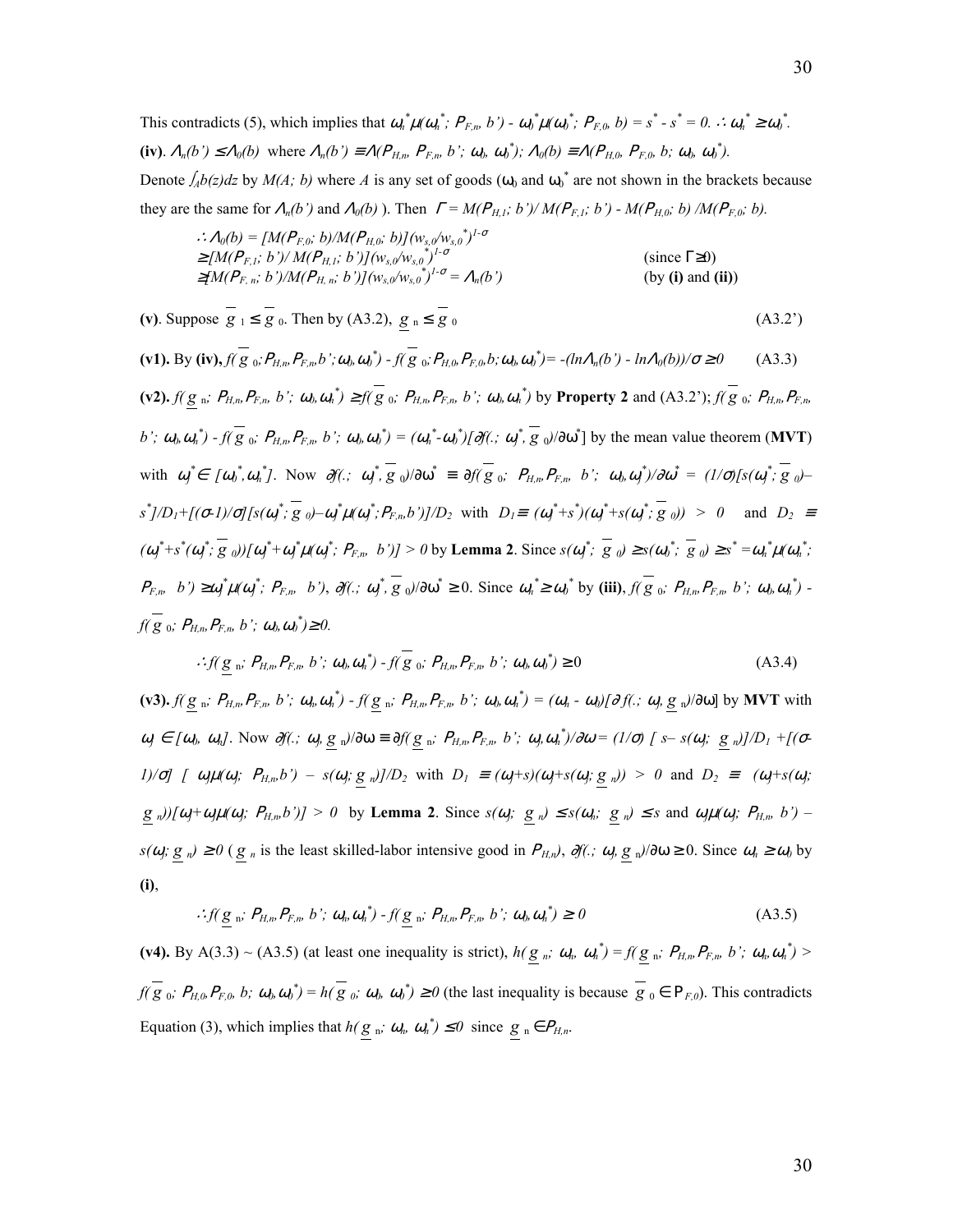(v5). Now suppose  $g_1 > g_0$ . Replace  $g_0$  in (v1) ~ (v4) with  $g_1$ , and the proof goes through. In

particular, in (v2),  $s(\omega_j^*; g_j) \ge s(\omega_0^*; g_j) \ge s(\omega_0^*; g_0) \ge s^*$  so that (A3.4) holds; in (v4),  $h(g_1; \omega_0, \omega_0^*) \ge s$  $\overline{p}$  because  $\overline{g}$ <sub>1</sub>  $\in$  P<sub>*F,1*</sub>. a

#### **Appendix 4**

#### **A4.1 Sector-specific productivity parameter**

Let these parameters be  $A(z)$ ; without loss of generality, let  $A(z) \geq 1 \forall z$ . Let the subscript "0" denote the case when  $A(z) = 1$   $\forall z$ . Let *B* be a set of goods,  $P_0 = \int_B c(z)P_0(z)^{1-\sigma} dz$  and  $P_1 = \int_B c(z)P(z)^{1-\sigma} dz$ . Then an increase in  $A(z)$  decreases  $MC(z)$  by the same proportion, and since price equals marginal cost,  $P(z)$  = *P<sub>0</sub>*(z)*A*(z)<sup>-1</sup>. Thus  $P_1 = \int_{B} c(z) P_0(z)^{1-\sigma} A(z)^{\sigma-1} dz$ , and  $b(z) = c(z) P(z)^{1-\sigma} P_1 = (P_0/P_1) A(z)^{\sigma-1} [c(z) P_0(z)^{1-\sigma} P_0] =$  $(P_0/P_1)A(z)^{\sigma_1}b_0(z)$ . On the other hand, the changes in  $A(z)$  do not affect  $\theta_s(z), \theta_u(z)$ ,  $s(z)$  and  $h(z)$ . Thus:

$$
\mu(.) = [f_{B}b(z)\theta_{s}(z)dz] [f_{B}b(z)\theta_{u}(z)dz]^{-1} = [f_{B}b_{0}(z)A(z)^{\sigma} \theta_{s}(z)dz] [f_{B}b_{0}(z)A(z)^{\sigma} \theta_{u}(z)dz]^{-1}
$$
  

$$
\Lambda(.) = (w_{s}^{*}/w_{s})^{1-\sigma}[\int_{P_{F}} b(z)dz][\int_{P_{H}} b(z)dz]^{-1} = (w_{s}^{*}/w_{s})^{1-\sigma}[\int_{P_{F}} b_{0}(z)A(z)^{\sigma} dz][\int_{P_{H}} b_{0}(z)A(z)^{\sigma} dz]^{-1}
$$

## **A4.2 Country-specific productivity parameter**

Denote the country-specific productivity parameters by  $A_H$  and  $A_F$ . Without loss of generality, let  $A_F$  = *1* and  $A_H \geq 1$ . Then  $\mu(\omega; P_H, b)$  and  $\mu(\omega^*; P_F, b)$  are unaffected, and Equations (6) and (3) become:

$$
A_H^{1-\sigma} \Lambda(P_H, P_F, b; \omega, \omega^*) = (w_s^* / w_s)^{\sigma} [( \omega^* + s^*) / (\omega + s)] \tag{A4.1}
$$

$$
MC^*(\overline{g}(P_F)) \leq MC(\overline{g}(P_F))/A_H; MC^*(\underline{g}(P_H))) \geq MC(\underline{g}(P_H))/A_H
$$
\n(A4.2)

Let  $w_s' \equiv w_s/A_H$  and  $w_u' = w_u/A_H$ ; then  $\omega$  and  $\omega^*$  are unchanged, and (A4.1) and (A4.2) become:

$$
A_H A(P_H, P_F, b; \omega, \omega^*) = (w_s^* / w_s')^{\sigma}[(\omega^* + s^*)/(\omega + s)]
$$
  
\n
$$
MC^*(g(P_F)) \le w_s' A_s(g(P_F)); MC^*(g(P_H))) \ge w_s' A_s(g(P_H))
$$
\n(A4.4)

Compare (A4.3) with (6) and (A4.4) with (3),  $A_H$  augments the left-hand side of (6) and  $w_s$ ' replaces  $w_s$ . Thus an increase in  $A_H$  has the same effects on  $\omega$ ,  $\omega^*$ ,  $P_H$  and  $P_F$  as a shock that is Foreign-friendly and factor-neutral in both countries (i.e.  $\Gamma < 0$ ,  $\psi_H = \psi_F = 0$ ).

# **A4.3**  $\psi_H$ <sup>n</sup>,  $\psi_F$ <sup>n</sup> and  $\Gamma$ <sup>n</sup> have the same signs as  $\psi_H$ ,  $\psi_F$  and  $\Gamma$  under (7.1) and (7.2)

It is sufficient to show that  $\psi_H^n > 0 \Leftrightarrow \psi_H > 0$ . The proofs for the other cases are similar.

**Proof**: Notice that  $\mu(\omega_0; O_{H,l}, b') = \int_{O_{H,l}} b' (z) \theta_s(z) dz / \int_{O_{H,l}} b' (z) \theta_u(z) dz$ 

$$
= \int_{O_{H,0}} b'(z) \theta_s(z) dz / \int_{O_{H,0}} b'(z) \theta_u(z) dz
$$
\n
$$
(b'(z) = 0 \ \forall z \in O_{H,0} \text{ but } \notin O_{H,1})
$$
\n
$$
= (\int_{O_{H,0}} \rho \ b(z) \theta_s(z) dz + \int_{O_{H,0}} \varepsilon \ (z) \theta_s(z) dz) (\int_{O_{H,0}} \rho \ b(z) \theta_u(z) dz + \int_{O_{H,0}} \varepsilon \ (z) \theta_u(z) dz)^{-1}
$$
\n
$$
= \int_{O_{H,0}} b(z) \theta_s(z) dz / \int_{O_{H,0}} b(z) \theta_u(z) dz
$$
\n
$$
(by (7.1))
$$
\n
$$
= \mu(\omega_0; O_{H,0}, b)
$$

Thus  $\psi_H^{n} > 0 \Leftrightarrow \mu(\omega_0; N_H, b') > \mu(\omega_0; O_{H,0}, b) \Leftrightarrow \mu(\omega_0; N_H \cup O_{H,1}, b') > \mu(\omega_0; O_{H,0}, b) \Leftrightarrow \psi_H > 0$ . à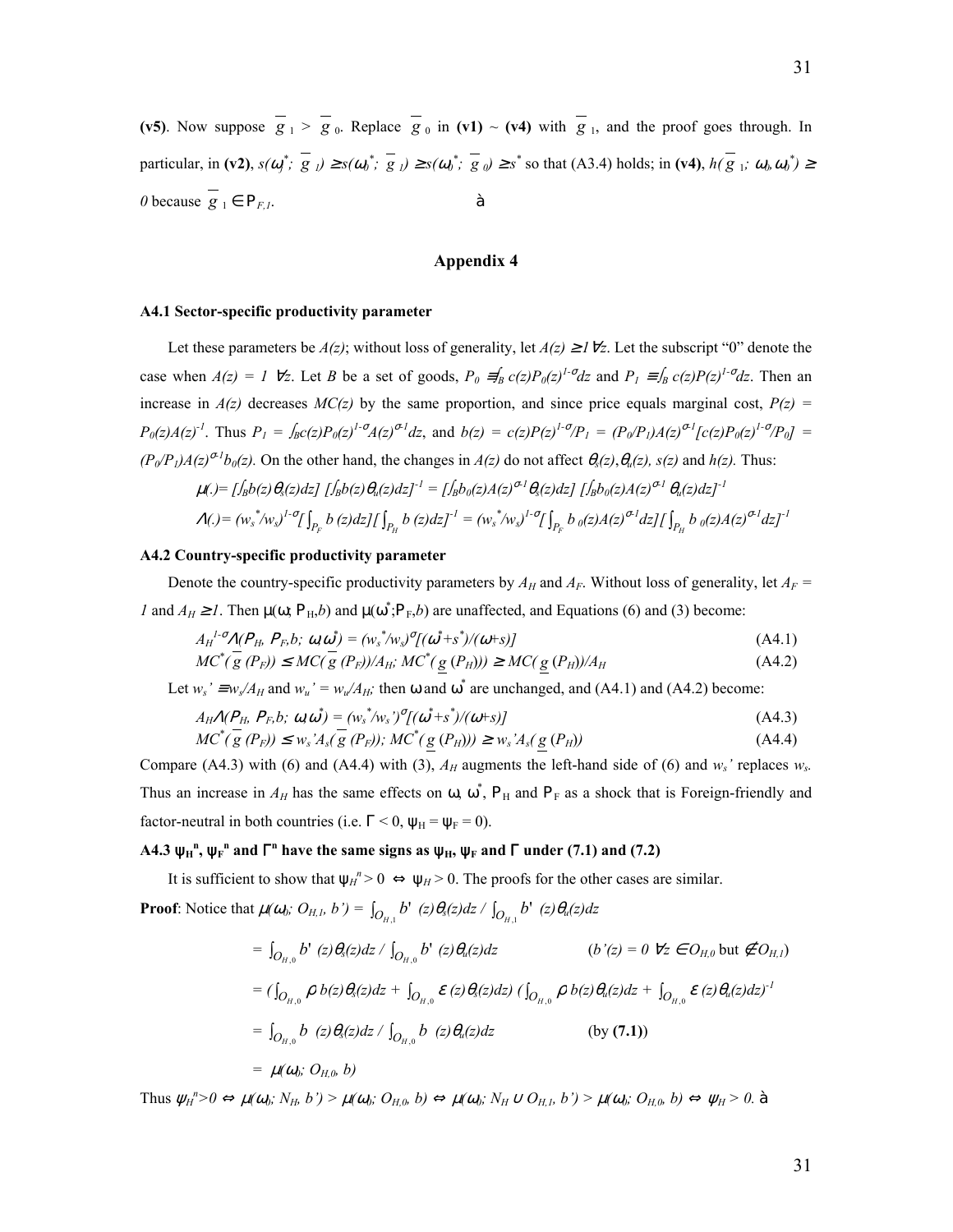#### **Appendix 5: Simple Case**

It is straightforward to show that in the simple case considered in Section 5,  $(2) \sim (6)$  become:

$$
h(g) = 0; h(g) \equiv ln[MC(g)/MC^*(g)] = ln(w_s/w_s^*) + ln[A_s(g)/A_s^*(g)] \tag{A5.1}
$$

$$
1/\omega = \mu(\omega, g)/s; \ \mu(\omega, g) \equiv \int_{g}^{1} \theta_{s}(z) dz / \int_{g}^{1} \theta_{u}(z) dz
$$
\n(A5.2)

$$
1/\omega^* = \mu^*(\omega^*, g)/s^*; \ \mu^*(\omega^*, g) = \int_{0}^{g} \theta_s^*(z) dz / \int_{0}^{g} \theta_u^*(z) dz \tag{A5.3}
$$

$$
g/(1-g) = [w_s^*(\omega^* + s^*)] / [w_s(\omega + s)]
$$
 (A5.4)

Since the hole  $[z_n, z_n + dz_n]$  has infinitesimal length, the equilibrium is well approximated by (A5.1) ~  $(A5.4)$ . Substitute  $(A5.4)$  into  $(A5.1)$  and differentiate  $(A5.1)$  and the logs  $(A5.2)$  and  $(A5.3)$ :

$$
\begin{bmatrix}\na_{11}(+) & a_{12}(-) & a_{13}(-) \\
a_{21}(+) & a_{22}(+) & 0 \\
a_{31}(+) & 0 & a_{33}(+) \\
b_{\Gamma} = d z_{n}/(1-g), \ b_{\psi} = [\theta_{s}(z_{n})/\int_{g}^{1} \theta_{s}(z) dz - \theta_{u}(z_{n})/\int_{g}^{1} \theta_{u}(z) dz] dz_{n} \\
a_{11} = 1/[g(1-g)] - \partial h(g)/\partial g, \ a_{12} = 1/(\omega+s) - 1/(\omega+s(g)), \ a_{13} = 1/(\omega^{*}+s^{*}(g)) - 1/(\omega^{*}+s^{*}), \\
a_{21} = \theta_{u}(g)/\int_{g}^{1} \theta_{u}(z) dz - \theta_{s}(g)/\int_{g}^{1} \theta_{s}(z) dz_{n} \ a_{22} = \partial [ln(\omega \mu(t))]/\partial \omega_{s} \\
a_{31} = -\theta_{u}(g)/\int_{0}^{g} \theta_{u}(z) dz + \theta_{s}(g)/\int_{0}^{g} \theta_{s}(z) dz_{n} \ a_{33} = \partial [ln(\omega^{*} \mu^{*}(t))] / \partial \omega^{*}\n\end{bmatrix} (A5.5)
$$
\n(45.5)

1. *a11* measures (1). the effect of a small change in *g* on the demand for Foreign goods relative to Home goods (Λ*(.)*) (the first term); as *g* goes up, Λ*(.)* goes up. (2). The effect of a small change in *g* on the relative marginal cost (the second term); as *g* goes up,  $h(g)$  goes down (by Property 2). 2. - $a_{12}$  measures the effect of a small change in  $\omega$  on  $MC(g)$ ; as  $\omega$  goes up,  $MC(g)$  goes up. 3.  $a_{13}$  measures the effect of a small change in  $\omega^*$  on  $MC^*(g)$ ; as  $\omega^*$  goes up,  $MC^*(.)$  goes down. 4.  $a_{21}$  measures the effect of a small change in g on  $\mu(.)$ , the average skilled-labor intensity in Home; as g goes up,  $\mu(.)$  increases. 5.  $a_{22}$  is negatively related to the slope of the relative demand curve for skilled labor in Home;  $a_{22} > 0$  by Property 1. 6.  $a_{31}$  is analogous to  $a_{21}$ , and  $a_{33}$  analogous to  $a_{22}$ .

By Cramer's Rule,  $d\omega = [(-a_{11}a_{33} + a_{13}a_{31}) b_{w} - a_{21}a_{33}b_{1}]/D$  and  $dg = (a_{12}a_{33}b_{w} + a_{22}a_{33}b_{1})/D$ ;  $D \equiv$  $a_{11}a_{22}a_{33} - a_{13}a_{31}a_{22} - a_{12}a_{21}a_{33} > 0$ . Let  $c_1 = -a_{21}a_{33}/(a_{13}a_{31} - a_{11}a_{33})$ , we have (9.1), and (9.2) is straightforward to show.

When there is a Foreign new good  $z_n^*$  filling up the hole  $[z_n^*, z_n^* + dz_n^*]$ , (A5.5) becomes:

$$
\begin{bmatrix}\n a_{11}(+) & a_{12}(-) & a_{13}(-) \\
 a_{21}(+) & a_{22}(+) & 0 \\
 a_{31}(+) & 0 & a_{33}(+) \\
 b_{\Gamma} = dz_n/(1-g) - dz_n \; \dot{\gamma}_S; \; b_{\psi}^* = [\theta_S(z_n)/\frac{1}{2}(\delta_S(z_d)dz - \theta_u(z_n))/\frac{1}{2}(\delta_u(z_d)dz]dz_n^* \\
\end{bmatrix}
$$

The other coefficients are the same as in (A5.5). Applying Cramer's rule:  $d\omega = [(-a_{11}a_{33} + a_{13}a_{31})b_{w}$  $a_{13}a_{21}b_{\psi}^* - a_{21}a_{33}b_{1}$ /D,  $d\omega^* = [-a_{12}a_{31}b_{\psi} + (-a_{11}a_{22} + a_{21}a_{12})b_{\psi}^* - a_{22}a_{31}b_{1}$  /D and  $dg = (a_{12}a_{33}b_{\psi} +$  $a_{13}a_{22}b_{\psi}^* + a_{22}a_{33}b_{\Gamma}$ )/D; D =  $a_{11}a_{22}a_{33} - a_{13}a_{31}a_{22} - a_{12}a_{21}a_{33} > 0$ .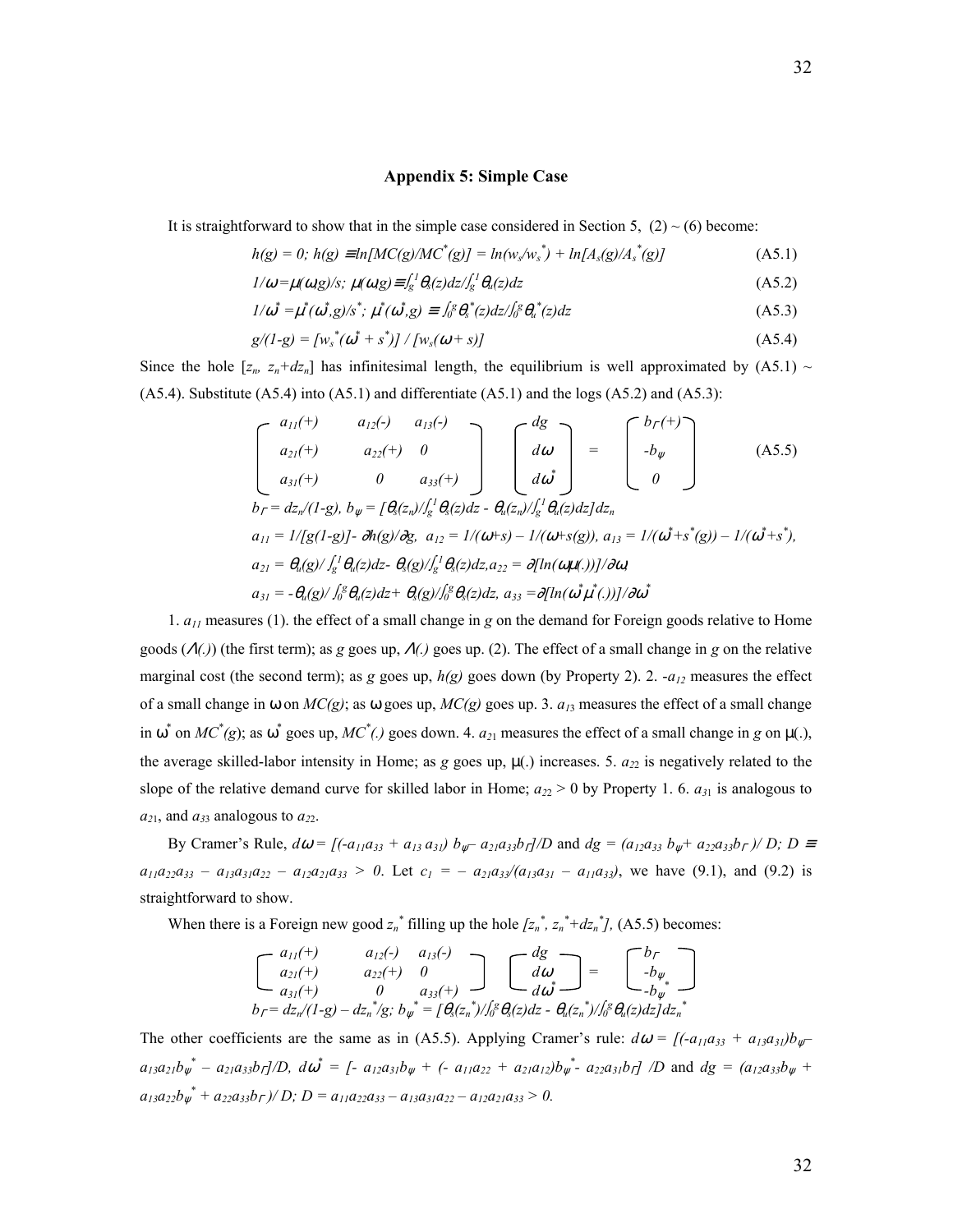# **Appendix 6: Concrete Examples**

#### **A6.1. Preparation**

When  $P = [0, 1-dz, N_H = [1-dz, 1]$  and  $N_F = \emptyset$ , denote the common good by  $g_c$  rather than g. By Appendix 3 of Dornbusch, Fischer and Samuelson (1980):

$$
\int_{g_c}^{1} b(z)dz / \int_0^{g_c} b(z)dz = [(\omega + s)/(\omega^* + s^*)] [A_s^*(g_c)/A_s(g)] \tag{A6.1}
$$

$$
\int_{g_c}^1 b(z)(s-s(z))[\omega+s(z)]^{-1}dz = 0
$$
\n(A6.2)

$$
\int_0^{g_c} b\ (z)(s^* - s^*(z)) \left[ \omega^* + s^*(z) \right]^{-1} dz = 0 \tag{A6.3}
$$

Differentiating the equilibrium conditions yields:

$$
\begin{bmatrix}\na_{11}(+) & a_{12}(-) & a_{13}(-) \\
a_{21}(+) & a_{22}(+) & 0 \\
a_{31}(+) & 0 & a_{33}(+) \n\end{bmatrix}\n\begin{bmatrix}\ndg_c \\
d\omega \\
d\omega\n\end{bmatrix} = \n\begin{bmatrix}\nb_{11}(+) \\
b_{21}(-) \\
0\n\end{bmatrix}
$$
\n
$$
a_{11} = b(g_c)/\int_0^{g_c} b(z)dz + b(g_c)/\int_{g_c}^1 b(z)dz - \partial h(g)/\partial g, a_{12} = 1/(\omega+s) - 1/(\omega+s(g_c)), a_{13} = 1/(\omega+s)^*(g_c) - 1/(\omega+s)(g_c) - 1/(\omega+s)(g_c)/\int_{g_c}^1 b(z)dz, a_{21} = [b(g_c)/(\omega+s(g_c)] (s - s(g_c)), a_{22} = 1/(\omega+s)(g_c)/(\omega+s)(g_c)/(\omega+s)(g_c)/(\omega+s)(g_c)/(\omega+s)(g_c)/(\omega+s)(g_c)/(\omega+s)(g_c)/(\omega+s)(g_c)/(\omega+s)(g_c)/(\omega+s)(g_c)/(\omega+s)(g_c)/(\omega+s)(g_c)/(\omega+s)(g_c)/(\omega+s)(g_c)/(\omega+s)(g_c)/(\omega+s)(g_c)/(\omega+s)(g_c)/(\omega+s)(g_c)/(\omega+s)(g_c)/(\omega+s)(g_c)/(\omega+s)(g_c)/(\omega+s)(g_c)/(\omega+s)(g_c)/(\omega+s)(g_c)/(\omega+s)(g_c)/(\omega+s)(g_c)/(\omega+s)(g_c)/(\omega+s)(g_c)/(\omega+s)(g_c)/(\omega+s)(g_c)/(\omega+s)(g_c)/(\omega+s)(g_c)/(\omega+s)(g_c)/(\omega+s)(g_c)/(\omega+s)(g_c)/(\omega+s)(g_c)/(\omega+s)(g_c)/(\omega+s)(g_c)/(\omega+s)(g_c)/(\omega+s)(g_c)/(\omega+s)(g_c)/(\omega+s)(g_c)/(\omega+s)(g_c)/(\omega+s)(g_c)/(\omega+s)(g_c)/(\omega+s)(g_c)/(\omega+s)(g_c)/(\omega+s)(g_c)/(\omega+s)(g_c)/(\omega+s)(g_c)/(\omega+s)(g_c)/(\omega+s)(g_c)/(\omega+s)(g_c)/(\omega+s)(g_c)/(\omega+s)(g_c)/(\omega+s)(g_c)/(\omega+s)(g_c)/(\omega+s)(g_c)/(\omega+s)(g_c)/(\omega+s)(g_c)/(\omega+s)(g_c)/(\omega+s)(g_c)/(\omega+s)(g_c)/(\omega+s)(g_c)/(\omega+s)(g_c)/(\omega+s)(g_c)/(\omega+s)(g_c)/
$$

By Cramer's Rule,  $dg_c = a_{33} (b_{11}a_{22} - a_{12}b_{21})/D$  with  $D = a_{11}a_{22}a_{33} - a_{13}a_{31}a_{22} - a_{12}a_{21}a_{33} > 0$ ; thus  $sgn(dg_c) = sgn(b_{11}a_{22} - a_{12}b_{21})$ . Let  $\mu_s = \int_{g_c}^{1} \theta_s(z) b(z) dz$ ,  $\mu_U = \int_{g_c}^{1} \theta_u(z) b(z) dz$ , and  $E_H = \int_{g_c}^{1} b(z) dz$ . Then  $\mu_S + \mu_U = E_H$ ,  $s = \omega \mu_S / \mu_U$  (by (4)) and  $s(z) = \omega \theta_s(z) / \theta_u(z)$   $\forall z$ . Thus  $b_{11} = b(1) / E_H$ ,  $a_{12} = [\mu_U - \mu_U]$  $E_H \theta_u(g_c)$ *]*/*[ωE<sub>H</sub>]* and  $b_{21} = b(1) \theta_u(1) E_H - \mu_U$ *]*/ $\mu_U$ .

# **A6.2** If  $η(z) ≥ 1 \forall z, dg_c > 0$ .

**Proof**: Let  $v(z) \equiv \partial s(z)/\partial \omega - \theta_s(z)/\theta_u(z)$ ; then  $v(z) \ge 0$  if  $\eta(z) \ge 1$  since  $\eta(z) = \partial \ln(s(z)/\partial \ln \omega$ . Thus:

$$
a_{22} = \int_{g_c}^{1} \frac{b(z)}{[\omega + s(z)]^2} \left(\frac{\partial s(z)}{\partial \omega} \omega - s(z)\right) dz + \int_{g_c}^{1} \frac{b(z)}{[\omega + s(z)]^2} \left(\frac{\partial s(z)}{\partial \omega} + 1\right) ds dz
$$
  
\n
$$
= \int_{g_c}^{1} \frac{b(z)s(z)}{[\omega + s(z)]^2} \left(\eta(z) - 1\right) dz + \int_{g_c}^{1} \frac{b(z)sv(z)}{[\omega + s(z)]^2} dz + \int_{g_c}^{1} \frac{b(z)s}{[\omega + s(z)]^2} \left(\frac{\theta_s(z)}{\theta_u(z)} + 1\right) dz
$$
  
\n
$$
= A_{22} + \mu_{US} / \omega^2 \left(A_{22} \equiv \int_{g_c}^{1} \frac{b(z)}{[\omega + s(z)]^2} \left[s(z)(\eta(z) - 1) + v(z)s\right] dz > 0 \text{ since } \eta(z) \ge 1\right) = A_{22} + \mu_{S} / \omega
$$
  
\n
$$
\therefore b_{11} a_{22} - a_{12} b_{21} = [b(1) / E_H] A_{22} + b(1) \mu_{S} [E_H \omega]^{-1} [1 - \frac{(\mu_U - \theta_u(g_c) E_H)}{\mu_S \mu_U}) \left(E_H \theta_u(1) - \mu_U\right)]
$$
  
\n
$$
= \mu_U - \mu_U \omega + \mu_U \omega + \mu_U \omega + \mu_U \omega + \mu_U \omega + \mu_U \omega + \mu_U \omega + \mu_U \omega + \mu_U \omega + \mu_U \omega + \mu_U \omega + \mu_U \omega + \mu_U \omega + \mu_U \omega + \mu_U \omega + \mu_U \omega + \mu_U \omega + \mu_U \omega + \mu_U \omega + \mu_U \omega + \mu_U \omega + \mu_U \omega + \mu_U \omega + \mu_U \omega + \mu_U \omega + \mu_U \omega + \mu_U \omega + \mu_U \omega + \mu_U \omega + \mu_U \omega + \mu_U \omega + \mu_U \omega + \mu_U \omega + \mu_U \omega + \mu_U \omega + \mu_U \omega + \mu_U \omega + \mu_U \omega + \mu_U \omega + \mu_U \omega + \mu_U \omega + \mu_U \omega + \mu_U \omega + \mu_U \omega + \mu_U \omega + \mu_U \omega + \mu_U \
$$

Since  $\mu_s + \mu_U = E_H$  and  $\theta_u(1) < 1$ ,  $\therefore 0 < E_H \theta_u(1) - \mu_U < \mu_s$  and  $0 < \mu_U - E_H \theta_u(g_c) < \mu_U$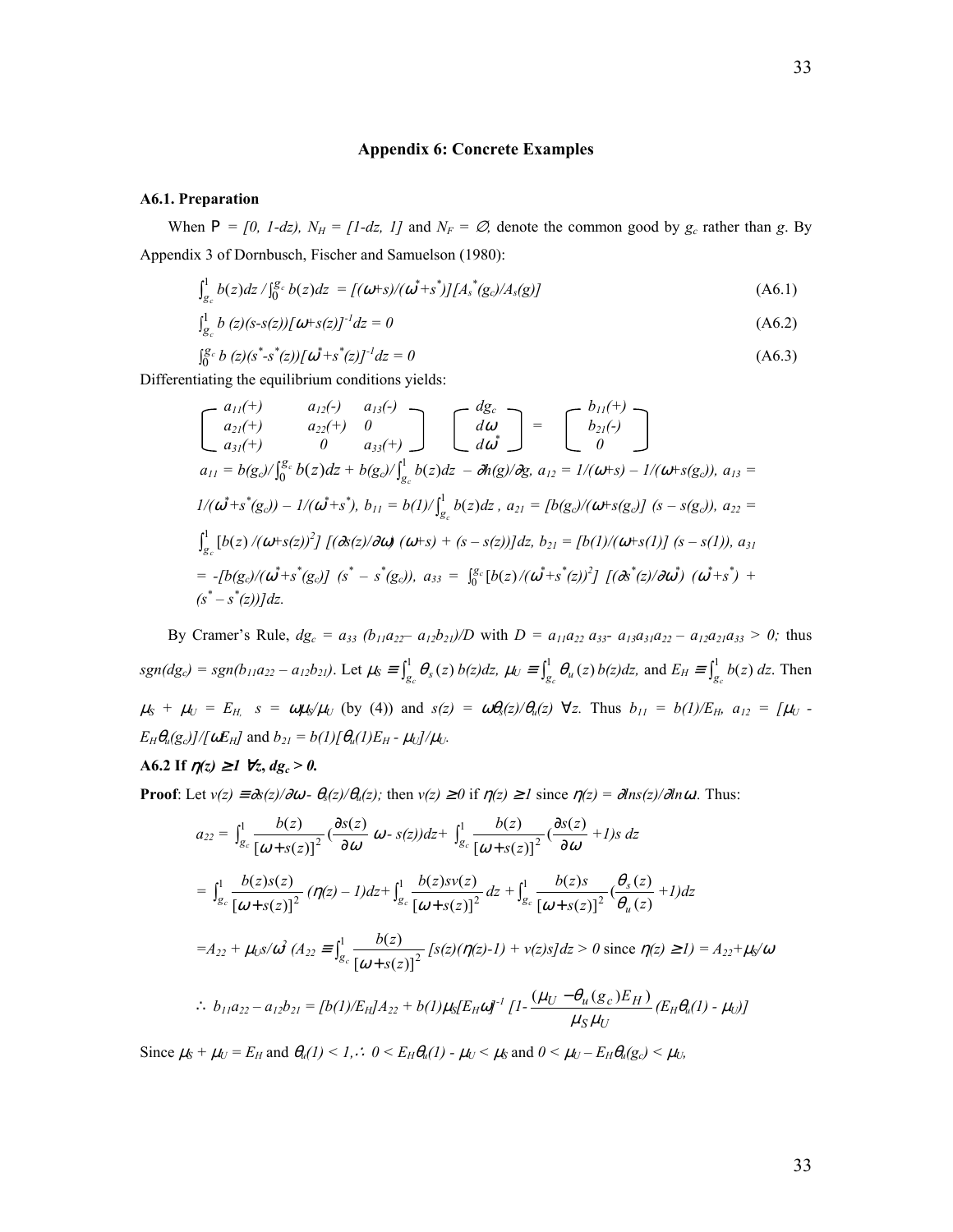$$
\therefore \left[ I - \frac{(\mu_U - \theta_u(g_c)E_H)}{\mu_S \mu_U} (E_H \theta_u(I) - \mu_U) \right] > 0. \therefore b_{11} a_{22} - a_{12} b_{21} > 0 \text{ and } d g_c > 0.
$$

A6.3. If  $\eta(z) = 0$   $\forall z, dg_c < 0$  if  $\theta_u(z) = \beta_l$  for  $z \in [g_c, x_l)$ ,  $\beta_2$  for  $z \in [x_l, x_2)$ , and  $\beta_3$  for  $z \in [x_2, t]$ , where  $\beta$ <sup>8</sup>**s** depend on  $\omega$  and  $\beta$ <sup>*l*</sup> >  $\beta$ <sub>2</sub> >  $\beta$ <sub>3</sub>**.** 

**Proof:** Since  $\eta(z) = 0$   $\forall z$ ,  $\partial s(z)/\partial \omega = 0$ ,  $a_{22} = \int_{g_c}^{1} \frac{z}{|\omega + \omega|^2}$ 1  $[\omega+s(z)]^2$  $(z)$  $\int_{c}^{g_c}$   $\left[\omega + s\right]$ *b z*  $\frac{b(z)}{\omega + s(z)^2}$  (s-s(z))dz =  $\int_{g_c}^{1} \frac{b(z)\theta_u^2(z)}{\omega}$  ( $\frac{E_H}{\mu_U}$  - $\frac{(z)\theta_u^2(z)}{\omega}(\frac{E_H}{\mu_U}-\frac{1}{\theta_u(z)})$  $\frac{d}{d}$ <sub>*g<sub>c</sub>*</sub>  $\frac{b(z)\theta_u^2(z)}{\omega}(\frac{E_H}{\mu_U}-\frac{1}{\theta_u(z)})dz$  $\omega$   $\mu_U$   $\theta$ θ

$$
= \int_{g_c}^1 \frac{b(z)\theta_u(z)}{\omega \mu_U} \int E_H \theta_u(z) - \mu_U dz.
$$
 Thus  $b_{11}a_{22} - a_{12}b_{21} = \frac{b(1)}{E_H \omega \mu_U} \int_{g_c}^1 \theta_u(z) b(z) [E_H \theta_u(z) - \mu_U] dz + [\theta_u(1)E_H \theta_u(z)]$ 

 $-\mu_U/[E_H \theta_u(g_c) - \mu_U]/$ . By (A4.2),  $\int_{g_c}^1 b(z) [\theta_u(z)E_H - \mu_U] dz = 0$ . Using the assumption about  $\theta_u(z)$ ,  $b_{11}a_{22} - \mu_U$ 

$$
a_{12}b_{21}=\frac{b(1)}{E_H\omega\mu_U}\left[(\beta_I-\beta_3)\ (E_H\beta_I-\mu_U)\int_{g_c}^{x_1}b(z)dz+(\beta_2-\beta_3)\ (E_H\beta_2-\mu_U)\int_{x_1}^{x_2}b(z)dz+(E_H\beta_3-\mu_U)\ (E_H\beta_I-\mu_U)\right].
$$

Since  $E_H\beta_3 - \mu_U = (\beta_3 - \beta_1) \int_{g_c}^{x_1} b(z) dz + (\beta_3 - \beta_2) \int_{x_1}^{x_2} b(z) dz$ ,

$$
\therefore b_{11}a_{22}-a_{12}b_{21}=\frac{b(1)}{E_H\omega\mu_U}(\beta_2-\beta_3)(\int_{x_1}^{x_2}b(z)dz)E_H(\beta_2-\beta_1) < 0 \therefore dg_c < 0
$$

#### **A6.4 The case of a continuum Ricardian model**

In this case, the equilibrium conditions collapse to:

$$
\int_0^{g_c} b(z)dz / \int_{g_c}^1 b(z)dz = (w_s^* L_s^*)/(w_s L_s); w_s/w_s^* = a(g_c); a(z) \equiv a_s^*(z)/a_s(z)
$$
 and increases in z

Let  $w_s^* = 1$ ; totally differentiating these equations yields:  $c_{11}dg_c + dlnw_s = c_{12}$  and  $dlnw_s = c_{13}dg_c$  where  $c_{11}$  $= b(g_c)[1/\int_0^{g_c} b(z)dz + 1/\int_{g_c}^1 b(z)dz] > 0, c$  $\frac{1}{g_c}$  *b* (*z*)*dz*] > 0,  $c_{12} = b(1) / \int_{g_c}^{1} b (z) dz$  > 0, and *c*  $\int_{g_c}^{1} b(z) dz > 0$ , and  $c_{13} = \partial ln a(g_c)/\partial g_c > 0$ . ∴*dg<sub>c</sub>* =  $c_{12}/(c_{11} + c_{13}) > 0$ , ∴*dlnw<sub>s</sub>* > 0, and  $dMC(g_c) = a_s(g_c)\Delta w_s > 0$ .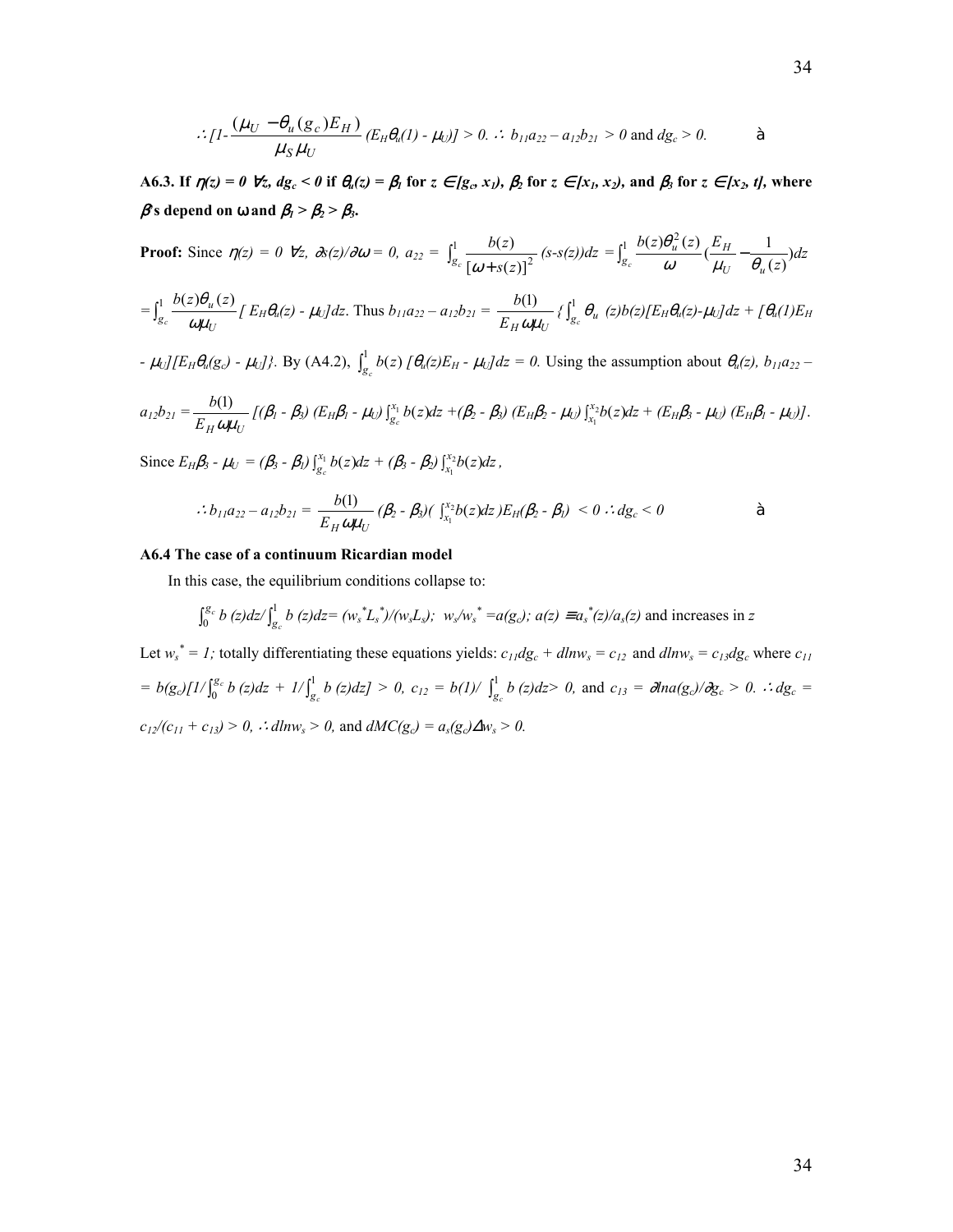# **Reference:**

- Autor, David H., Katz, Lawrence F. and Krueger, Alan B. "Computing Inequality: Have Computers Changed the Labor Market", *Quarterly Journal of Economics*, CXIII (1998), 1169-1213.
- Berman, Eli, Bound, John, and Machin, Stephen, "Implications of Skilled-biased Technological Change: International Evidence", *Quarterly Journal of Economics*, CXIII(1998), 1245-1279.
- Berman, Eli, Bound, John, and Griliches, Zvi, "Changes in the Demand for Skilled Labor with U.S. Manufacturing: Evidence from the Annual Survey of Manufactures", *Quarterly Journal of Economics*, (1994), 367-397.
- Bound, John and Johnson, George, "Changes in the Structure of Wages in the 1980's: An Evaluation of Alternative Explanations", *American Economic Review*, 83(3) (1982), pp371-392.
- Deardorff, A.V. "Weak Links in the Chain of Comparative Advantage", *Journal of International Economics* 9 (May, 1979), pp197-pp209.
- Deardorff, A.V. "The Possibility of Factor Price Equalization: Revisited", *Journal of International Economics* 36 (1994), 167 –175.
- Deardorff, A.V. "Does Growth Encourage Factor Price Equalization?", paper presented at the conference on Dynamics, Economic Growth and International Trade, III, Taiwan, August 24-26, 1998.
- Debaere, Peter and Ufuk Demiroglu, "On the Similarity of Country Endowments and Factor Price Equalization", in Peter Debaere, "The Factor Proportions Theory of International Trade and Finance", Ph.D. thesis, University of Michigan, Chapter 2, 1998.
- Demiroglu, U., and Yun, K.-Y., "The Lens Condition for Factor Price Equalization", *Journal of International Economics*, 47 (1999), pp. 449-456.
- DiNardo, John and Pischke, Jorn-Steffen, "The Returns to Computer Use Revisited: Have Penncils Changed the Wage Structure too?", *Quarterly Journal of Economics*, CXII(1997), 291-303.
- Dixit, A.K. and V. Norman, 1980, "Theory of International Trade" (Cambridge University Press, London).
- Dornbusch, Rudiger, Fischer, Stanley and Samuelson, Paul A., "Heckscher-Ohlin Trade Theory with a Continuum of Goods", *Quarterly Journal of Economics*, XCV(1980), 203-224.
- Dornbusch, Rudiger, Fischer, Stanley and Samuelson, Paul A., "Comparative Advantage, Trade and Payments in a Ricardian Model with a Continuum of Goods", *American Economic Review*, LXVII(1977), 823-829.
- Feenstra, Robert E. and Hanson, Gordon, "The Impact of Outsourcing and High-Technology Capital on Wages: Estimates for the United States, 1979-1990", *Quarterly Journal of Economics*, 114(3), (1999), pp907-940.
- Gray, Maureen B., "Consumer Spending on Durables and Services in the 1980s", *Monthly Labor Review, May 1992*, pp18-26.
- Katz, Lawrence F. and Autor, David H. (1998), "Changes in the Wage Structure and Earnings Inequality", a chapter in Handbook of Labor Economics (eds.: Orley Ashenfelter and David Card), Armsterdam, North-Holland, forthcoming.
- Katz, Lawrence F. and Murphy, Kevin M., "Changes in Relative Wages, 1963-1987: Supply and Demand Factors", *Quarterly Journal of Economics*, 107(1) (1992), pp35-78.
- Kruger, Alan B. "How Computers have Changed the Wage Structure: Evidence from Microdata, 1984- 1989", *Quarterly Journal of Economics*, CVIII(1993), pp33-60.
- Leamer, Edward ,1996, "In Search of Stolper-Samuelson Effects on US Wages", NBER working paper # 5427.
- Paul R. Krugman, "Technology, trade and factor prices", *Journal Of International Economics* (50)1 (2000) pp. 51-71
- Office of Technology Assessment, case studies, various issues. Available at: http://www.wws.princeton.edu/~ota/ns20/legacy\_n.html.
- Schott, Peter. K, "Education, Development and Trade: Should All Countries Educate?", mimeo, University of California Los Angelos, 1997.
- Xiang, Chong, "The Sufficiency of the 'Lens Condition' for Factor Price Equalization in the Case of Two Factors", *Journal of International Economics, (*53)2 (2001) pp. 463-474
- Xiang, Chong, "New Goods and Rising Skill Premium: An Empirical Investigation", RSIE working paper #479, the University of Michigan, 2002.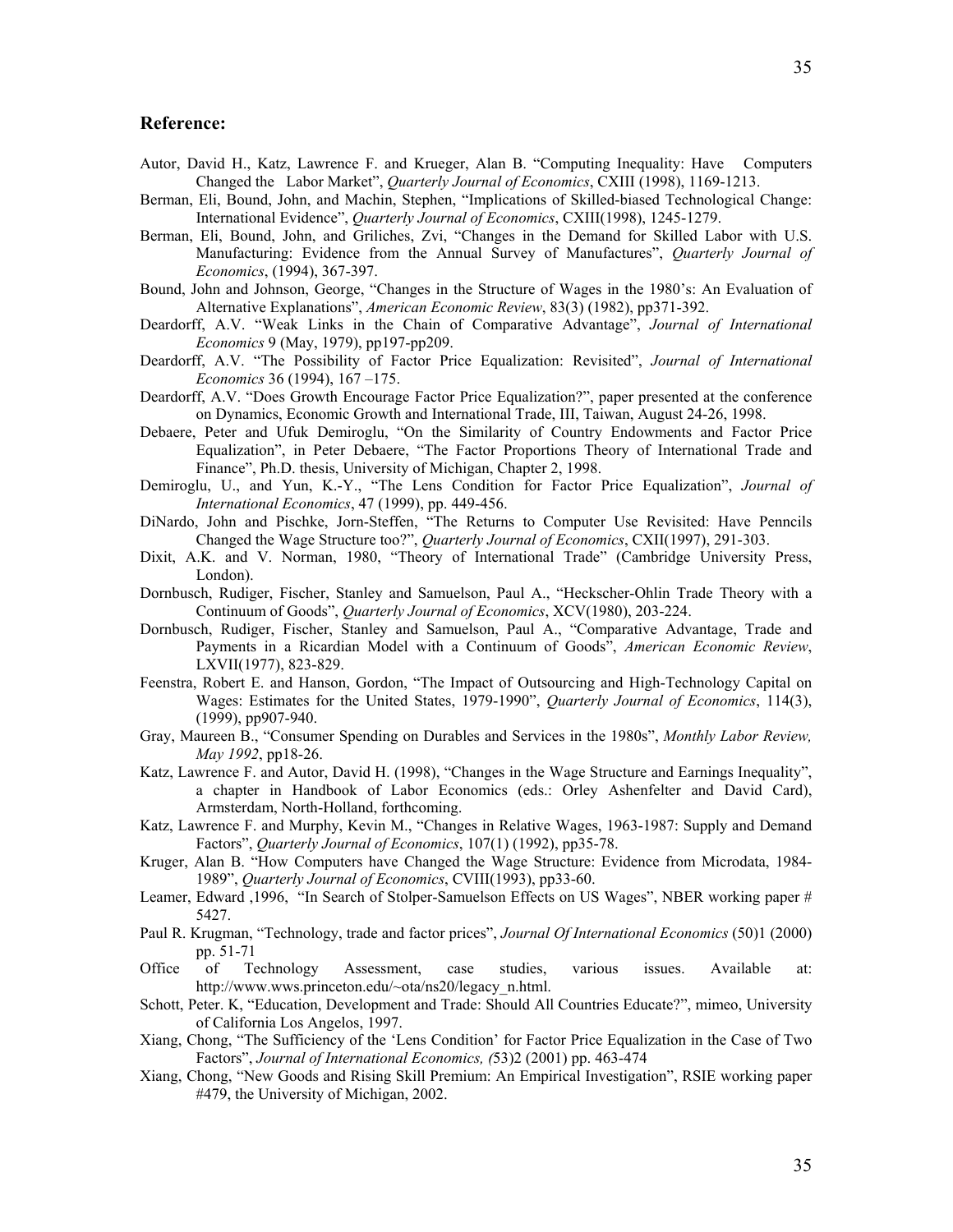- Xu, Bin "Factor bias, sector bias, and the effects of technical progress on relative factor prices", *Journal Of International Economics* (54)1 (2001) pp. 5-25
- Zeisset, Paul T. and Wallace, Mark E., "How NAICS Will Affect Data Users", the Bureau of Census website: [http://www.census.gov/epcd/naicsusr.html.](http://www.census.gov/epcd/naicsusr.html)
- Zhu, Susan C., "Technical Change, International Trade and Inequality*"*, Ph.D. thesis, University of Toronto, 2001.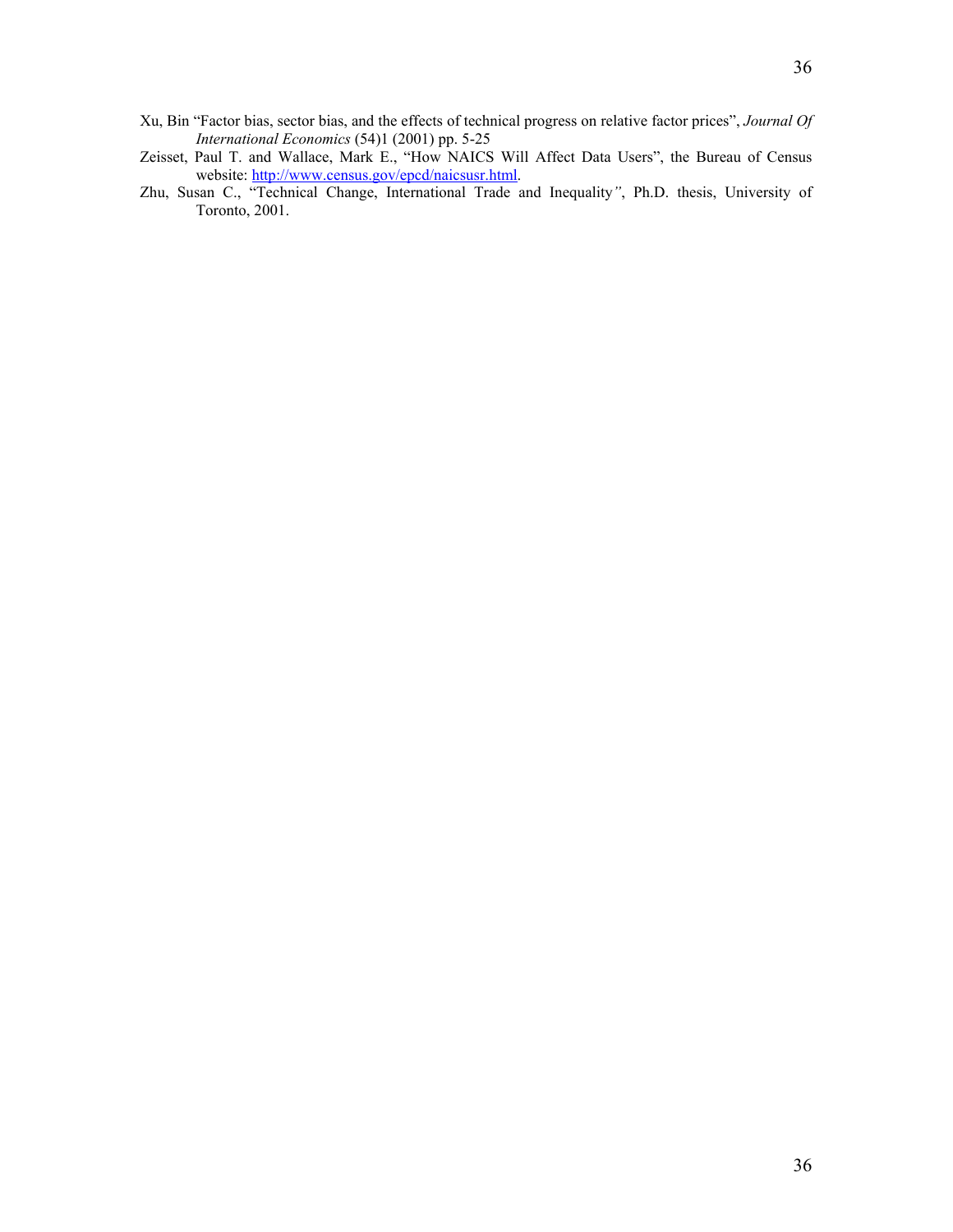

**Figure 3.1. Home-friendly shock (**Γ**>0)**



**Figure 3.2. Foreign-friendly shock (**Γ**<0)**



**Figure 3.3. Country-neutral shock (**Γ**=0)**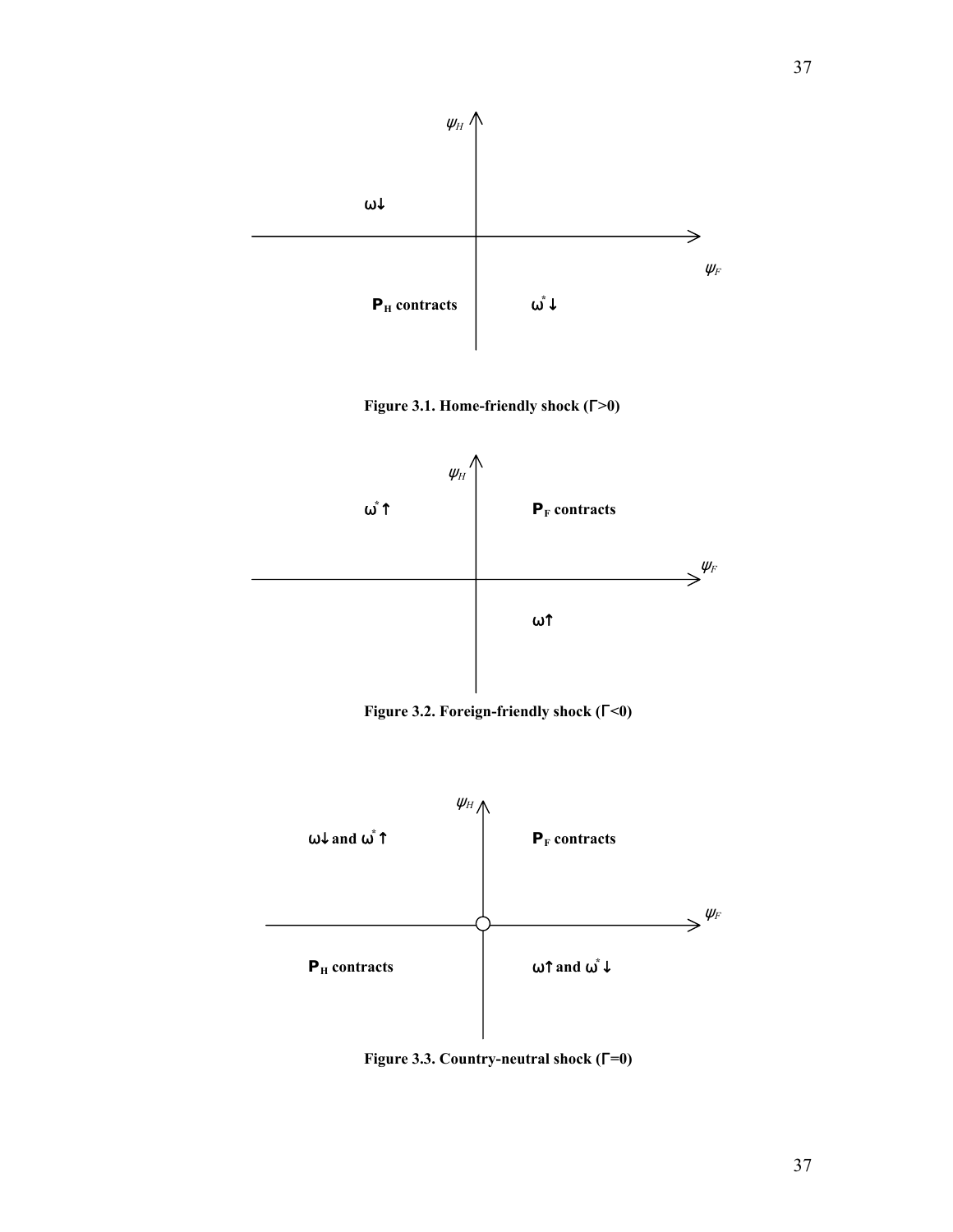

**Figure 3.6. Divergence (** $ω_{\text{IWE}}$  **unchanged)**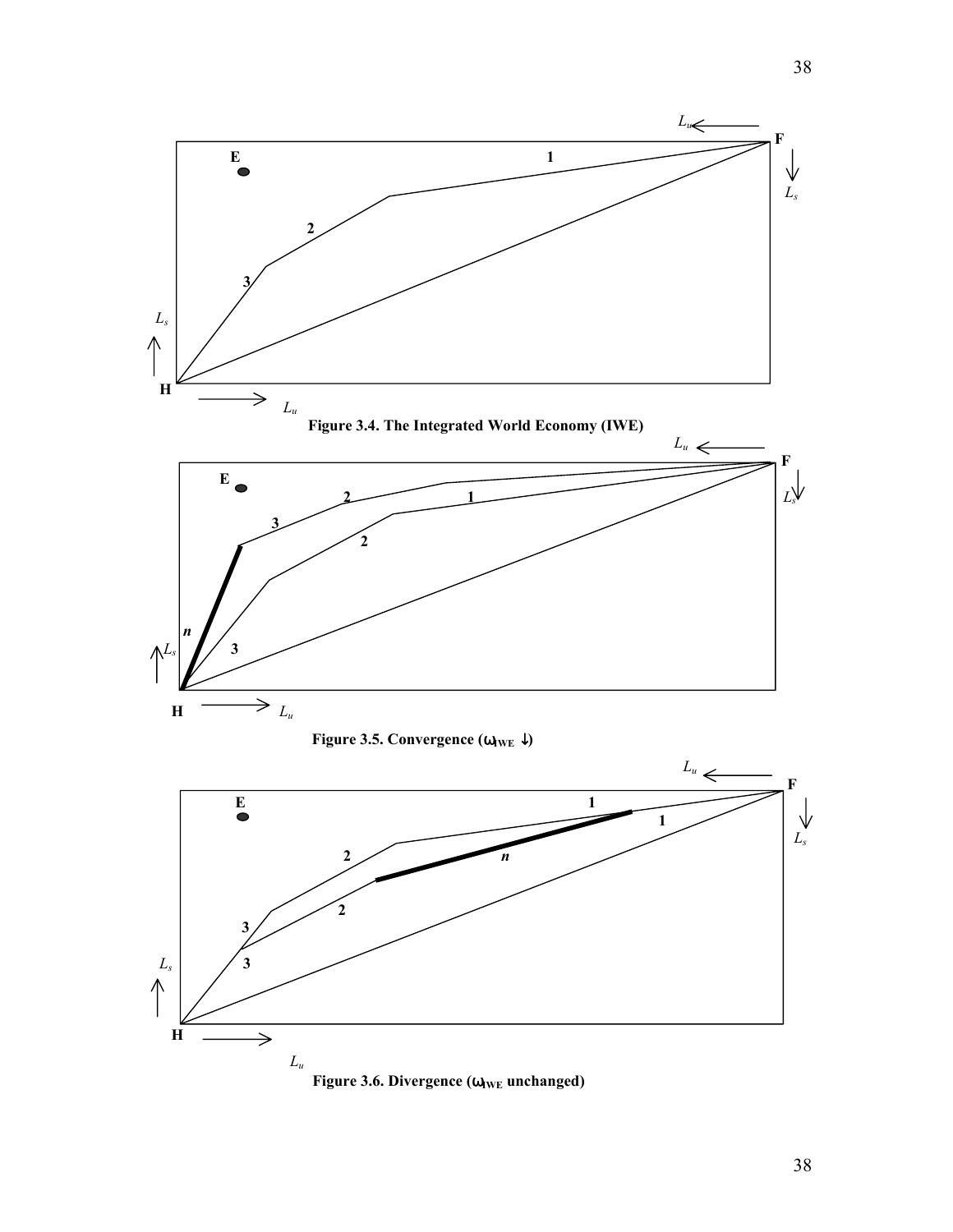

 **Figure 5.3 The effect on** *g***:**  $b_y > 0$  **<b>Figure 5.4 The effect on** *g*:  $b_y < 0$